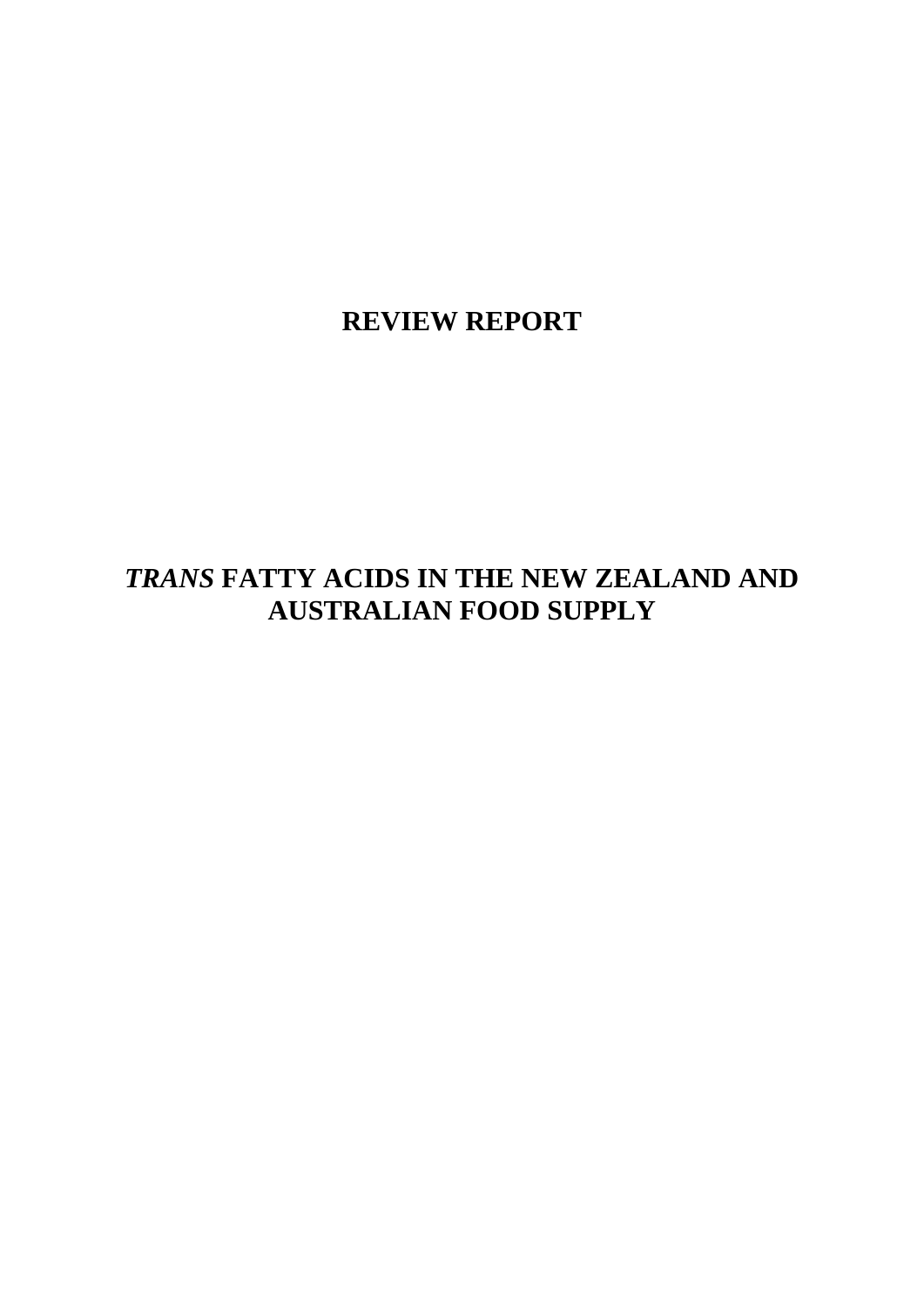## **EXECUTIVE SUMMARY**

### **Purpose of the review**

There is growing public awareness of *trans* fatty acids (TFA) in the food supply and potential health concerns arising from high levels of TFA consumption. The purpose of this review is to examine the current status of TFA in the Australia and New Zealand food supply, assess any risks to public health and come to a view about appropriate action. Under the *Food Standards Australia New Zealand Act 1991*, FSANZ may review a food regulatory measure on its own initiative and in a manner it considers appropriate. After the review, FSANZ may then develop a new food regulatory measure, if this is deemed appropriate. Alternatively, FSANZ may recommend non-regulatory risk management options, or recommend maintaining the *status quo*.

FSANZ has decided to conduct this review for the following reasons:

- there is new evidence concerning the potential health effects of TFA;
- countries outside Australia and New Zealand have introduced new regulatory measures governing TFA in the food supply;
- current Australian and New Zealand TFA intakes are not well understood and the risks they may pose are uncertain;
- it is some time since TFA levels were evaluated in the Australian and New Zealand food supply;
- there may have been considerable changes in TFA content of foods, and food consumption itself may have undergone some change.

### **The Issue**

Chemically, unsaturated fatty acids can occur in the common *cis* structure, or the rarer *trans* configuration. These alternative structures result in different chemical and physical properties of *trans* and *cis* fatty acids, and may also explain differences in their biological activity.

Sources of human intake of TFA are manufactured TFA from processed edible oils, and naturally occurring TFA from beef, mutton, lamb and dairy fat. Sources of manufactured TFA in the diet include fried foods, margarines (edible oil spreads), shortenings, biscuits and baked goods.

Concerns exist about the potential health effects of TFA, particularly those that are manufactured. There has been vigorous debate in light of the evidence that intake of TFA may be connected to known risk factors for coronary heart disease.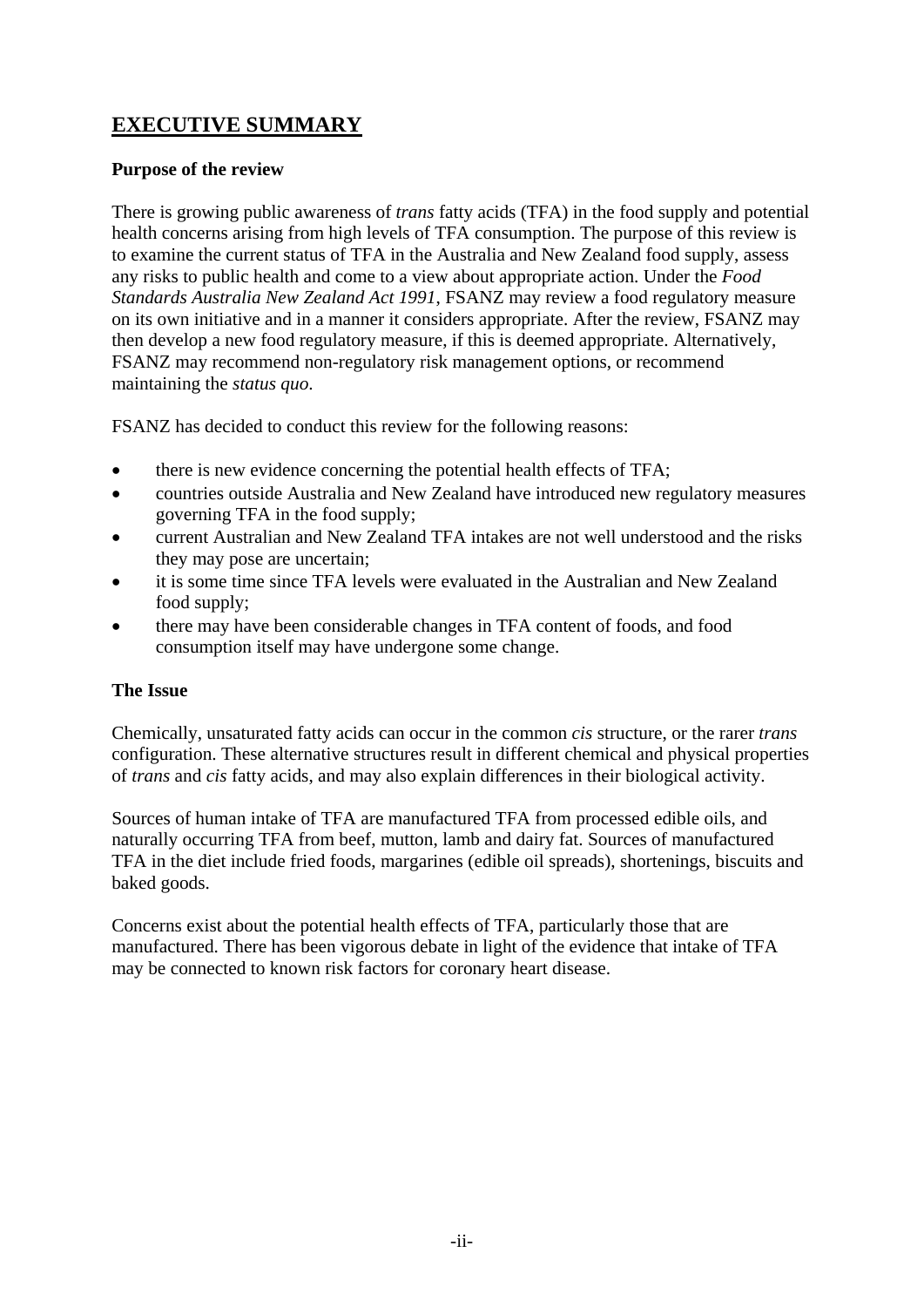#### **Estimation of dietary intake of TFA for the Australia and New Zealand populations**

FSANZ has estimated the dietary intake of TFA for the Australian and New Zealand populations based on recently available concentration data for TFA in foods.

Major contributors to the intake of TFA for both countries were dairy products, pastry, pastry based mixed foods, fats, and oils, meat and poultry, cereal and cereal products and cereal based mixed foods. There was a higher contribution to total TFA intake from fats and oils for New Zealanders compared to Australians. The differences in part reflect that New Zealand values might pre-date moves by New Zealand manufacturers to reduce TFA levels in spreads and that New Zealand samples appeared to be primarily from products less likely to have reduced TFA levels.

For Australians, the percent contributions from ruminant, manufactured and mixed sources of TFA were 60%, 24%, and 16% respectively. For the New Zealand population the percent contributions from ruminant, manufactured and mixed sources were 41%, 46% and 13%, reflecting higher TFA levels in New Zealand edible oil spreads.

In Australia, between 8-24% of TFA intake is estimated to come from take away foods. In New Zealand, take away foods were estimated to be the source of 3-16% of TFA intake.

For the Australian population between 46-84% of TFA intake is estimated to come from foods with a food label. In New Zealand, the figures were 63-90%.

The contributions of TFA to energy intakes of Australians and New Zealanders were 0.6% and 0.7% of total energy intake respectively and therefore below the goal of no more than 1% proposed by the WHO. These estimates were comparable to, or lower than, reported TFA contribution to total energy intakes estimates from other countries.

According to current recommendations<sup>1</sup>, total fats should contribute no more than 20-35% of total daily energy intake. Saturated fatty acids and TFA combined $<sup>2</sup>$  should comprise no more</sup> than 10% of total daily energy intake. The percentage of total energy derived from saturated fatty acids and TFA combined was estimated to be approximately 13-17% of total daily energy intake, one and a half times the recommended level. Even if all TFA were removed from the diets, intake of saturated fats would still exceed the recommended upper daily intake.

#### **Assessment of risk posed by TFA intakes**

1

A risk assessment of the dietary intake of TFA for the Australian and New Zealand populations was undertaken. The basis of the risk assessment was the dietary intakes in Australia and New Zealand estimated by FSANZ and relevant evidence published in the literature on the relationship between TFA intakes and health impacts.

<sup>&</sup>lt;sup>1</sup> In 2006 Nutrient Reference Values (NRV) were established for fats in the Australian and New Zealand diets, in the form of an Acceptable Macronutrient Distribution Range (AMDR). Total fats should contribute between 20-35% of total energy intake. A combined limit of 8-10% of energy from saturated and *trans* fatty acids together was considered prudent.

<sup>2</sup> Whilst *chemically* unsaturated fatty acids, *physiologically* TFA are thought to be akin to saturated fats and this is reflected in dietary recommendations.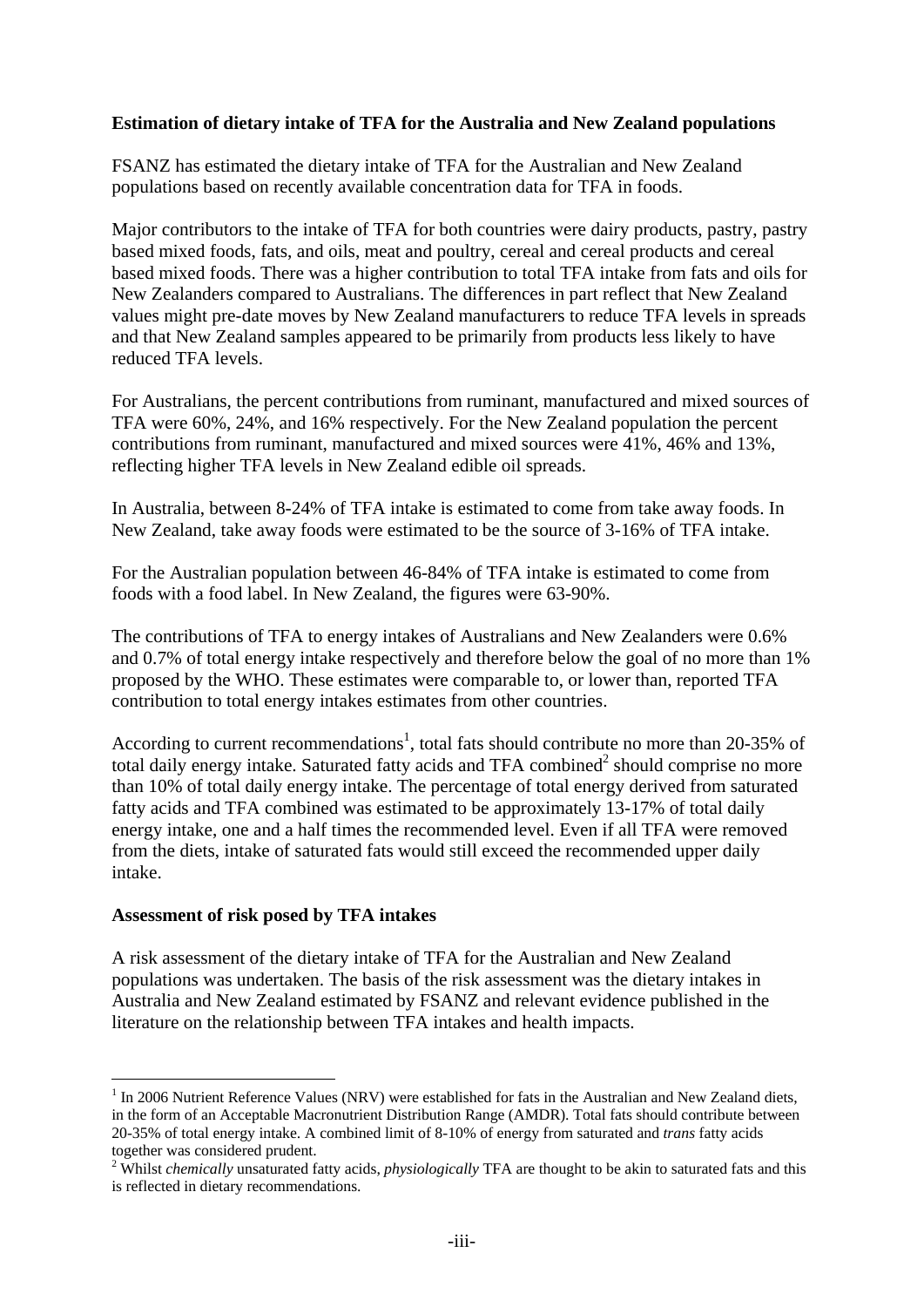A review of four published key studies found that there is consistent and robust evidence linking TFA intake with risk factors for coronary heart disease, including raised total cholesterol concentrations. The strength of this association was one of the principal reasons put forward to support the regulatory measures regarding TFA taken by some countries.

While FSANZ concludes that there is compelling evidence that the adverse effect on blood lipid profiles caused by TFA are greater than those posed by saturated fatty acids, the contribution of TFA to energy intakes of Australians and New Zealanders is comparatively low.

While FSANZ also concludes that although arguments have been put forward to suggest that ruminant<sup>3</sup>-derived TFA may have different health effects than manufactured TFA, there is a lack of definitive evidence to support this view.

The best evidence for health benefits associated with reducing TFA intake is for a reduction in coronary heart disease events and death. However, TFA intakes in Australia and New Zealand are substantially lower than the TFA intakes in studies supporting potential health benefits of reducing TFA intake. Therefore, the overall magnitude of reduction in heart disease that might be achieved if manufactured TFA were reduced in Australia and New Zealand is uncertain.

#### **Consumer research**

1

FSANZ reviewed the literature on consumer information requirements and behaviour in regards to labels on products providing information on TFA contents.

Studies have consistently found that most consumers use nutrition information on food labels, and that some do so more frequently than others do. In general, consumers are most interested in nutritive information concerning fat, energy ('calories') and sugar.

International studies highlight various links between nutrition related knowledge and selection of healthy products or disease risk perceptions, but there were no reports available in the literature of the impact on information regarding TFA on the consumption behaviour of consumers.

There are limited data on the level of awareness of TFA in food and the behavioural responses of consumers and purchasers in Australia and New Zealand. Research has shown that consumers will reduce their total fat intake in response to labelling, but there is no available data on reduction of TFA intake resulting from labelling of TFA.

Consumer research has shown that including TFA content among nutrition information may lead to some products being considered healthier due to slightly lower levels of TFA, while containing much higher levels of saturated fatty acids. This highlights the potential negative impact that some approaches to labelling TFA might have on consumer selection of healthy products.

<sup>3</sup> Ruminants are animals with multi-chamber stomachs; the first chamber is called the *rumen*. Examples are cattle, sheep, goats and camels.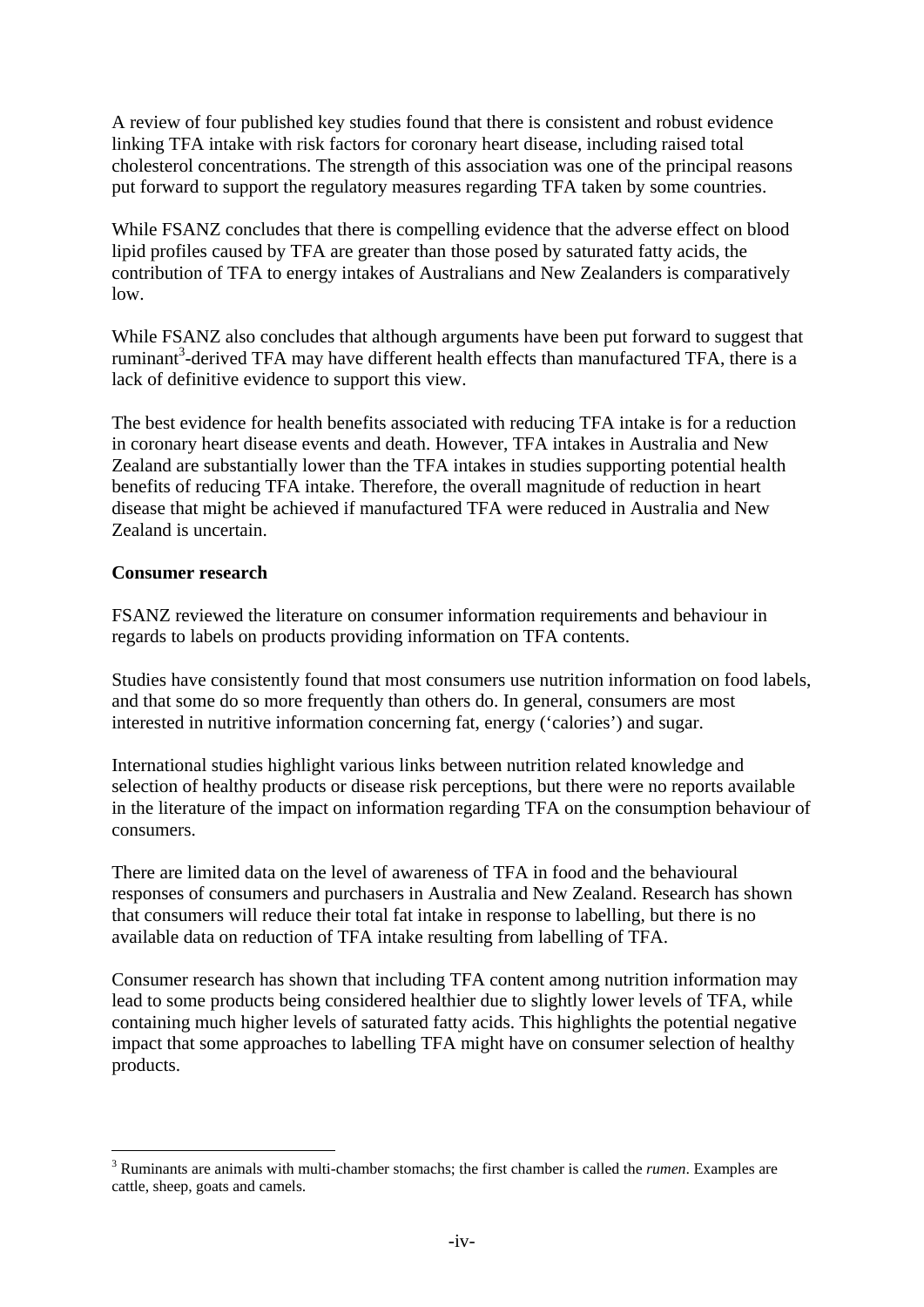### **Regulatory risk management in Australia and New Zealand**

In Australia and New Zealand, the Code permits voluntary labelling of TFA, but TFA must be declared in an expanded nutrition information panel where nutrition claims are made in relation to cholesterol or fatty acids. The FSANZ label monitoring survey has found that where mandated nutrients were listed as missing from the expanded nutrition information panel, the information on TFA was the most likely nutrient to be missing. In this context, it is important to note that some foods that contain TFA are not required to bear a label (e.g. take away foods) and therefore would not be affected by any expanded labelling requirements, and are not included in the label monitoring survey.

#### **Non-regulatory risk management approaches in Australia and New Zealand**

Currently, several non-regulatory risk management measures are addressing the issue of TFA in the food supply. Nutritional education provided by governments and non-government organisations, the National Heart Foundation 'Pick the Tick' program, and a number of initiatives by industry directed at reducing TFA content of some foods are important measures for managing the risk of TFA in the food supply.

In some food categories, such as margarines/oil based spreads, there is a broad variety of low TFA choices available to consumers. Preliminary discussions with industry indicate increased demand from within the food industry for reduced levels of TFA edible oils used for food production. This trend appears to have grown recently, and has been an important driver for reducing TFA in the food supply. Based on the limited data available, industry appears to be ready to and capable of responding to market demand for lower TFA contents of food.

#### **International risk management strategies**

1

Broadly, labelling requirements in Australia and New Zealand are similar to those in the European Union and the Codex<sup>4</sup>. The USA and Canada mandate labelling of TFA content of food.

Denmark is currently the only country that has set regulatory limits on the TFA content of most foods. However, labelling is not mandated. Canada is likely to introduce regulatory limits on TFA content of most foods in the near future.

#### **Stakeholders that may be affected by changes to the regulatory approach**

Stakeholders that would be impacted by increased regulation of TFA include the food manufacturing industry involved in the purchase and use of edible oils, manufacturers and suppliers of edible oils and the hospitality industry if compositional requirements were introduced.

Enforcement agencies would need to enforce any additional requirements regarding TFA.

Heightened awareness of TFA and saturated fat may lead to healthier food choices by consumers. However, consumers may be exposed to higher intakes of saturated fat, or restrict

<sup>&</sup>lt;sup>4</sup> The *Codex Alimentarius Commission* (Codex) was created in 1963 to develop food standards, guidelines and related texts such as codes of practice under the Joint Food and Agriculture Organization / World Health Organisation Food Standards Programme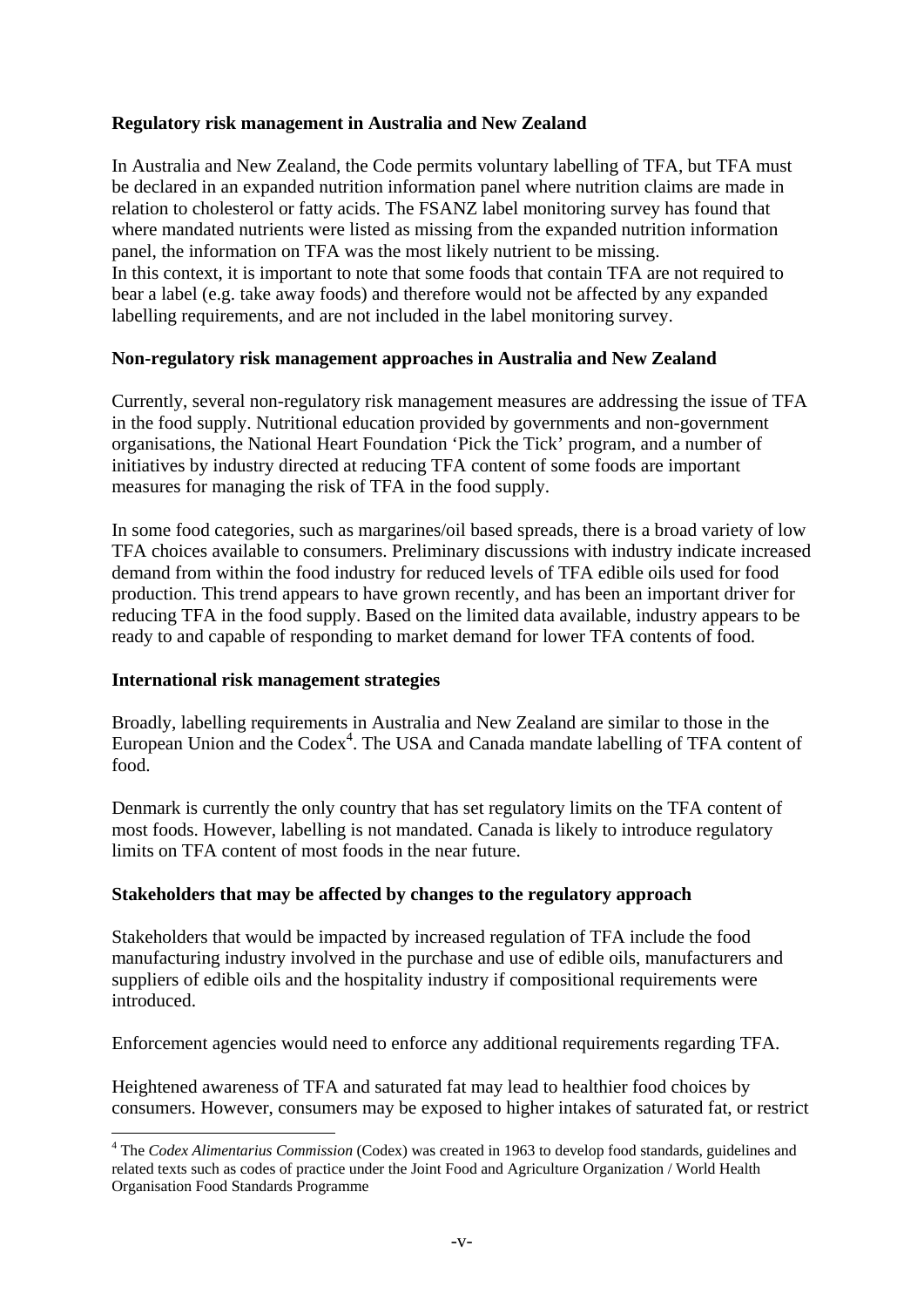the intake of other desirable nutrients due to TFA labelling. Increased costs may be passed onto consumers.

#### **Options for risk management**

Options to manage the health risk from TFA in the food supply are:

- voluntary labelling and claims;
- mandatory labelling;
- compositional restrictions;
- voluntary measures that reduce TFA content of foods; or
- combinations of the above.

Voluntary measures, such as industry initiatives, codes of practice, education and policy initiatives are proving to be valuable tools in managing the risks surrounding TFA intake.

#### **Conclusion and need for risk management action**

FSANZ concludes that immediate regulatory intervention is not required and that national non-regulatory approaches to further reducing the levels of TFA in the Australia and New Zealand food supply would be the most appropriate action for risk management.

This conclusion is based on:

- the comparatively low intakes of TFA in Australia and New Zealand;
- the uncertainty as to the overall magnitude of reduction in disease risk that might be achieved by increased regulation;
- uncertainty on the potential of labelling to affect consumer behaviour;
- the potential to improve implementation of existing labelling requirements;
- the effectiveness of current initiatives in reducing TFA in the food supply;
- consistency with Codex and regulation applied in countries with similar TFA intakes to Australia and New Zealand;
- potential impact on stakeholders.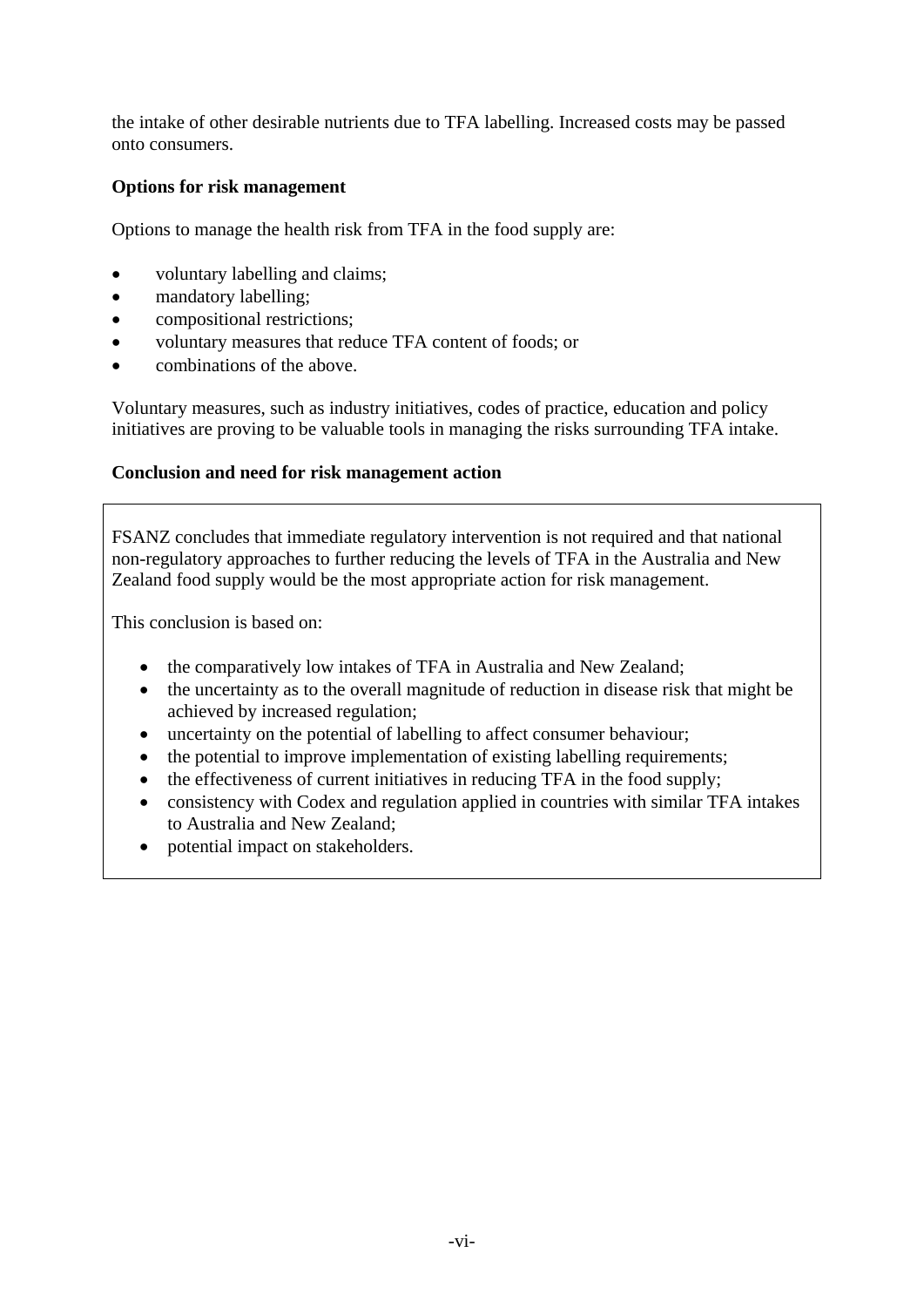### **Future Actions**

Following the review of this matter, FSANZ recommends the following future actions, that FSANZ:

- 1. Support the Australian National Collaboration on *Trans* Fats in its initiative directed at expanding and strengthening existing non-regulatory risk management approaches that can further reduce the presence of manufactured *trans* fatty acids in the food supply and reduce dietary intakes of TFA.
- 2. Support related initiatives aimed at reducing the presence or intakes of *trans* fatty acids in the food supply in New Zealand.
- 3. Monitor the effectiveness of non-regulatory measures in reducing the level of TFA in the Australia and New Zealand food supply.
- 4. In early 2009, commence a review of the outcome of non-regulatory measures to reduce TFA in the food supply and assess the need to consider regulatory action commensurate with the ongoing risk posed by TFA intakes, such as additional labelling or compositional requirements. To conduct this review, FSANZ requires information from a food and nutrition monitoring system.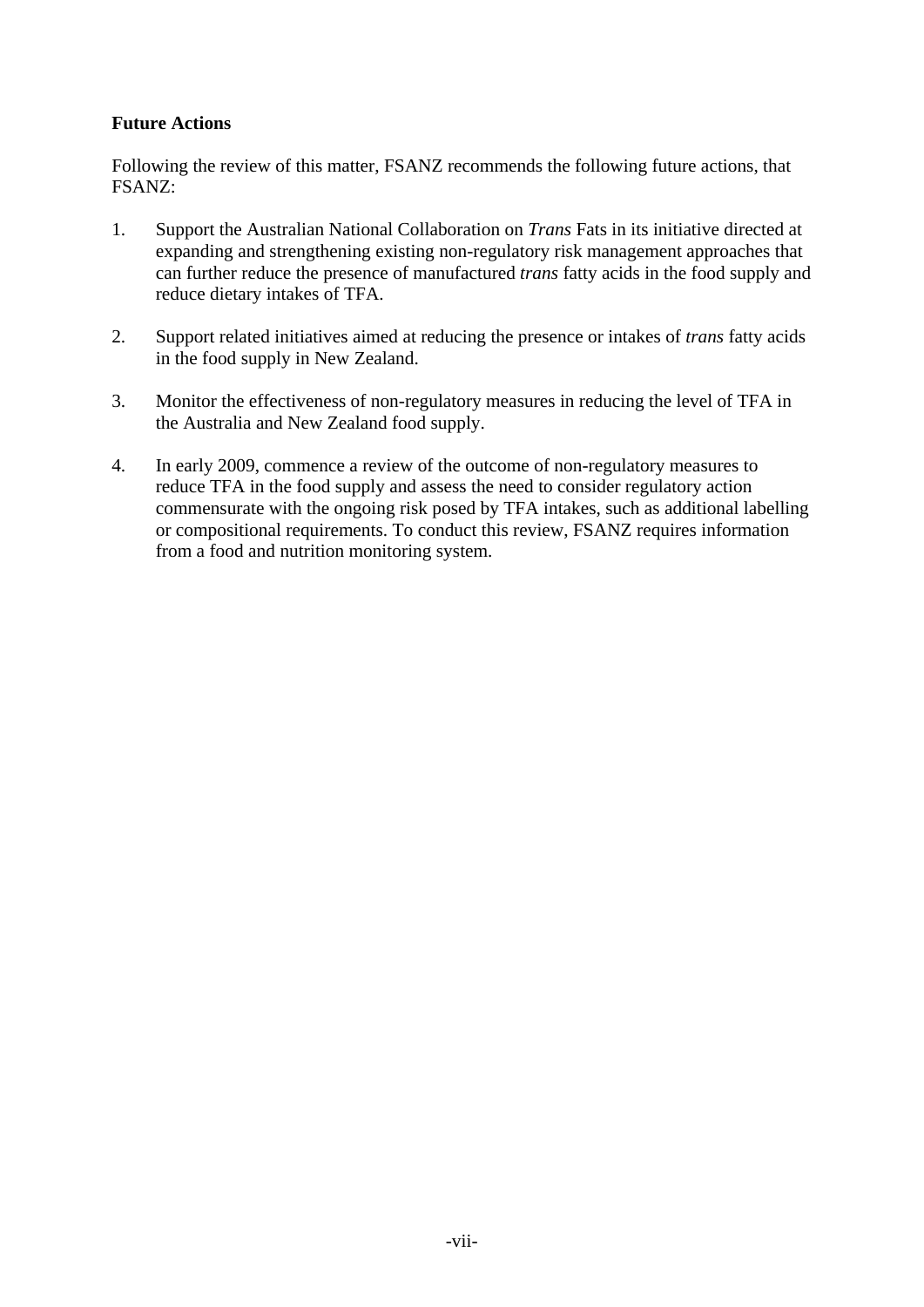## **CONTENTS**

| 1.      |                                                                                |  |
|---------|--------------------------------------------------------------------------------|--|
| 2.      |                                                                                |  |
| 3.      |                                                                                |  |
| 3.1     |                                                                                |  |
| 3.2     |                                                                                |  |
| 3.3     |                                                                                |  |
| 3.4     |                                                                                |  |
| 4.      | TRANS FATTY ACID: DEFINITION, CHEMISTRY AND TECHNOLOGY  12                     |  |
| 4.1     |                                                                                |  |
| 4.3     |                                                                                |  |
| 4.4     |                                                                                |  |
| 4.5     |                                                                                |  |
| 5.      | ESTIMATION OF DIETARY INTAKE OF TFA FOR THE AUSTRALIA AND NEW ZEALAND          |  |
|         |                                                                                |  |
| 5.1     | Estimated dietary intakes of TFA for the Australian population  14             |  |
| 5.2     | Estimated dietary intakes of TFA for the New Zealand population 14             |  |
| 5.3     | TFA intakes that from 'naturally occurring' versus 'manufactured' sources 15   |  |
| 5.4     |                                                                                |  |
| 5.5     |                                                                                |  |
| 5.6     | Changes in food consumption patterns since the 1995 Australian National        |  |
|         |                                                                                |  |
| 5.7     | Estimated TFA intakes compared to established reference values 20              |  |
| 5.8     | Estimated TFA intakes compared to the World Health Organisation set nutrient   |  |
| goals   | 20                                                                             |  |
| 6.      | COMPARISON OF TFA INTAKES FOR AUSTRALIA AND NEW ZEALAND WITH                   |  |
|         |                                                                                |  |
| TABLE 1 | PERCENT CONTRIBUTIONS OF NATURALLY OCCURRING TFA AND                           |  |
|         |                                                                                |  |
| 7.      |                                                                                |  |
| 7.1     |                                                                                |  |
| 7.2     | Scientific reasons for regulatory action in Denmark, USA and Canada 26         |  |
| 7.3     |                                                                                |  |
| 7.4     |                                                                                |  |
| 7.5     | Potential for reducing TFA intakes in Australia and New Zealand 27             |  |
| 7.6     | Estimates of CHD risk reduction at levels found in the New Zealand and         |  |
|         |                                                                                |  |
| 8.      |                                                                                |  |
| 8.1     |                                                                                |  |
| 8.2     |                                                                                |  |
| 9.      |                                                                                |  |
| 9.1     | Risk management in Australia and New Zealand: Regulatory measures 30           |  |
| 9.2     |                                                                                |  |
| 9.3     |                                                                                |  |
| 9.4     |                                                                                |  |
| 10.     | NEW APPROACHES TO RISK MANAGEMENT IN AUSTRALIA AND NEW ZEALAND 41              |  |
| 10.1    |                                                                                |  |
| 10.2    | Stakeholders that may be affected by changes to the regulatory approach to TFA |  |
|         | 42                                                                             |  |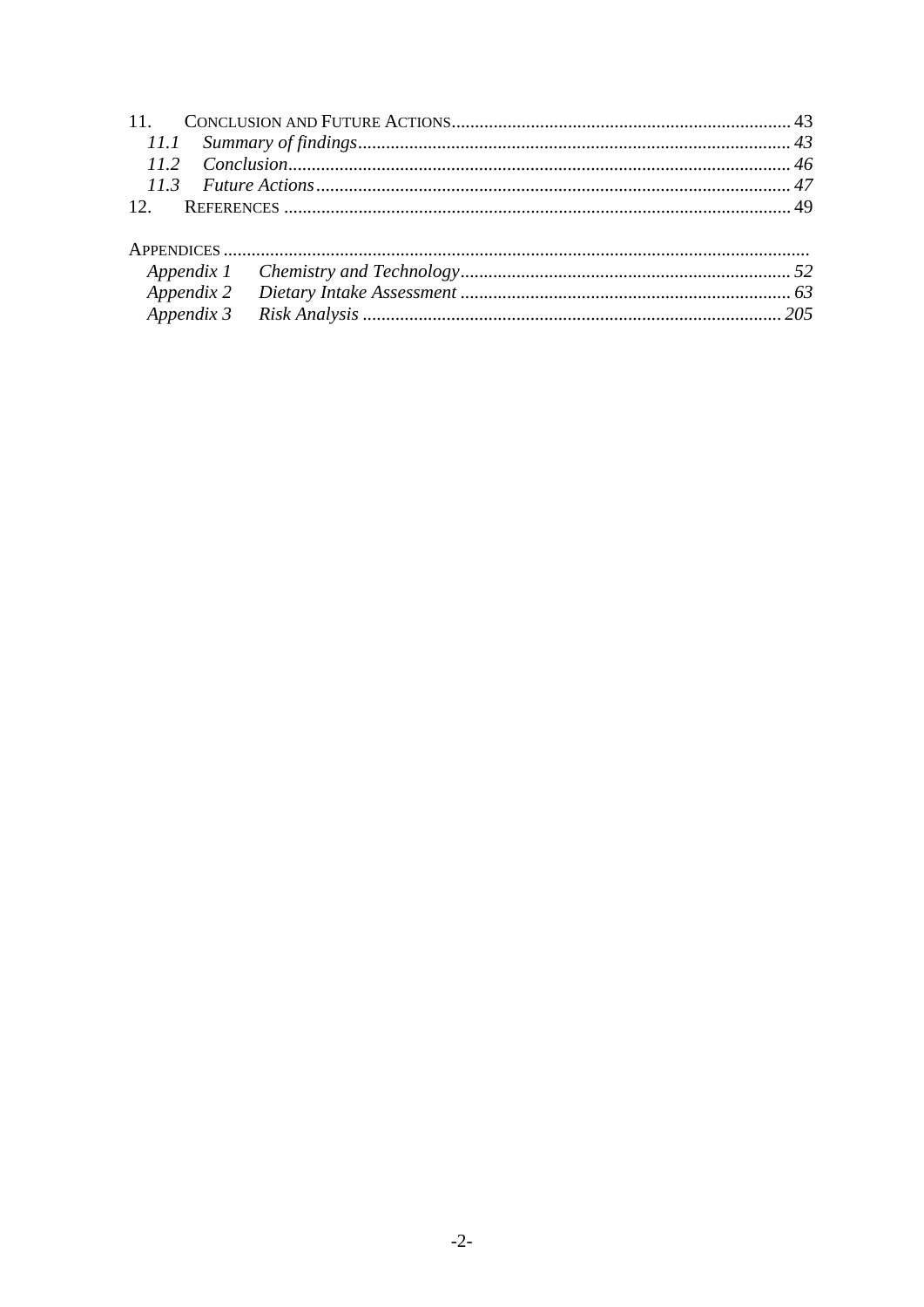## **FIGURES**

| <b>FIGURE 1</b> | IN THE CIS CONFIGURATION (RIGHT) CARBON CHAINS ON THE TWO SIDES OF THE DOUBLE BOND           |    |
|-----------------|----------------------------------------------------------------------------------------------|----|
|                 | BEND TOWARDS EACH OTHER. IN THE RARER TRANS CONFIGURATION (LEFT), THE CARBON CHAIN IS ALMOST |    |
|                 |                                                                                              |    |
| FIGURE 2        | ESTIMATED MEAN DIETARY INTAKES OF TOTAL TFA IN AUSTRALIA AND NEW ZEALAND  16                 |    |
| FIGURE 3        | ESTIMATED DIETARY INTAKES: 5% AND 95% PERCENTILE COMPARED TO MEAN 16                         |    |
| FIGURE 4        | MAJOR CONTRIBUTING FOOD GROUPS TO TOTAL TFA INTAKES FOR DIFFERENT POPULATION                 |    |
|                 |                                                                                              |    |
| FIGURE 5        | MAJOR CONTRIBUTING FOOD GROUPS TO TOTAL TFA INTAKES FOR DIFFERENT POPULATION                 |    |
|                 |                                                                                              |    |
| FIGURE 6        | MAJOR CONTRIBUTING FOOD GROUPS TO TOTAL TFA INTAKES FOR DIFFERENT POPULATION                 |    |
|                 |                                                                                              |    |
| FIGURE 7        | CONTRIBUTION OF TFA INTAKE FROM FOODS CLASSIFIED AS TAKE AWAY FOODS 18                       |    |
| FIGURE 8        | CONTRIBUTION OF TFA INTAKE FROM FOODS CLASSIFIED AS DISPLAYING A FOOD LABEL 19               |    |
| FIGURE 9        | COMPARISON OF MEAN DIETARY INTAKES OF ENERGY FROM FATS AS A PERCENTAGE OF THE                |    |
|                 |                                                                                              | 23 |
| Figure 10       |                                                                                              |    |

## **TABLES**

| TABLE 2A ESTIMATED INTAKES OF TFA IN AUSTRALIA, NEW ZEALAND AND AUSTRALIA: SUMMARY OF   |  |
|-----------------------------------------------------------------------------------------|--|
|                                                                                         |  |
| TABLE 2B ESTIMATED INTAKES OF TFA IN AUSTRALIA, NEW ZEALAND AND AUSTRALIA: DATA SOURCES |  |
|                                                                                         |  |
|                                                                                         |  |
|                                                                                         |  |
|                                                                                         |  |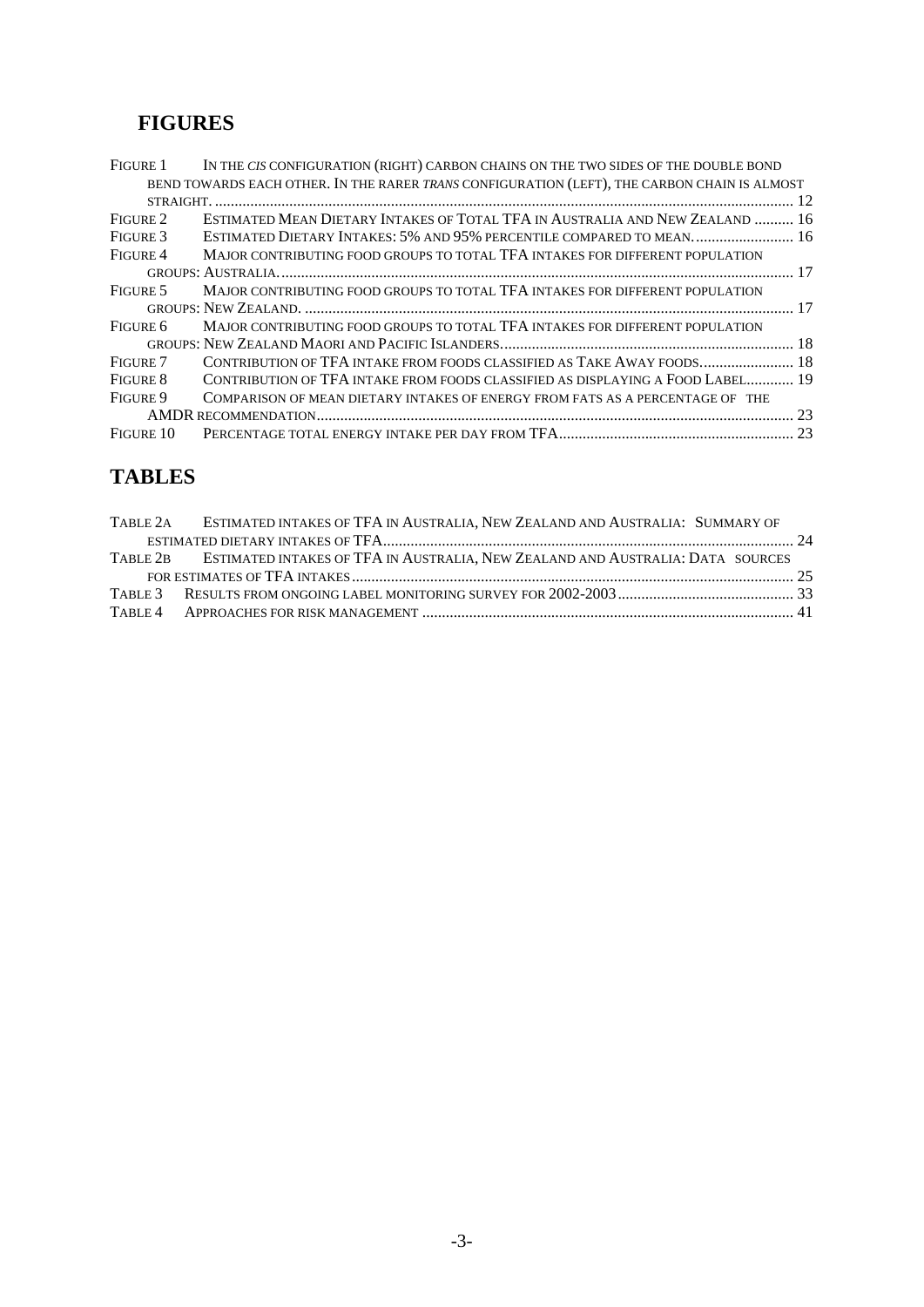## **ABBREVIATIONS**

| <b>AMDR</b>  | <b>Acceptable Macronutrient Distribution Range</b> |
|--------------|----------------------------------------------------|
| <b>CHD</b>   | <b>Coronary Heart Disease</b>                      |
| Codex        | <b>Codex Alimentarius Commission</b>               |
| CoPoNC       | Code of Practice on Nutrient Claims                |
| EU           | European Union                                     |
| <b>FDA</b>   | Food and Drug Administration                       |
| <b>FSANZ</b> | Food Standards Australia New Zealand               |
| <b>HDL</b>   | High-Density Lipoprotein                           |
| <b>LDL</b>   | Low-Density Lipoprotein                            |
| <b>MUFA</b>  | Monounsaturated Fatty Acids                        |
| <b>NIP</b>   | <b>Nutrition Information Panel</b>                 |
| <b>NNS</b>   | <b>National Nutrition Survey data</b>              |
| <b>NRV</b>   | <b>Nutrient Reference Values</b>                   |
| <b>PUFA</b>  | <b>Polyunsaturated Fatty Acids</b>                 |
| <b>TFA</b>   | Trans Fatty Acids                                  |
| <b>US</b>    | <b>United States</b>                               |
| <b>WHO</b>   | World Health Organisation                          |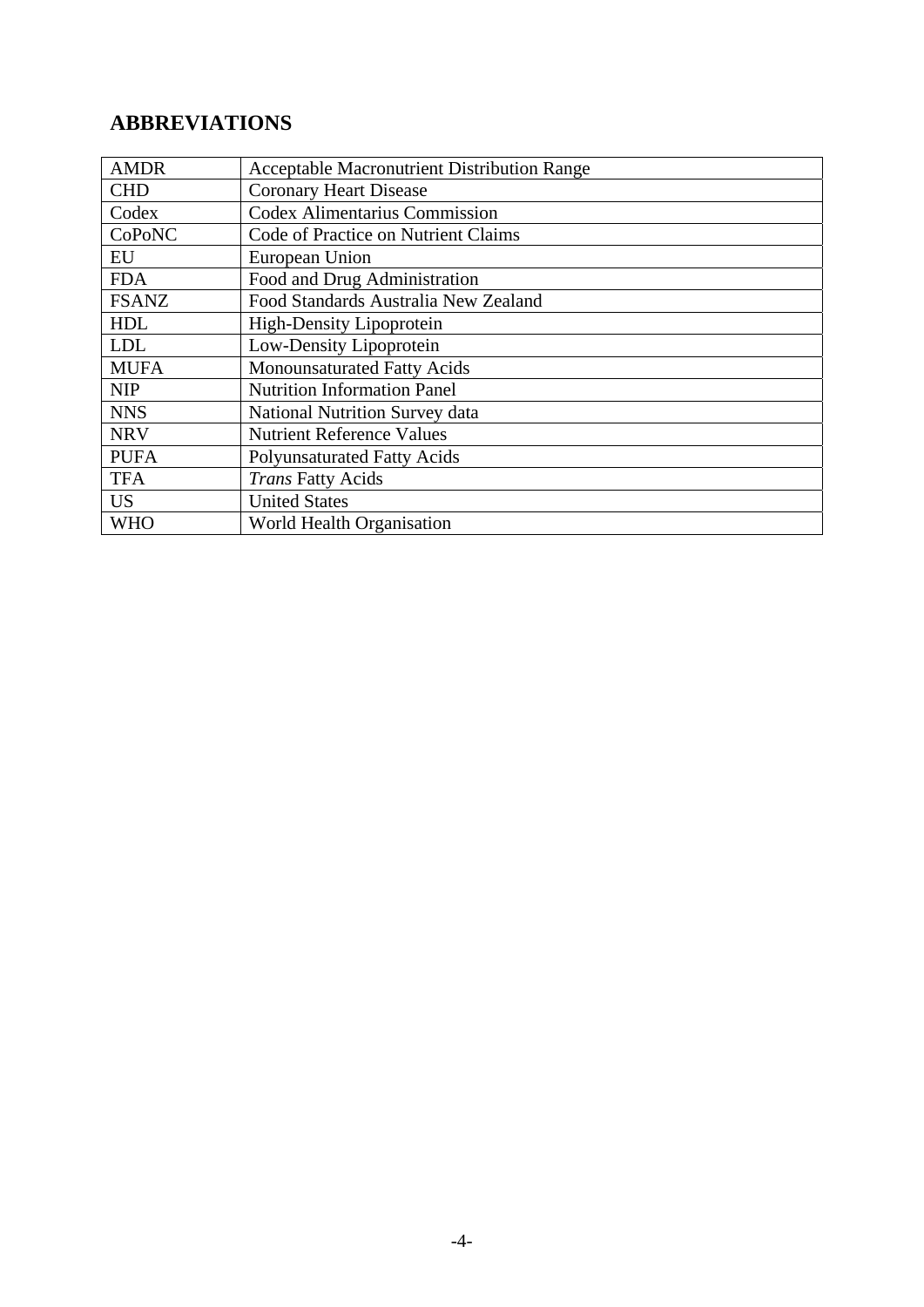### **1. Introduction**

FSANZ last investigated regulatory measures regarding *Trans* Fatty Acids (TFA) in Australia and New Zealand in the late 1990s<sup>5</sup>. FSANZ has reviewed the status of TFA in the Australia and New Zealand food supply and international regulations of TFA for the following reasons:

- there is new evidence concerning the potential health effects of TFA;
- countries outside Australia and New Zealand have introduced new regulatory measures governing TFA in the food supply;
- current Australian and New Zealand TFA intakes are not well understood and the risks they may pose are uncertain;
- it is some time since TFA levels were evaluated in the Australian and New Zealand food supply;
- there may have been considerable changes in TFA content of foods, and food consumption itself may have undergone some change.

FSANZ may review a food regulatory measure on its own initiative and in such a manner it considers appropriate. After the review, FSANZ may then prepare a proposal for the development of a new food regulatory measure, if this is deemed appropriate. Alternatively, FSANZ may recommend non-regulatory risk management options, or recommend maintaining the *status quo*.

#### **A note about terminology**

Throughout this report *trans* fatty acids are abbreviated as 'TFA'. This term is equivalent to the term 'trans fat' commonly used in the popular press and other documents. TFA has been used in preference in this document, except when directly quoting or referring to documents that use the other terminology.

When referring to '*trans'* or '*cis'* isomers the designations are commonly placed in italics. The report follows this convention, except when directly quoting or referring to documents that do not follow the convention. When referring to naturally occurring sources of TFA the report also uses the term 'ruminant<sup>6</sup> TFA'.

Whilst TFA are *chemically* unsaturated fatty acids, it is thought that *physiologically* TFA are more akin to saturated fats. Similarly, nutrition recommendations often deal with TFA in conjunction with saturated fatty acid intakes. When the report refers to 'saturated fatty acids and TFA combined' this alludes to this approach, even though chemically TFA are unsaturated fatty acids

<sup>&</sup>lt;u>.</u> <sup>5</sup> ANZFA 1999, Review of Nutrition Labelling, Full Assessment Report, Proposal P167, April 1999, Appendix II,II.

<sup>6</sup> Ruminants are animals with multi-chamber stomachs; the first chamber is called the *rumen*. Examples are cows, sheep, goats and camels.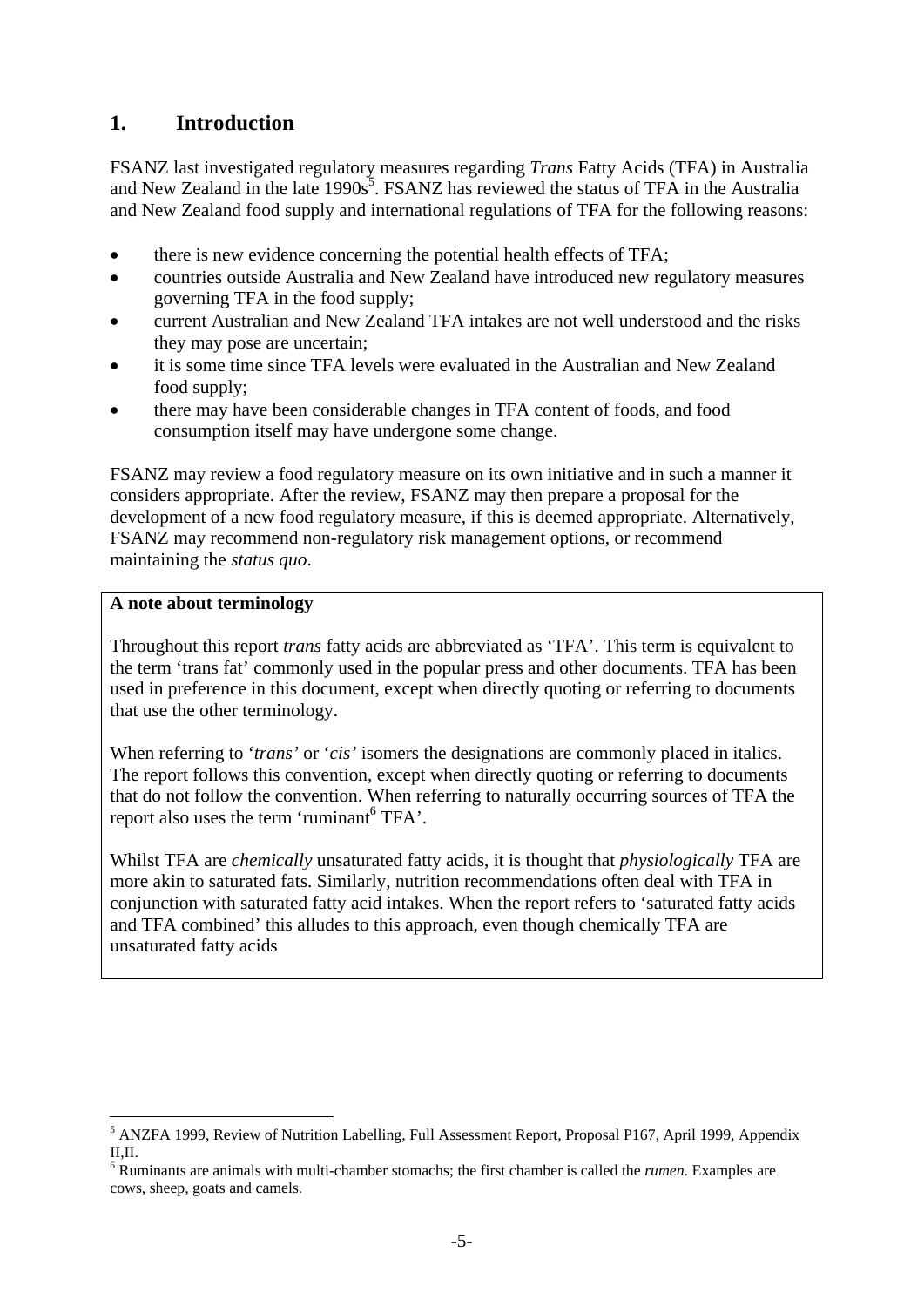### **2. The Issue**

<u>.</u>

There are concerns about the potential health effects of TFA, particularly those that are derived from partially hydrogenated vegetable oils. There has been a vigorous debate regarding the link between dietary intake of TFA and adverse health outcomes, in light of the evidence that intake of TFA may be connected to known risk factors for coronary heart disease. There is a perception of growing consumer and media interest in this issue.

The *Australia New Zealand Food Standards Code* (the Code) permits voluntary labelling of TFA content. TFA labelling is also required if claims are made in relation to cholesterol, saturated, polyunsaturated or monounsaturated fatty acids or omega fatty acids. The Code does not mandate TFA labelling. FSANZ last reviewed the risk of TFA in the late 1990s and decided not to pursue mandatory TFA labelling based on the relatively low levels of TFA occurring in Australia and the relative risk.

It has been suggested that Australia and New Zealand should bring in regulatory measures similar to those recently introduced in Canada, the USA, and some European countries. TFA intakes vary widely across countries, and there are no recently published reliable estimates of total TFA intake in Australia or New Zealand. Previous estimates suggested that Australian and New Zealand intake of TFA was low compared to other countries. There have been considerable changes in TFA content of foods, and food consumption itself has almost certainly undergone some change. Consequently, the current TFA intake in Australia and New Zealand is far from clear.

Any regulatory measures appropriate for Australia and New Zealand need to take account of the food composition and dietary intakes in both countries, and cannot rely on the approach taken in other countries. Nutrient compositions of Australian and New Zealand food products differ from those in North America and Europe. For example, it has been reported that Canada had amongst the highest TFA intakes in the world<sup>7</sup> and responded to this by becoming the first country to introduce mandatory labelling of TFA<sup>8</sup>.

To determine appropriate risk management measures, TFA intake must be considered carefully. In addition, the sources of TFA in the food supply must also be taken into account. As discussed below, TFA in the food supply may come from natural or manufactured sources, and the relative contribution of these sources must be taken into account when developing risk management strategies. Similarly, estimates of the contribution of take-away foods to TFA intake could inform what type of regulatory or non-regulatory measures might be most effective in managing the risk of TFA in the food supply. Finally, some foods consumed by Australian and New Zealanders are currently not labelled, and an understanding of their contribution to TFA intake could be important to assess if risk mitigation measures are warranted.

<sup>&</sup>lt;sup>7</sup> In 1995 Ratnayake and Chen estimated that the average TFA intake (as 18:1 trans) of Canadians as 8.4 g/day per person. The estimates ranged from 5.2 g/day for elderly women to 12.5 g/day for young men. These estimates were determined on the basis of fat and calories intakes reported in the 1990 Nova Scotia Dietary Survey along with the assumption that TFA were 10.4% of the total dietary fat. Even more extreme ranges in TFA intake were reported by Innis *et al* (1999), who calculated values of 1.4 to 25.4 g/person/day. 8

<sup>&</sup>lt;sup>8</sup> Health Canada *TRANSforming the Food Supply*, Report of the Trans Fat Task Force, Submitted to the Minister of Health June 2006. http://www.hc-sc.gc.ca/fn-an/nutrition/gras-trans-fats/tf-ge/tf-gt\_rep-rap\_e.html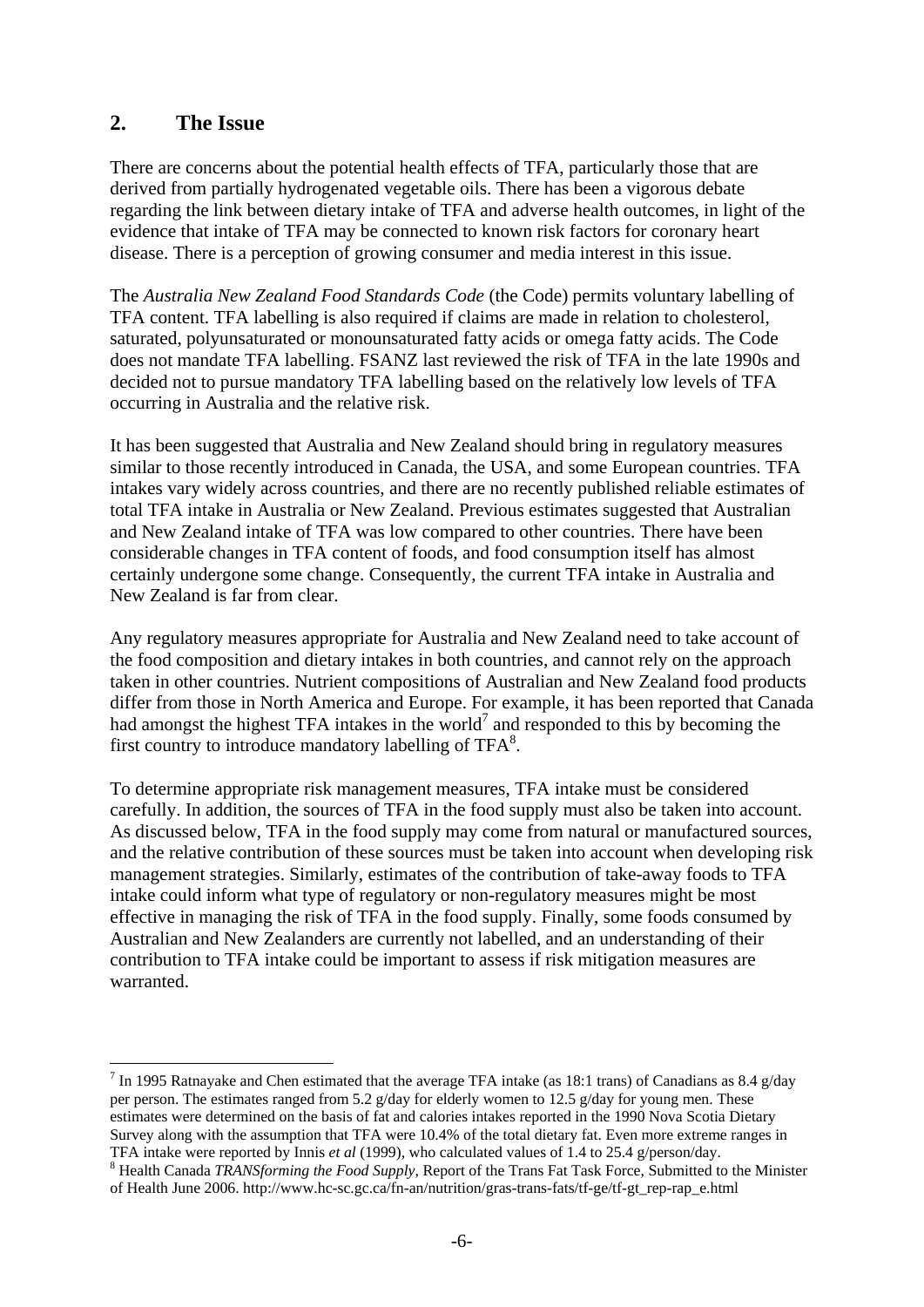## **3. Methodology**

### **3.1 Estimation of dietary intake**

Dietary exposure to food chemicals from the diet is estimated as part of the risk assessment process, using data derived from records of what foods people have eaten and how much of the food chemical is in each food. The accuracy of these exposure estimates depends on the quality of the data used.

Sometimes, not all of the data required are available or there is uncertainty about their accuracy so assumptions are made, either about the foods eaten or about chemical levels, based on previous knowledge and experience. The estimates are determined according to international conventions for food chemical dietary exposure estimates.

### *3.1.1 Dietary modelling approach for consideration of the dietary intake of TFA*

The dietary intake assessment was conducted using dietary modelling techniques that combine food consumption data with food chemical concentration data to estimate the intake of the food chemical from the diet. The dietary intake assessment was conducted using FSANZ's dietary modelling computer program, DIAMOND. The intake was estimated by combining usual patterns of food consumption, as derived from national nutrition survey data, with recently determined concentrations of TFA in food.

### *3.1.2 Dietary survey data*

DIAMOND contains dietary survey data for Australia and New Zealand; the 1995 national nutrition survey data (NNS) from Australia which surveyed 13,858 people aged 2 years and above, and the 1997 New Zealand NNS that surveyed 4,636 people aged 15 years and above.

Both of these surveys used a 24-hour food recall methodology. A second 24-hour recall was also conducted on a subset of respondents from each NNS for a non-consecutive day. Standard methodologies were used to estimate the intake based on consumption data from the first 24 hour recall (day one), which were then adjusted to estimate 'usual intake' by using consumption information from the second 24 hour recall (day two).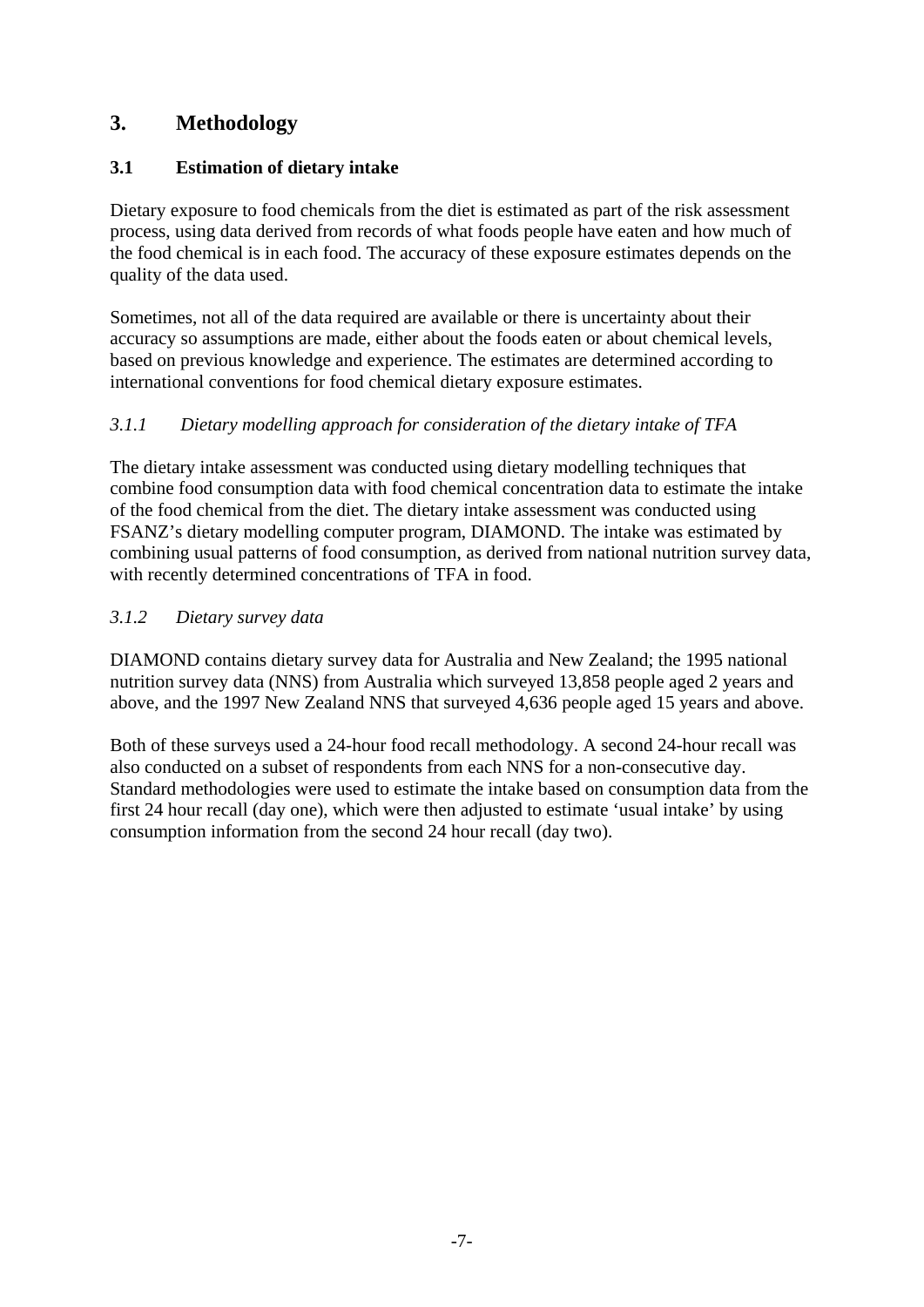Adjusted nutrient intakes were calculated because they better reflect 'usual' daily nutrient intakes and because reference health standards such as the Nutrient Reference Values (NRVs) are based on usual or long term intakes and it is therefore more appropriate to compare adjusted or 'usual' nutrient intakes with NRVs.

For more information on the second day adjusted nutrient intake methodology, refer to Appendix 2. It is recognised that these survey data have some limitations. For a complete list of limitations, see Appendix 2, Section 5.

### *3.1.2 Additional food consumption data or other relevant data*

The dietary intake estimates for this assessment were based on currently available data. However, it should be noted that the availability of more comprehensive analytical data on the TFA concentrations in a wider range of foods would improve the accuracy of intake estimates in the future.

### *3.1.3 Population groups assessed*

The dietary intake assessment was conducted for both the Australian and New Zealand populations. An assessment was conducted for the Australian population aged 2 years and above, as well as for the age groups 2 to 4 years, 5 to 12 years, 13 to 19 years, 20 to 44 years, and 45 years and over. An assessment was conducted for the New Zealand population aged 15 years and above, as well as for the age groups 15–19 years, 20-44 years, and 45 years and above. A dietary intake assessment was also conducted for New Zealand Maori and Pacific Islanders as a separate group, using the same age groups that were used for the NZ population as a whole. It is important to note that the New Zealand population assessments also include the Maori and Pacific Islanders that were also assessed separately.

A dietary intake assessment was conducted for the population aged 2 years and above for Australia and 15 years and above for New Zealand as a proxy for lifetime intake. The population sub-group considered to be at greatest risk of cardiovascular disease from TFA was identified as those aged 45 years and over and therefore, results for this age group are presented separately to the population estimates. A dietary intake assessment was also conducted for younger age groups (2 to 4 years, 5 to 12 years, 13 to 19 years and 20 to 44 years) to obtain dietary intake estimates of TFA for comparative purposes.

### *3.1.4 TFA concentration levels*

The concentration data for Australia were derived from laboratory analyses conducted by the New South Wales Food Authority (NSWFA) in 2005 (see link below), South Australia Health in 2006 and by FSANZ between 2001 and 2006. The concentration data for New Zealand were from laboratory analyses conducted by the Institute of Environmental Science and Research Limited (ESR) in 2006 and Crop and Food Research from 2002.

While the NSW Food Authority data provided information on concentrations of individual TFA, the FSANZ data did not. Therefore, estimated intakes were only calculated for total TFA. A summary of the analytical methods, the foods analysed and the range of concentrations of total TFA determined in each analytical study are shown in Appendix 2.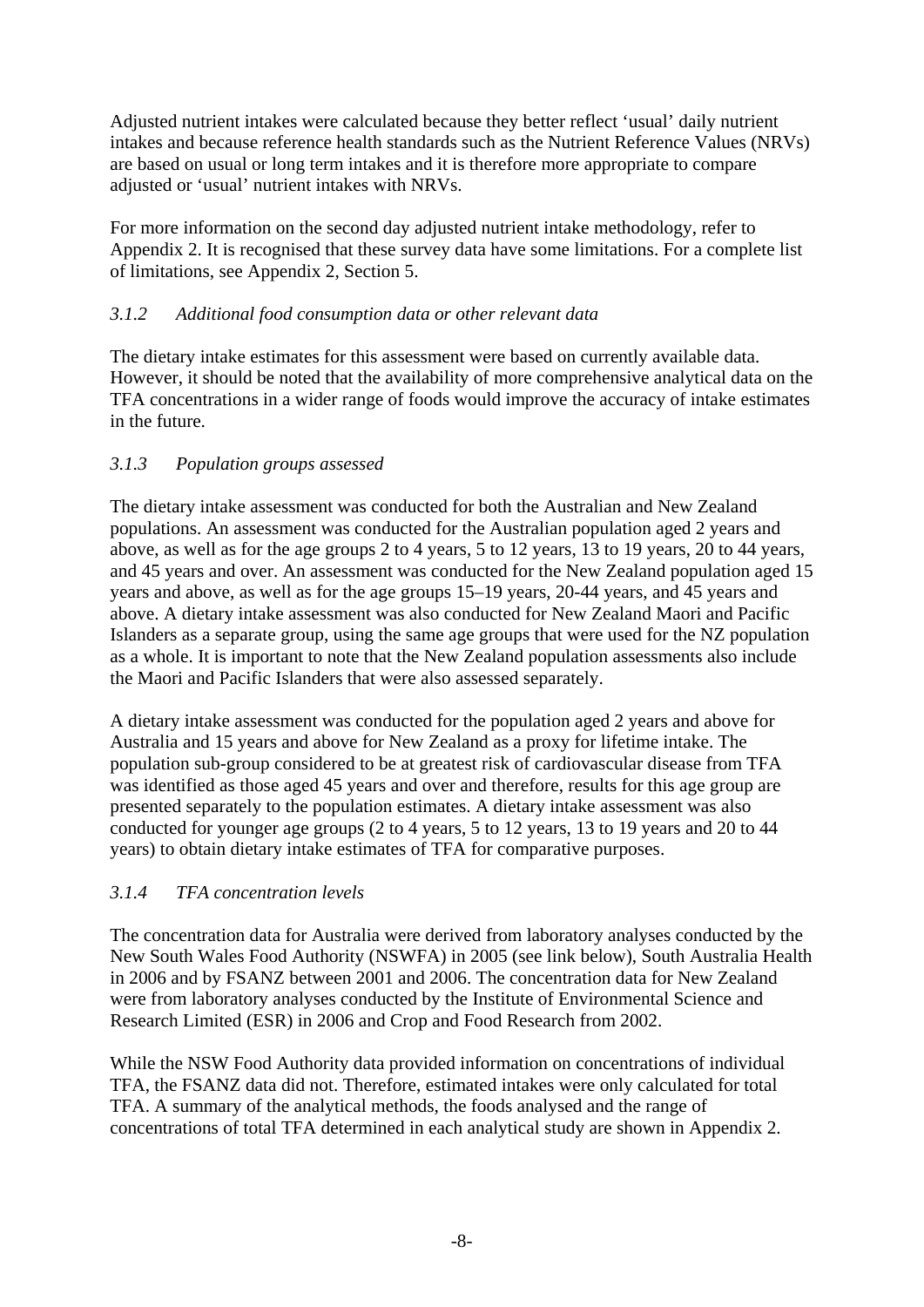Both the Australian and New Zealand datasets were developed using data from foods analysed by gas chromatography. Identification and quantification of individual fatty acids relies on the availability of confirmatory standards. It may be hampered by the presence of closely related *cis* fatty acids<sup>9</sup>, which are generally present in much larger quantities than TFA. Therefore, not all fatty acids may be identified in the analysis, particularly fatty acids that occur at very low levels, or are obscured by very similar fatty acids that are more abundant.

Concentrations used in the dietary modelling were means of analysis of up to five single samples or were a single value derived from analysis of a composite sample. The NSW study indicated there could be considerable variation in TFA concentrations between different samples of similar foods. In the case of beef and lamb, the NSW study only provided data for raw meats; the values for raw meats were used to represent cooked meats as well.

The foods and concentrations of TFA used in the dietary intake assessment (which were derived from the studies described above) are shown in Appendix 2.

Due to the limited number of analytical data, individual TFA levels could not be assigned to each food reported in the NNS. Concentrations of TFA found on analysis were therefore assigned to groups of related foods. Individual foods from the NNS data were matched to the most appropriate food group for dietary modelling purposes.

### *3.1.5 How were the estimated dietary intakes calculated?*

A detailed explanation of how the estimated dietary intakes are calculated can be found in Appendix 2.

#### *3.1.6 Assumptions in the dietary modelling*

The aim of the dietary intake assessment was to make as realistic an estimate of dietary intake as possible. However, where significant uncertainties in the data existed, conservative assumptions were generally used to ensure that the dietary intake assessment did not underestimate intake.

Assumptions made in the dietary modelling include:

1

- Where a concentration is assigned to a food group, all foods in that group contain *trans* fats at the levels specified in Appendix 2, Table A2.1;
- TFA concentrations have not changed since the time of analysis;
- consumption of foods as recorded in the NNS represent current food consumption patterns;
- where a food was not included in the intake assessment, it was assumed to contain a zero concentration of TFA;
- where a food has a specified TFA concentration, this concentration is carried over to mixed foods where the food has been used as an ingredient e.g. raw beef mince as an ingredient in 'beef mince curry with rice';

<sup>&</sup>lt;sup>9</sup> In the NSW study, four TFA were quantified: C16:1 (6t), C18:1 (9t) (elaidic acid), C18:2 (9t,12t) and C18:3 (9t,12t,15t)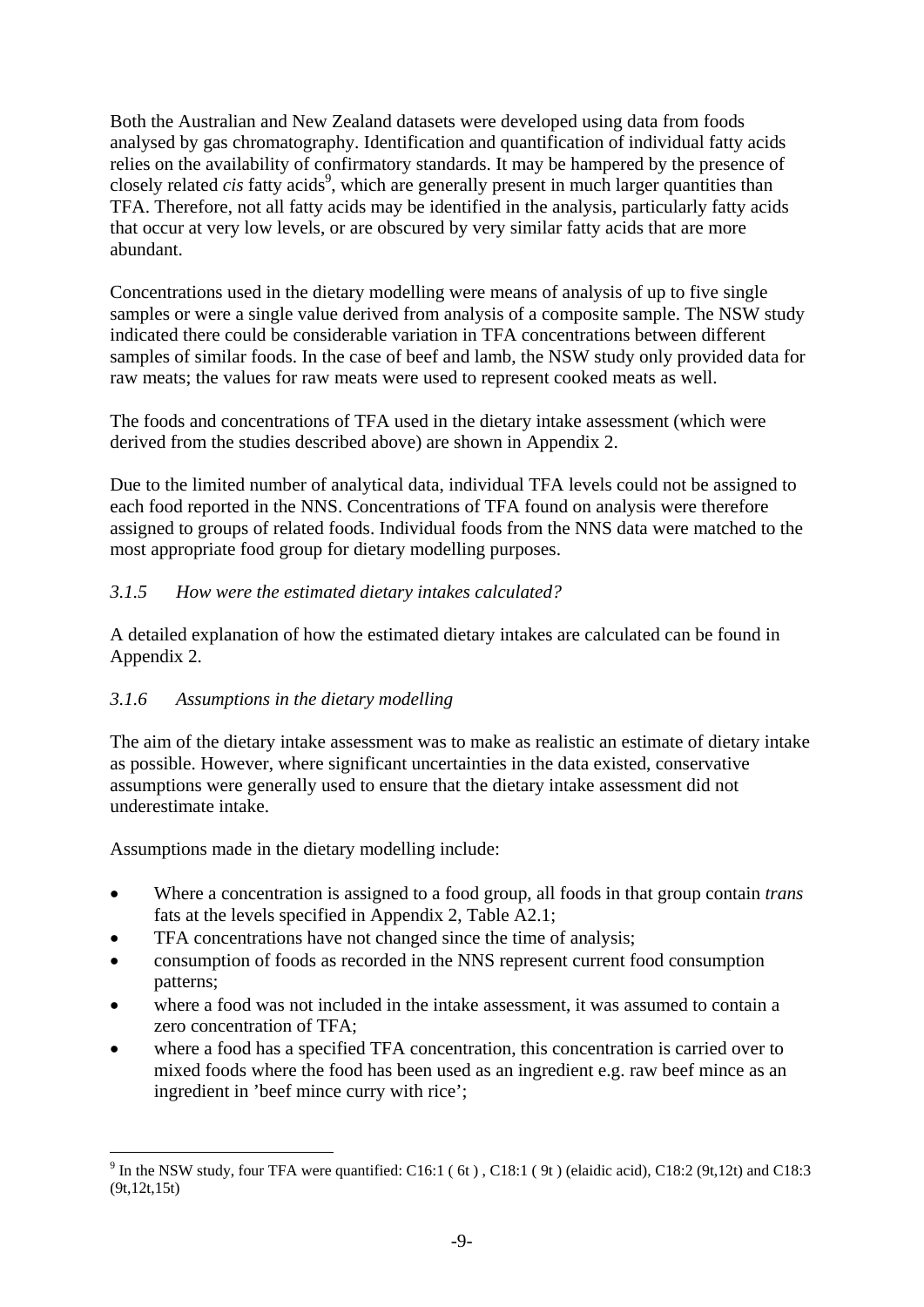- all mixed foods with recipes in DIAMOND were assumed to be prepared in the home (and not produced commercially). Therefore, if a recipe uses an ingredient that contains TFA, the quantity of TFA from the ingredient will carry-over into the mixed food; there are no changes in TFA concentrations from food preparation or due to cooking; and
- for the purpose of this assessment, it is assumed that 1 millilitre is equal to 1 gram for all liquid and semi-liquid foods (e.g. milk, yoghurt).

#### *3.1.7 Foods contributing to TFA intakes*

An assessment was conducted to estimate the relative percentage contribution of several categories of food to total TFA intakes. The purpose of the assessment was to assist in developing risk management strategies.

Naturally occurring compared to manufactured sources

The estimated proportion of TFA intake arising from naturally occurring sources (e.g. from butter, milk and meat) was compared to estimates of manufactured sources (e.g. table spreads, baked goods). Some foods contained a mixture of these two sources and these were classified as such.

#### Proportion of TFA intake that comes from 'take away' foods

Another assessment was carried out to determine the proportion of TFA intake from 'take away' foods, as there is a perception that these types of foods are a major source of TFA in the diet. Some foods were difficult to classify as either 'take away' or not. For example, hot chips are commonly purchased from a quick service restaurant. However, they can also be purchased frozen and oven baked and prepared at home. Therefore, a range of contribution was determined based on a lower bound (or best case, where foods that could be either take away or not were classified as not take away) and an upper bound (or worst case where foods that could be either take away or not were classified as take away foods).

Proportion of TFA intakes that comes from foods with a label

The proportion of TFA intake arising from foods carrying a label was estimated. This assisted in determining the proportion of TFA intake that can be affected by labelling. A number of foods can be purchased with or without a label. For example, bread purchased in a supermarket with a plastic wrapper is required to carry a label, compared to bread bought in a bakery, where it may not have a label or nutrition information panel. As with take-away foods, a range of contributions was determined based on a lower bound (or best case, where foods that could be either labelled or not were assumed to be not labelled) and an upper bound (or worst case where foods that could be either labelled or not were assumed to be labelled).

See Appendix 2 for further details on how these assessments were conducted.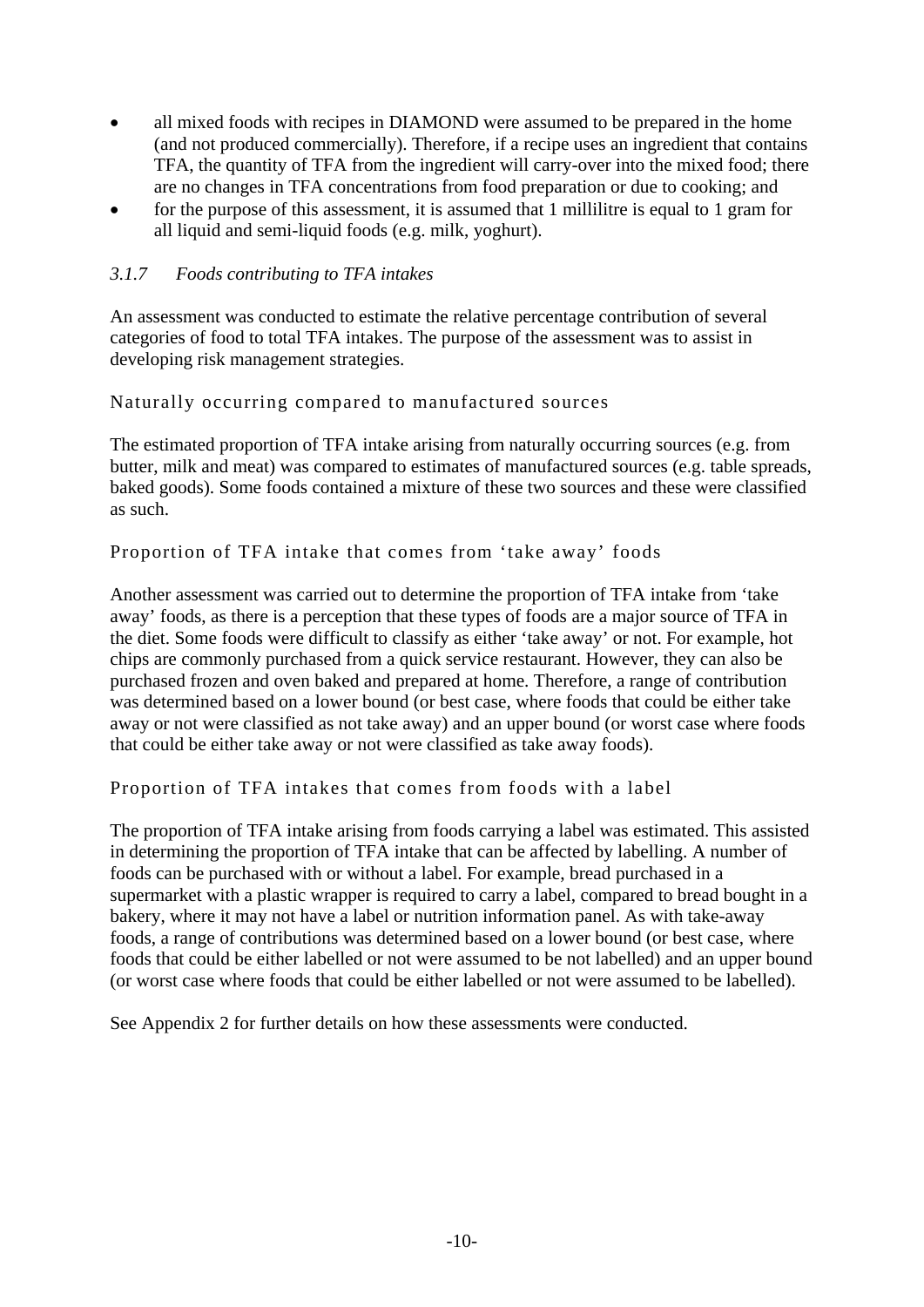### **3.2 Risk assessment**

The risk assessment undertaken by this review followed the methodology that underpins the majority of FSANZ's regulatory decision-making. The risk assessment component of risk analysis is a tool that facilitates FSANZ's science-based approach to decision making, and is critical to the integrity and rigour of those decisions. FSANZ draws on the key elements of risk assessment adopted by Codex<sup>10</sup>

The risk assessment of the dietary intake of TFA for the Australian and New Zealand populations was undertaken based on FSANZ estimated dietary intakes and a review of the scientific literature. There are limitations to the methods used to determine dietary TFA intakes in Australia and New Zealand, and these are discussed above (Section 3.1).

### **3.3 Consumer research**

Consumer research is an important part of developing appropriate approaches to risk management and to fulfil the FSANZ objective regarding the provision of adequate information to enable consumers to make informed choices. FSANZ assessment of consumer information requirements or behaviour may be based on research published in the literature and, where it is considered appropriate, on original research commissioned or undertaken by FSANZ.

In the case of this report, a search of existing literature was undertaken to gain a basic understanding of consumer information requirements for foods containing TFA and the likely effectiveness of labelling of TFA as a risk management measure. This review also draws on FSANZ own consumer research on labelling.

#### **3.4 Industry research**

1

As part of this review, FSANZ carried out some initial targeted consultation with the food industry. The aim was to gain an overview of the current industry approach to TFA in the food supply including the level of awareness of the TFA issue, whether industries have initiatives in place to reduce TFA in foods, and if they have plans to reduce TFA in their products in the future. The Australian Food and Grocery Council, the New Zealand Food and Grocery Council, and a sample of 10 key stakeholders provided qualitative information to FSANZ. Industries consulted included manufacturers and suppliers of commercial fats and oils in New Zealand and Australia, producers of retail products and products for the catering or food service industry, and a fast food company. The National Heart Foundation in Australia and New Zealand also provided information regarding the food industry Pick the Tick programme.

<sup>&</sup>lt;sup>10</sup> Joint FAO/WHO Food Standards Programme, Codex Alimentarius Commission, Procedural Manual, 13th edition. Section 1, Working Principles for Risk Analysis for Application in the Framework of the Codex Alimentarius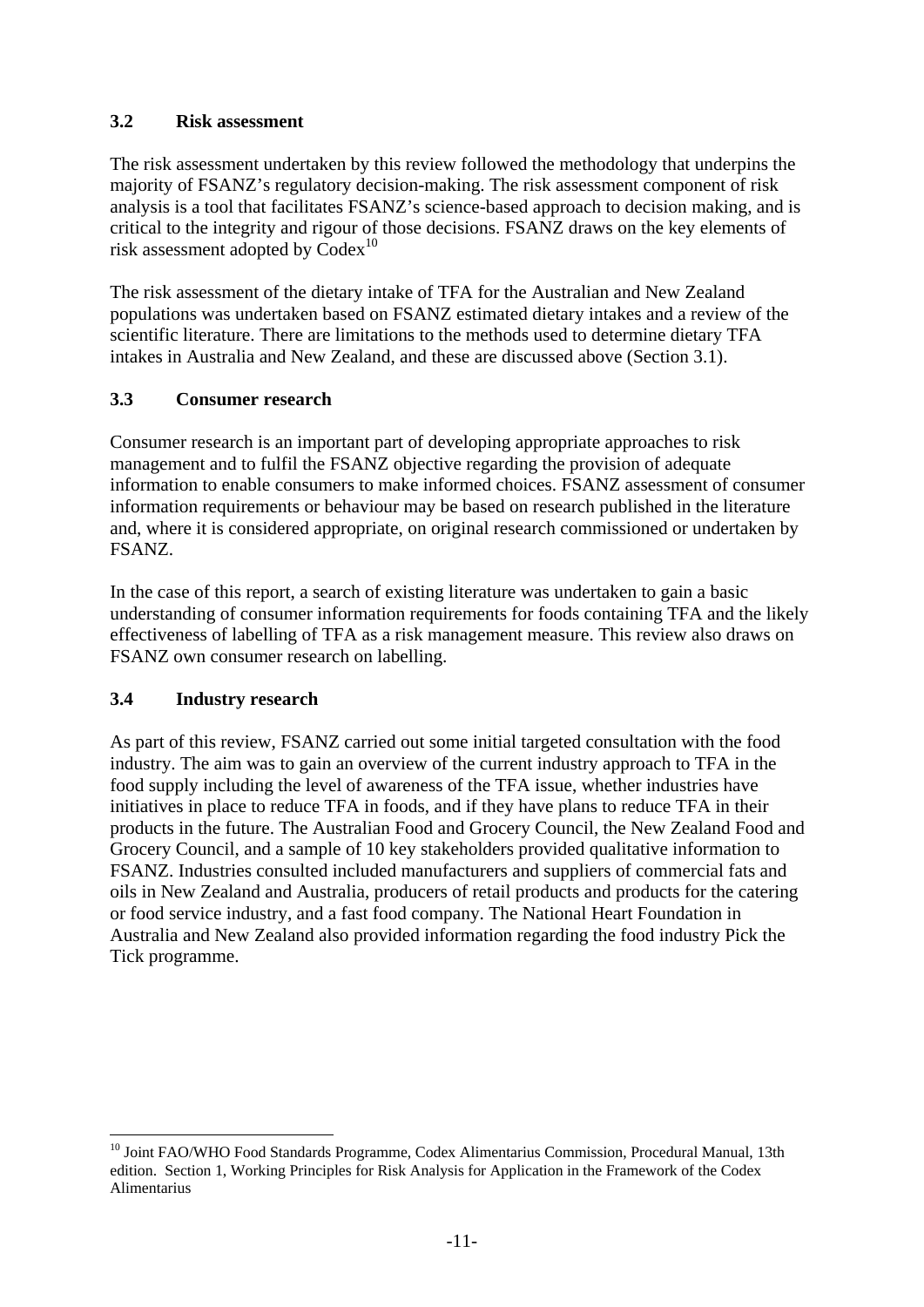## **4. Trans fatty acid: Definition, chemistry and technology**

### **4.1 Chemistry: a short introduction**

Fatty acids can be classified according to the number of double bonds. *Saturated fatty acids* (SFA) have no double bonds, *monounsaturated fatty acids* (MUFA) have one double bond, and *polyunsaturated fatty acids* (PUFA) have two or more double bonds.

Commonly, the unsaturated fatty acids that occur naturally in food have double bonds in a *cis* configuration: the carbon chains on the two sides of the double bond bend towards each other and the hydrogen atoms on the double bond are located on the same side. In the rarer *trans* configuration, the hydrogen atoms on the double bond are opposite each other, rather than oriented in the same direction; consequently the carbon chain is almost straight (*Figure 1)*. This accounts for the different chemical and physical properties of *trans* and *cis* fatty acids, and consequently the properties of the fat, which may also result in a difference in the biological activity of these fatty acids.

The chemical characteristics of unsaturated fatty acids are also partially determined by the position of the double bond in the molecules. Double bonds may be *isolated* (separated within the carbon chain), *conjugated* (separated by one single bond), or *methylene-interrupted*  (separated by a  $CH<sub>2</sub>$  unit). The location of the double bonds is important to the outcome of manufacturing processes, such as hydrogenation.

*Conjugated linoleic acid* (CLA) is a collective term for a mixture of isomers of linoleic acid. A variety of isomers with *trans* configuration have been described in the literature. Chemically these isomers are TFA, and would be classified as such in the Code. However, regulatory definitions of TFA in some other countries specifically exclude CLA. It is increasingly evident that different CLA isomers have distinct properties.

The chemistry of TFA is discussed in more detail in Appendix 1.

### **Figure 1 In the cis configuration (right) carbon chains on the two sides of the double bond bend towards each other. In the rarer trans configuration (left), the carbon chain is almost straight.**

Source: University of Massachusetts

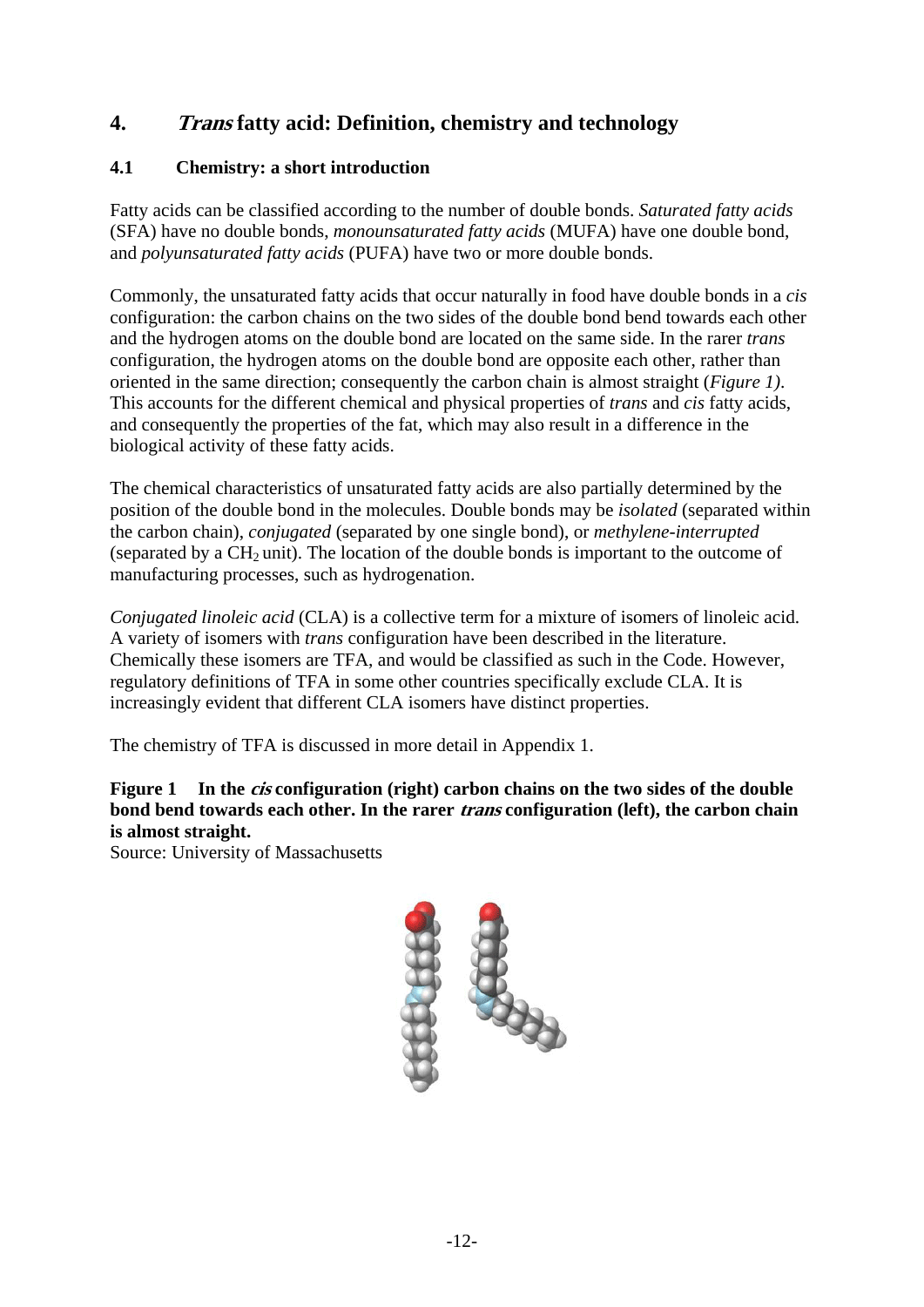### **4.3 Purpose of hydrogenation of edible oils**

The supply of semi-solid or solid edible oils is determined by price, seasonal availability, animal or vegetable source requirements, and market demand for specific oils. There is great demand for such oils, and to meet this demand a process based on the hydrogenation of liquid edible oils has been in use by the food industry since the early  $20<sup>th</sup>$  century. It is estimated that worldwide in excess of 4 million tonnes of nutritional edible oils per year are produced by hydrogenation.

Hydrogenation of edible oils involves the addition of hydrogen to double bonds in the chains of fatty acids. By controlling reaction conditions, the processor can make end-products with greatly varied chemical and physical characteristics. The process is of major importance since it accomplishes two main objectives:

- It allows the conversion of liquid oils into semi solid or solid oils more suitable for specific applications, such as in shortenings and margarine. Many of the cooking oils and margarines available today contain a proportion of hardened edible oil blended with liquid oil.
- It improves the stability of the oil. The word 'rancid' refers to off-flavours resulting from oil oxidation. Hydrogenated oil has a reduced tendency to develop rancidity. Many raw oils, such as fish oils and soybean oils are liable to deterioration.

The hydrogenation of edible oils is further discussed in Appendix 1.

### **4.4 Sources**

Dietary TFA come from two primary sources:

- **manufactured TFA** principally arise from partial hydrogenation of edible oils containing unsaturated fatty acids and may also be formed as a consequence of oil deodorisation and exposure of oil to very high temperatures
- **ruminant TFA** arise from bacterial transformation of unsaturated fatty acids in the rumen of ruminants.

Significant sources of human intake of TFA therefore are foods containing manufactured TFA, and beef, mutton, lamb and dairy fat. Sources of partially hydrogenated edible oils in the diet include fried foods, margarines, shortenings, and their products – biscuits and baked goods.

TFA from both sources are formed by a process of partial hydrogenation; one achieved by microbial activity, the other by a manufacturing process. The molecules are indistinguishable from each other and current analytical techniques cannot reliably distinguish between ruminant and manufactured TFA. However, there are differences in the relative abundance of individual TFA in ruminant and manufactured TFA.

Appendix 1 further discusses the sources of TFA and the differences between manufactured and ruminant TFA.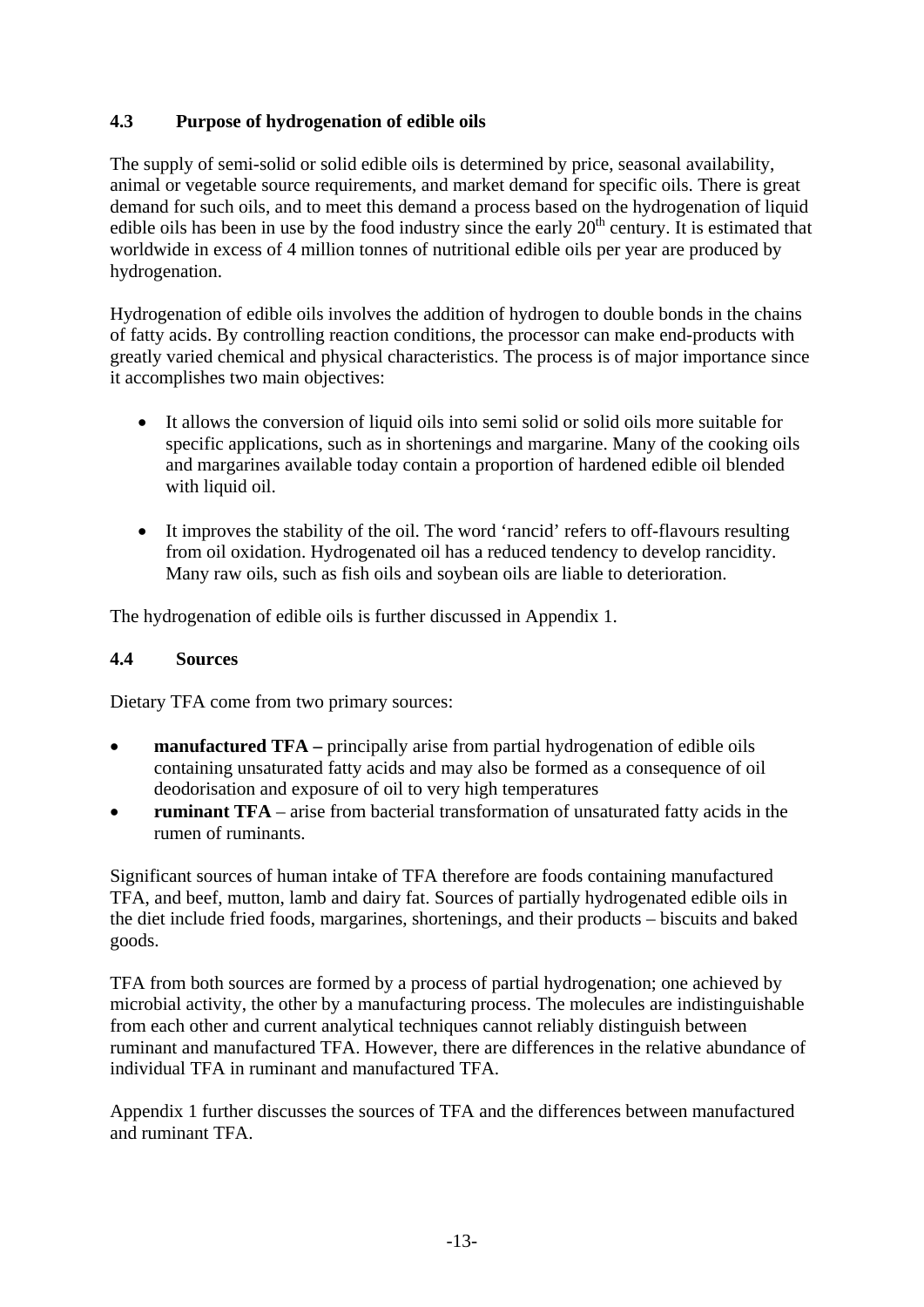### **4.5 Regulatory definition of** *trans* **fatty acids**

The Code defines TFA as follows: *trans fatty acids means the total number of unsaturated fatty acids where one or more of the double bonds are in the trans configuration and declared as trans fat* 

The Australian and New Zealand approach closely follows the chemical definition of *trans*  configuration in fatty acids, and includes all types of TFA, including ruminant TFA. However, the chemical definition of TFA differs from the regulatory definition used by some countries. Many regulatory definitions, while not specifically excluding ruminant TFA, exclude fatty acids with conjugated bonds<sup>11</sup> from the definition of TFA, even though these acids have double bonds in *trans* configuration. These definitions stem from the view that regulatory definitions adequately identify the fatty acids targeted by the regulation (see Appendix 1).

## **5. Estimation of dietary intake of TFA for the Australia and New Zealand populations**

An estimation of the dietary intake of TFA for the Australian and New Zealand populations was derived from recently available concentration data for TFA in foods and dietary intake patterns. A detailed report on the dietary intake can be found in Appendix 2. Data sources and methodology have been discussed above.

### **5.1 Estimated dietary intakes of TFA for the Australian population**

Estimated dietary intakes of TFA for the Australian population ranged between 1.2 and 1.6 g/day at the mean level of intake (*Figure 2*). At the  $5<sup>th</sup>$  percentile level intakes ranged from between 0.5 and 0.6 g/day and at the  $95<sup>th</sup>$  percentile intakes were still relatively low between 2.0 and 3.2 g/day *(Figure 3)*. These estimated TFA intakes were comparable or lower than those reported overseas (see below).

Major contributors to the intake of TFA for Australia were dairy products (26-44%), pastry and pastry based mixed foods (8-17%), fats and oils (8-18%), meat & poultry (9-15%), cereal and cereal products (10-13%) and cereal based mixed foods (6-12%) depending on the population group assessed (*Figure 4*).

### **5.2 Estimated dietary intakes of TFA for the New Zealand population**

Estimated dietary intakes of TFA for New Zealanders ranged between 1.6 and 2.0 g/day at the mean level of intake (*Figure 2*). At the  $5<sup>th</sup>$  percentile level intakes ranged from between 0.9 and 1.0 g/day and at the  $95<sup>th</sup>$  percentile intakes, like the Australian intakes, were still comparatively low between 2.6 and 3.1 g/day *(Figure 3)*. Estimated dietary intakes of TFA for New Zealand Maori and Pacific Islanders were very similar to those for the NZ population as a whole, ranging from 1.6 to 2.1 g/day at the mean level of intake and between 0.7 and 1.1 g/day at the 5th percentile level of intake and between 2.8 and 3.1 g/day at the 95th percentile level of intake (*Figures 2 and 3*).

<u>.</u>

<sup>&</sup>lt;sup>11</sup> *Conjugated:* separated by one single bond. See Appendix 1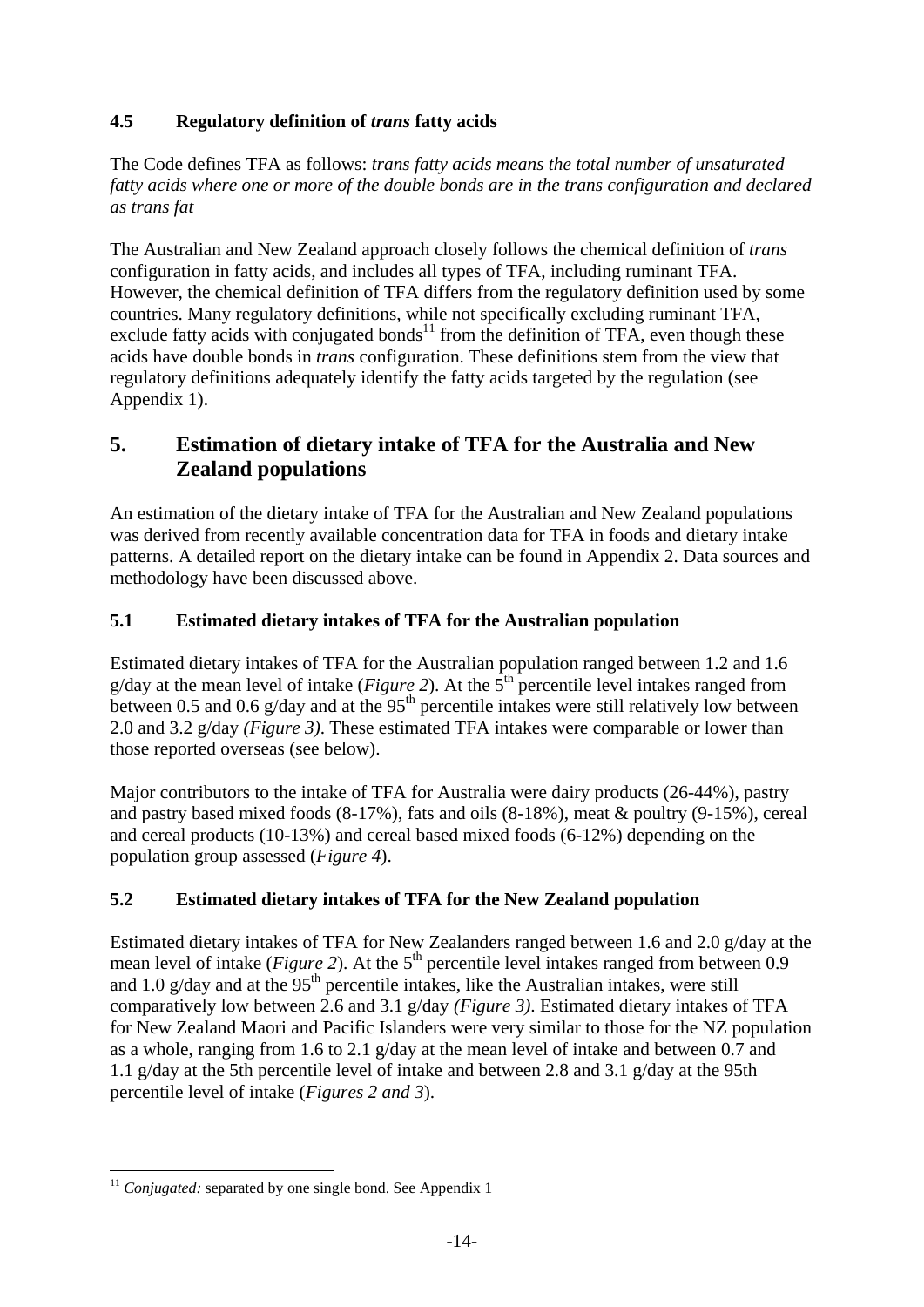Major contributors to the intake of TFA for New Zealand were fats  $\&$  oils (30-44%), dairy products (19-21%), cereal & cereal based products (9-10%), pastry and pastry based mixed foods (8-11%) and meat & poultry (8-10%) (*Figure 5*). Major contributors to the intake of TFA for New Zealand Maori and Pacific Islanders were similar to those for the New Zealand population as a whole, fats & oils (31-44%), dairy products (18-19%), meat & poultry (8- 13%), cereal & cereal based products (8-11%) and pastry and pastry based mixed foods (6- 10%) depending on the population group assessed (*Figure 6*).

These findings suggest that New Zealanders, compared to Australians, have higher intakes of TFA originating from fats and oils, in particular from oil-based spreads. Differences between the TFA content of Australian and New Zealand spreads may in part reflect the age of some of the New Zealand data. Half the New Zealand values were generated in 2002, which may pre-date moves by New Zealand spread manufacturers to reduce TFA levels. In addition, the NZ samples appeared to be primarily lower cost products, which may be less likely to have reduced TFA levels. NZ samples did not include some Australian spreads sold in NZ that were found to have low TFA levels.

### **5.3 TFA intakes that from 'naturally occurring' versus 'manufactured' sources**

The proportion of TFA intakes that came from naturally occurring versus manufactured sources was also estimated (*Table 1*). Some mixed foods were assumed to contain TFA from both sources. The heterogeneity of sources of the concentration data should be taken into consideration when making comparisons between Australia and New Zealand sources of TFA.

For the Australian population 2 years and above the percent contributions from naturally occurring, manufactured and mixed sources were 60%, 24% and 16% respectively (*Table 1a*). For the New Zealand population 15 years and above the percent contribution from naturally occurring, manufactured and mixed sources were 41%, 46% and 13% respectively (*Table 1b*) and for New Zealand Maori and Pacific Islander population 15 years and above were 42%, 45% and 13% respectively (*Table 1c*).

### **5.4 Contribution of Take Away foods to TFA intake**

For the Australian population aged 2 years and above, between 8-24% of TFA intake came from Take Away foods (*Figure 7*). The population group 13-19 years in Australia had the highest proportion of TFA coming from Take Away foods being 13-32%. For the New Zealand population 15 years and above Take Away foods were the source of 3-16% of TFA intake and for the New Zealand Maori and Pacific Islanders between 4-18% (Figure 7).

### **5.5 Contribution of foods that display a label to TFA intake**

For the Australian population aged 2 years and above, between 46-84% of TFA intake came from foods that display a food label (*Figure 8*). In New Zealand (15 years and above) the intake of TFA from foods containing a food label was between 63-90%, and in the New Zealand Maori and Pacific Islanders population at between 61-86% (*Figure 8*).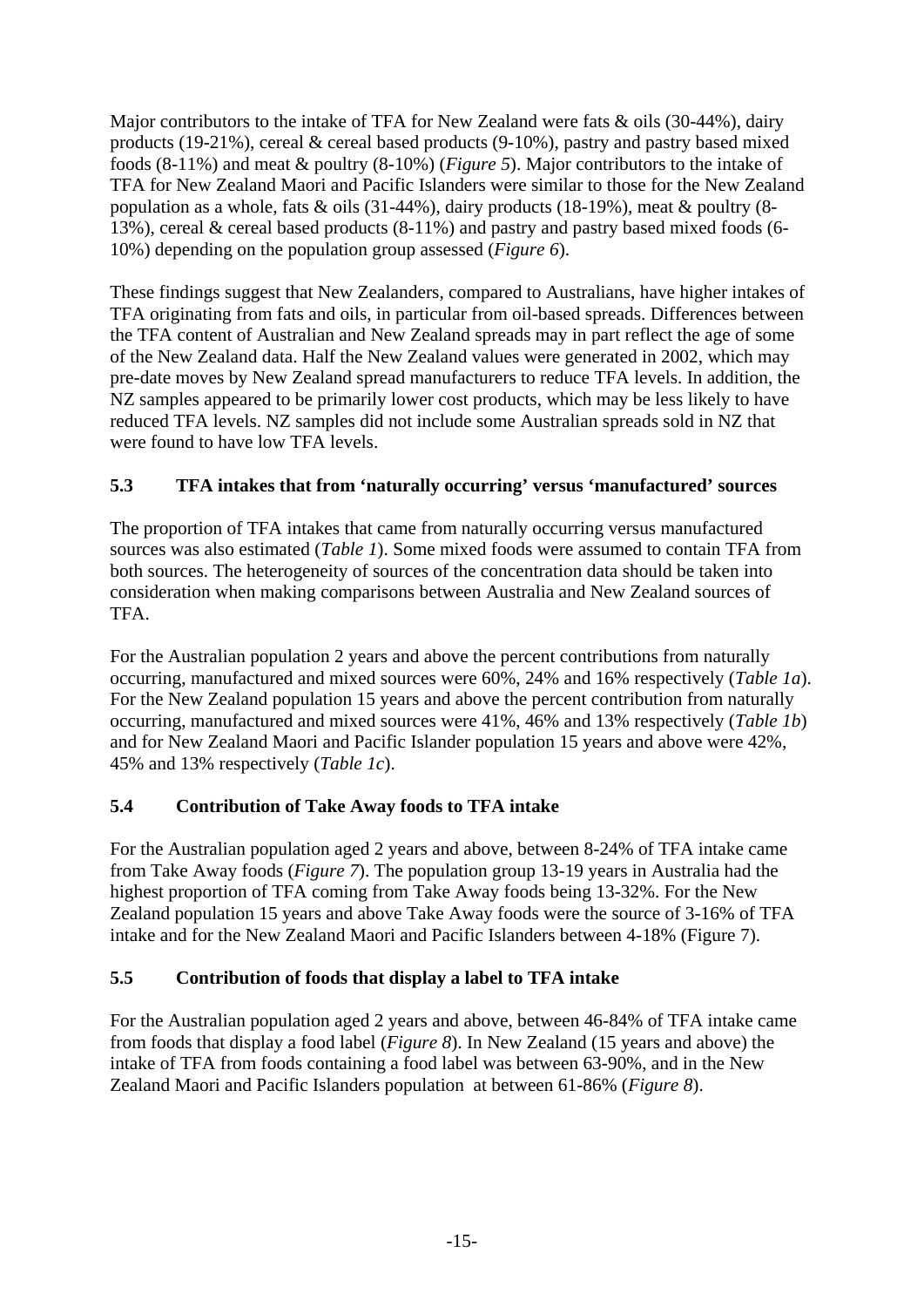

**Figure 2 Estimated Mean Dietary Intakes of Total TFA in Australia and New Zealand** 

**Figure 3 Estimated Dietary Intakes: 5% and 95% percentile compared to mean.**  Population groups are 2 years and above for Australia and 15 years and above for the whole New Zealand population and for New Zealand Maori and Pacific Islanders

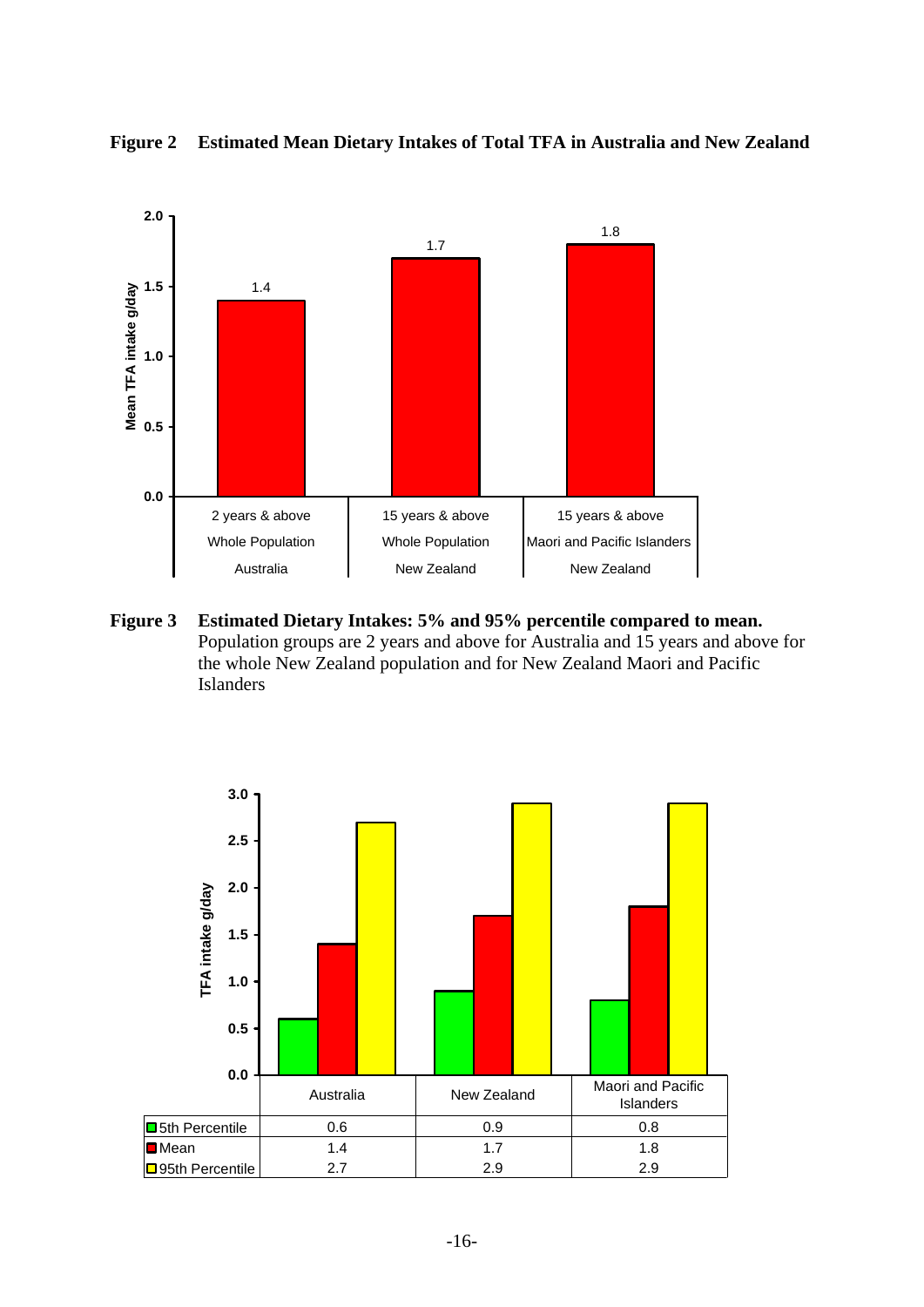#### **Figure 4 Major contributing food groups to total TFA intakes for different population groups: Australia.**

 The percent contribution of each food group is based on total TFA intakes for all consumers in the population groups assessed. Therefore, the total TFA intakes differ for each population group.



#### **Figure 5 Major contributing food groups to total TFA intakes for different population groups: New Zealand.**

 The percent contribution of each food group is based on total TFA intakes for all consumers in the population groups assessed. Therefore, the total TFA intakes differ for each population group.

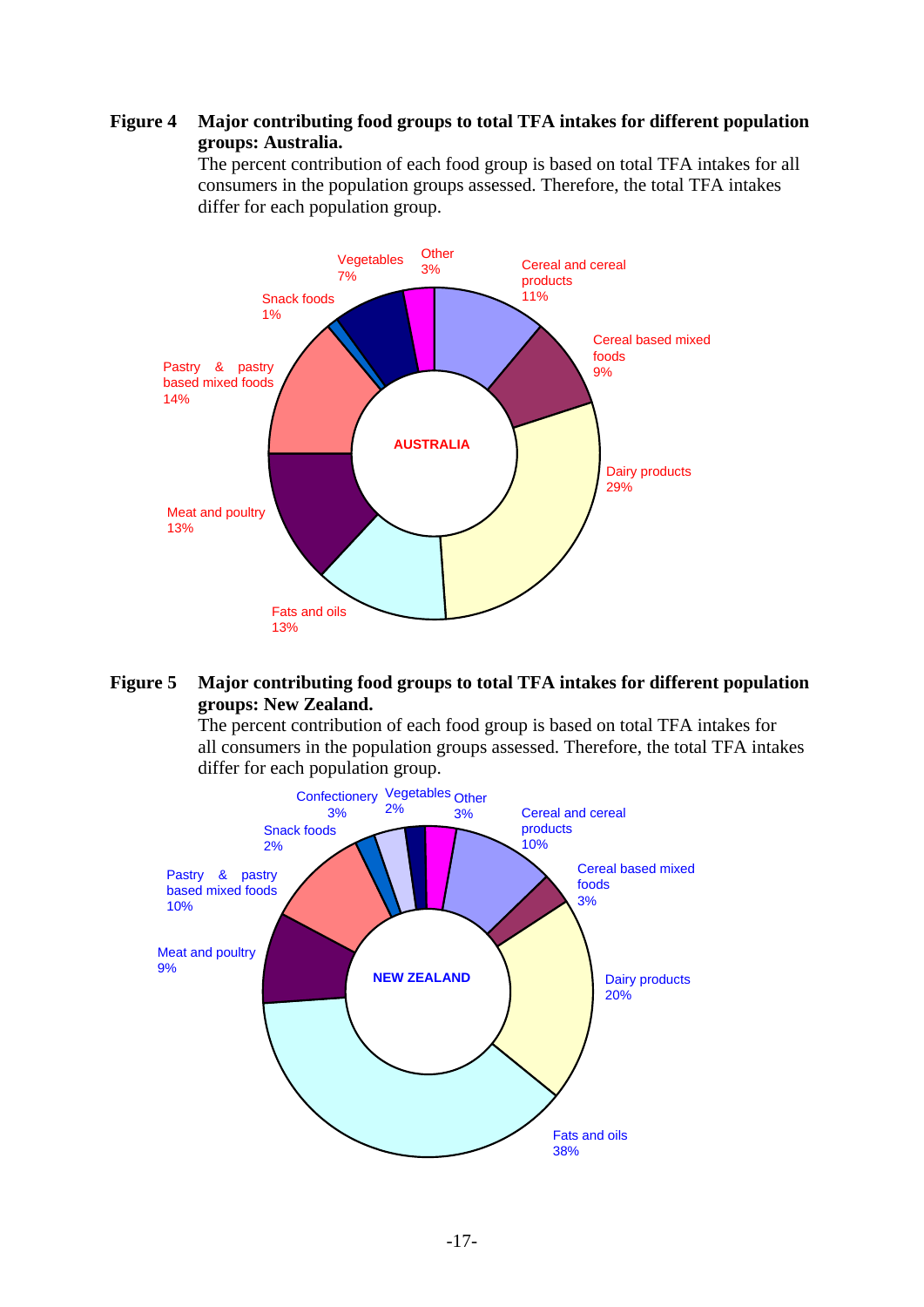#### **Figure 6 Major contributing food groups to total TFA intakes for different population groups: New Zealand Maori and Pacific Islanders.**

 The percent contribution of each food group is based on total TFA intakes for all consumers in the population groups assessed. Therefore, the total TFA intakes differ for each population group.



**Figure 7 Contribution of TFA intake from foods classified as Take Away foods.**  Lower Bound (or best case) and Upper Bound (or worst case) estimates of contribution to TFA intakes was determined to account for the great variation of products and sources of these products.

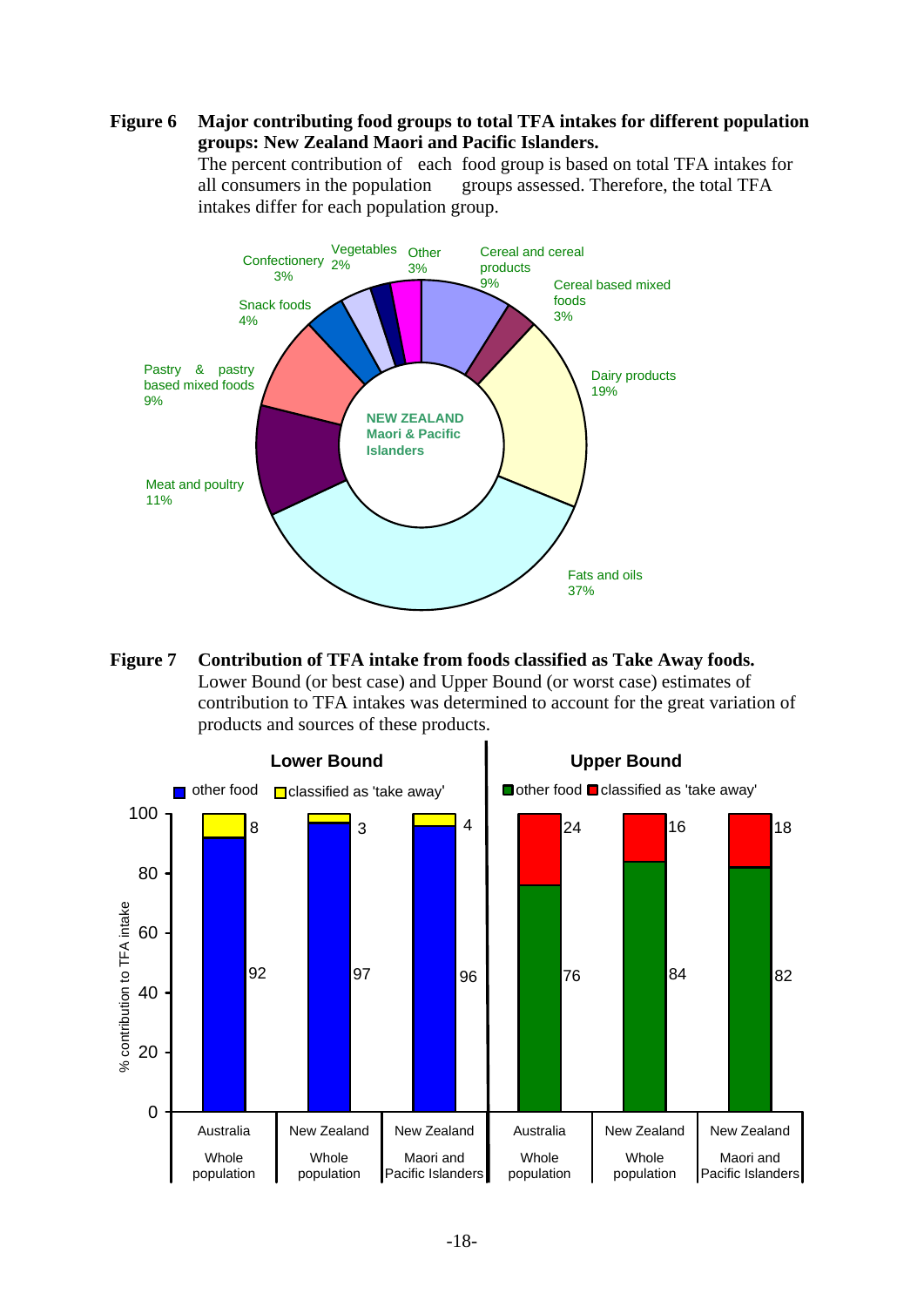



#### **5.6 Changes in food consumption patterns since the 1995 Australian National Nutrition Survey**

In order to determine whether food consumption patterns have changed markedly since the NNS data were collected and therefore, whether the trans fatty acid intakes based on the NNS data are reliable, the proportion of people reporting consumption of major food contributors to TFA intakes in the NNS were compared with up to date data from the Roy Morgan Single Source Survey for 2001-2006. Data were not available on all relevant foods and results are not directly comparable due to different survey methods, but for two major contributors, spreads and milk, the proportion of people consuming these products appears to have remained the same from 1995 to 2006. However, within the milk category, the Single Source Survey data indicate a trend to decreasing consumption of full fat milk and increasing consumption of low or no fat milk, which may result in decreasing TFA intake from natural sources that was not captured in the dietary intake estimate. For foods such as cheese, although proportions of all age groups who reported consuming cheese in the NNS 24-hour recall were lower than that in the more recent Single Source Survey, the proportion consuming on a weekly basis reported in the NNS food frequency surveys were very similar, again indicating little change from 1995 to 2006.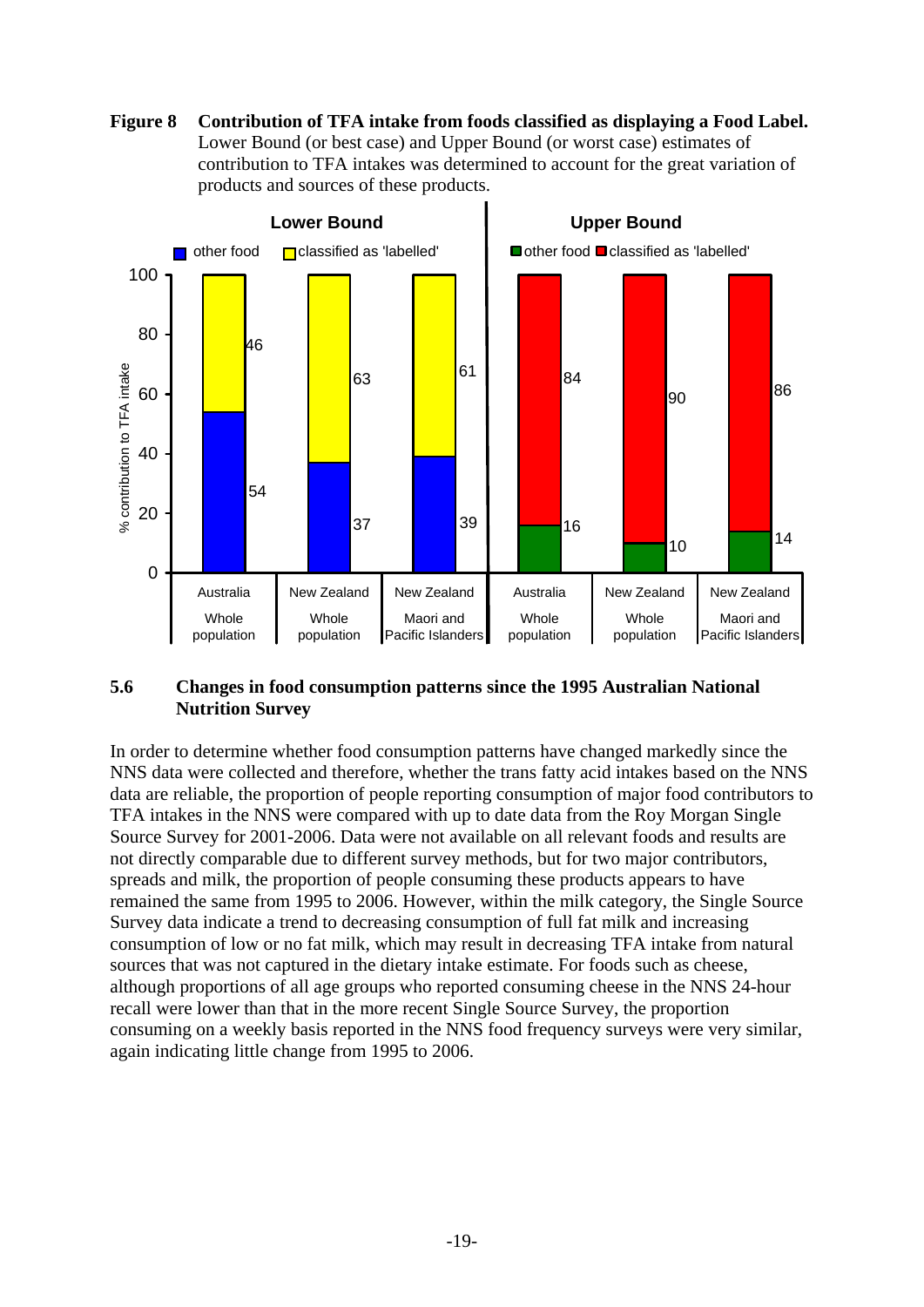For foods such as yoghurt and potato crisps, where the proportion reporting consumption of these foods was much higher in the more recent Single Source Survey, it is not possible to determine if this is only because they are occasionally consumed and therefore not captured accurately in the 1995 NNS survey, or if food patterns have actually changed in the last ten years. However, as these foods were minor contributors to total TFA intakes, any change may not influence the results a great deal. Unfortunately, there are no comparable data for take away foods.

#### **5.7 Estimated TFA intakes compared to established reference values**

Estimated TFA intakes were compared to a reference health standard in order to determine whether intakes are likely to be a concern to public health and safety. In 2006 Nutrient Reference Values (NRVs) were established for fats in the Australian and New Zealand diets<sup>12</sup>. in the form of an Acceptable Macronutrient Distribution Range (AMDR)<sup>13</sup> such that total fats should contribute between 20-35% of total energy intake, and saturated fatty acids and TFA combined should comprise 8-10% of total daily energy intake<sup>14</sup>. The percentage of total energy intakes from saturated fatty acids and TFA combined<sup>15</sup> was estimated to be approximately one and a half times the relevant reference health standard (130-170% AMDR, 13-17% of energy intake). Even if all TFA were removed from the diets, intake of saturated fats would still exceed the AMDR (*Figure 9*).

#### **5.8 Estimated TFA intakes compared to the World Health Organisation set nutrient goals**

In 2003 the World Health Organisation (WHO) set nutrient goals, including one specifically for TFA recommending that TFA contribute less than 1% total daily energy intake. The contributions of TFA intakes to total energy intakes for the Australian population 2 years and above and the New Zealand population 15 years and above were 0.6% total energy intakes and 0.7% total energy intakes respectively, and were therefore below the WHO nutrient goal. These estimates were comparable to, or lower than reported TFA contribution to total energy intakes estimates from other countries.

1

 $12$  NHMRC 2005. Nutrient Reference Values for Australia and New Zealand. Including Recommended Dietary Intakes. http://www.moh.govt.nz/moh.nsf/pagesmh/4678/\$File/nrv-including-rec-dietary-intakes.pdf <sup>13</sup> AMDR: Acceptable Macronutrient Distribution Range is an estimate of the range of intakes for each

macronutrient for individuals (expressed as per cent contribution to energy), which would allow for an adequate intake of all the other nutrients whilst maximising general health outcome

<sup>&</sup>lt;sup>14</sup> Nutrient reference Values for Australia and New Zealand. Including Recommended Dietary Intakes., p.263 <sup>15</sup> Whilst chemically unsaturated fatty acids, physiologically TFA are thought to be akin to saturated fats and

is reflected in dietary recommendations.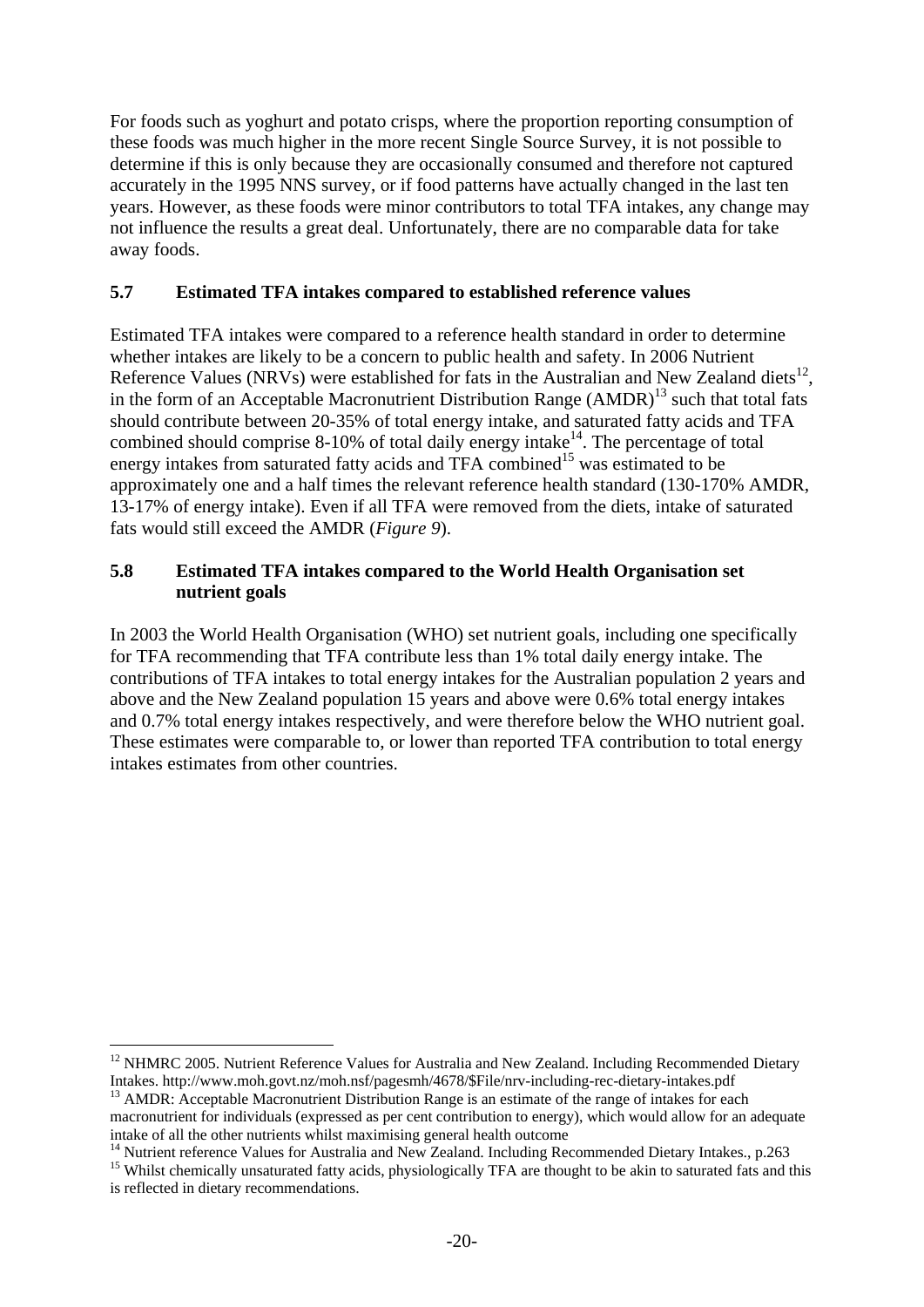## **6. Comparison of TFA intakes for Australia and New Zealand with international estimates**

The estimated dietary intakes of TFA were compared to those reported for other countries. The estimated dietary intakes of TFA, as compared to international estimates are shown in *Table 2a* and are compared to the WHO TFA nutrient goal in *Figure 10*. Details of the data sources are given in *Table 2b*.

The above comparison should be interpreted with caution as different studies may have included different TFA, used different analytical methods and different approaches to estimating intakes. While these estimates may not be directly comparable, it appears that TFA intakes as estimated by FSANZ in Australia and New Zealand are similar to, or less than, intakes in other countries.

Intakes estimated by FSANZ for New Zealand are lower than previous estimates. This could be attributed to the different methodologies used, different foods included and possibly different composition of foods between 1996 and 2006.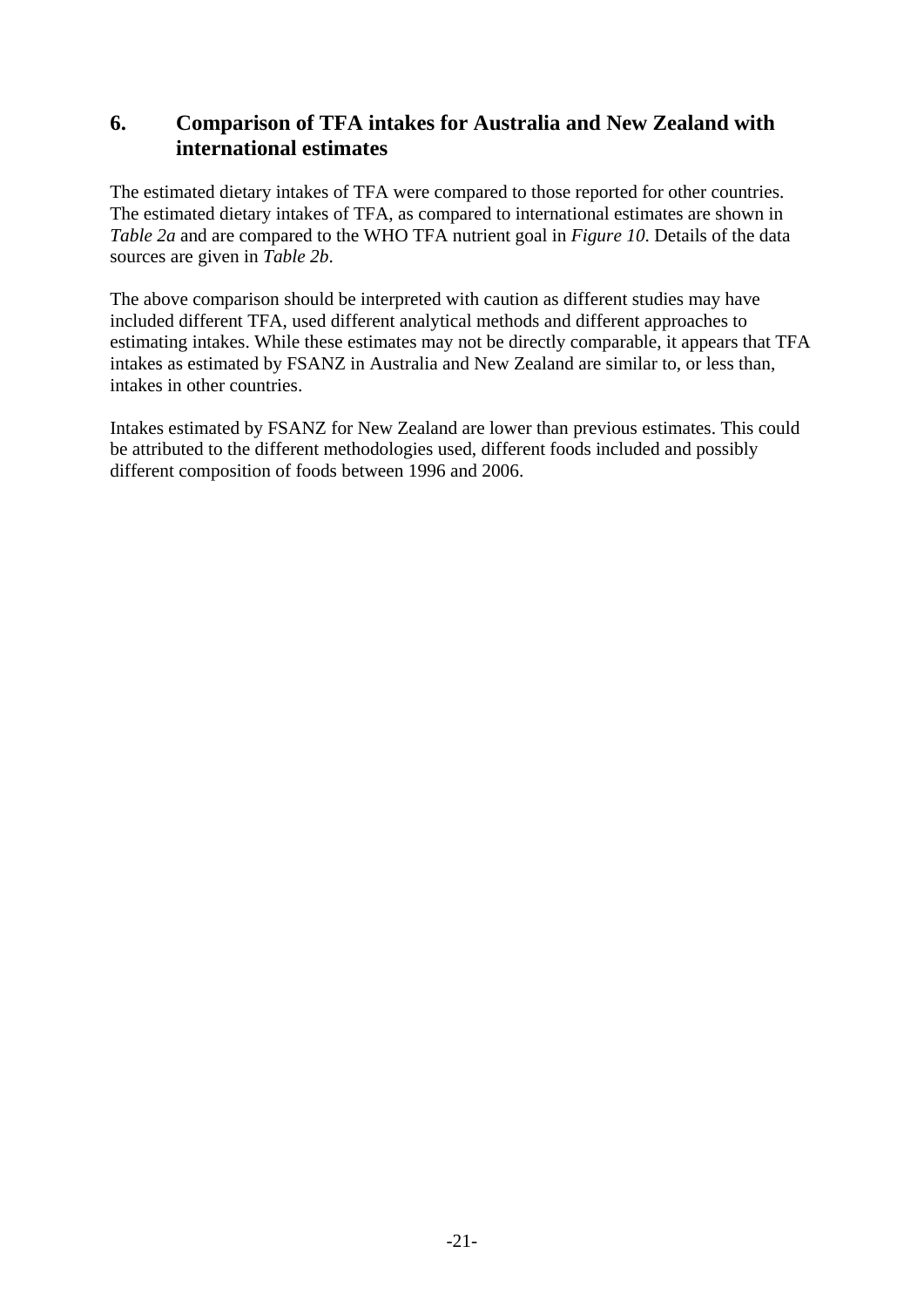### **Table 1 Percent contributions of naturally occurring TFA and manufactured TFA for different population groups.**

 Classification of foods into the three groups was based on the major ingredients, noting that the predominant source of naturally occurring TFA is foods derived from ruminant (cattle or sheep) sources, including dairy products.

|                                                                                                  |              |                           | % contribution to TFA intakes |             |         |             |
|--------------------------------------------------------------------------------------------------|--------------|---------------------------|-------------------------------|-------------|---------|-------------|
|                                                                                                  | 2yrs & above | $45yrs \& above$ 20-44yrs |                               | $13-19$ yrs | 5-12yrs | $2-4yrs$    |
| Foods containing<br>naturally<br>occurring TFA<br>only                                           | 60           | 63                        | 59                            | 55          | 58      | 67          |
| Foods containing<br>manufactured<br>TFA only                                                     | 24           | 21                        | 24                            | 27          | 29      | 23          |
| 16<br>Foods containing<br>both naturally<br>occurring TFA<br>and manufactured<br><b>TFA</b>      |              | 16                        | 18                            | 18          | 13      | 10          |
| <b>New Zealand</b><br>b.                                                                         |              |                           |                               |             |         |             |
|                                                                                                  |              |                           | % contribution to TFA intakes |             |         |             |
|                                                                                                  |              | 15 yrs & above            | 45 yrs & above                | 20-44 yrs   |         | $15-19$ yrs |
| Foods containing naturally<br>occurring TFA only                                                 |              | 41                        | 40                            |             | 43      | 41          |
| Foods containing<br>manufactured TFA only                                                        |              | 46                        | 48                            |             | 44      | 45          |
| Foods containing both                                                                            |              |                           |                               |             |         |             |
| naturally occurring TFA                                                                          |              |                           |                               |             |         |             |
| and manufactured TFA                                                                             |              | 13                        | 12                            |             | 14      | 13          |
| <b>New Zealand Maori and Pacific Islanders</b><br>$c_{\bullet}$<br>% contribution to TFA intakes |              |                           |                               |             |         |             |
|                                                                                                  |              |                           |                               |             |         |             |
|                                                                                                  |              | 15 yrs & above            | 45 yrs & above                | 20-44 yrs   |         | $15-19$ yrs |
| Foods containing naturally<br>occurring TFA only                                                 |              | 42                        |                               | 46          | 41      | 41          |
| Foods containing<br>manufactured TFA only                                                        |              | 45                        |                               | 43          | 46      | 46          |
| Foods containing both<br>naturally occurring TFA and<br>manufactured TFA                         |              | 13                        |                               | 10          | 13      | 13          |

#### **a. Australia**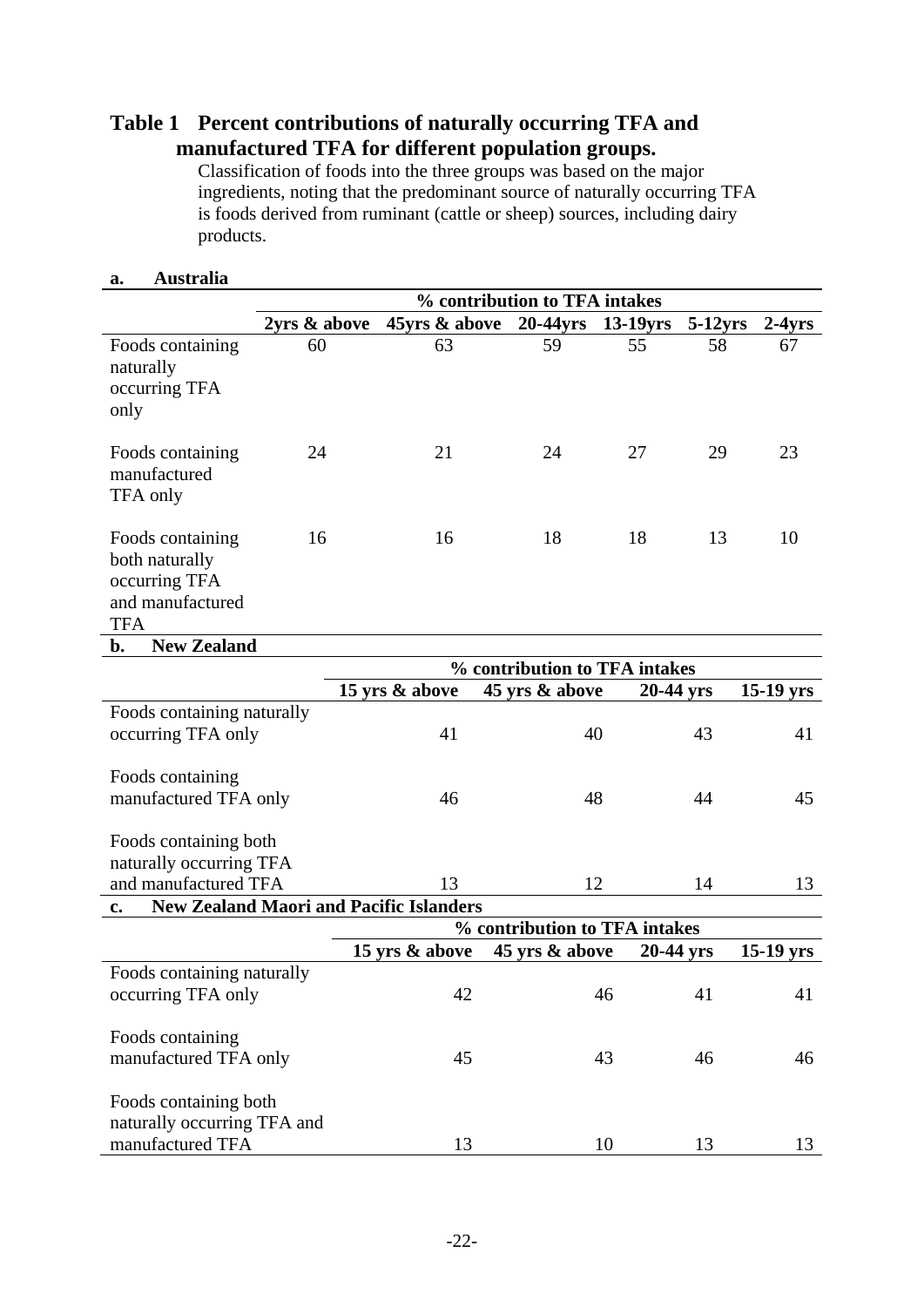**Figure 9 Comparison of mean dietary intakes of energy from fats as a percentage of the AMDR recommendation** 



**Figure 10 Percentage total energy intake per day from TFA** 

% of daily energy intake from trans fats

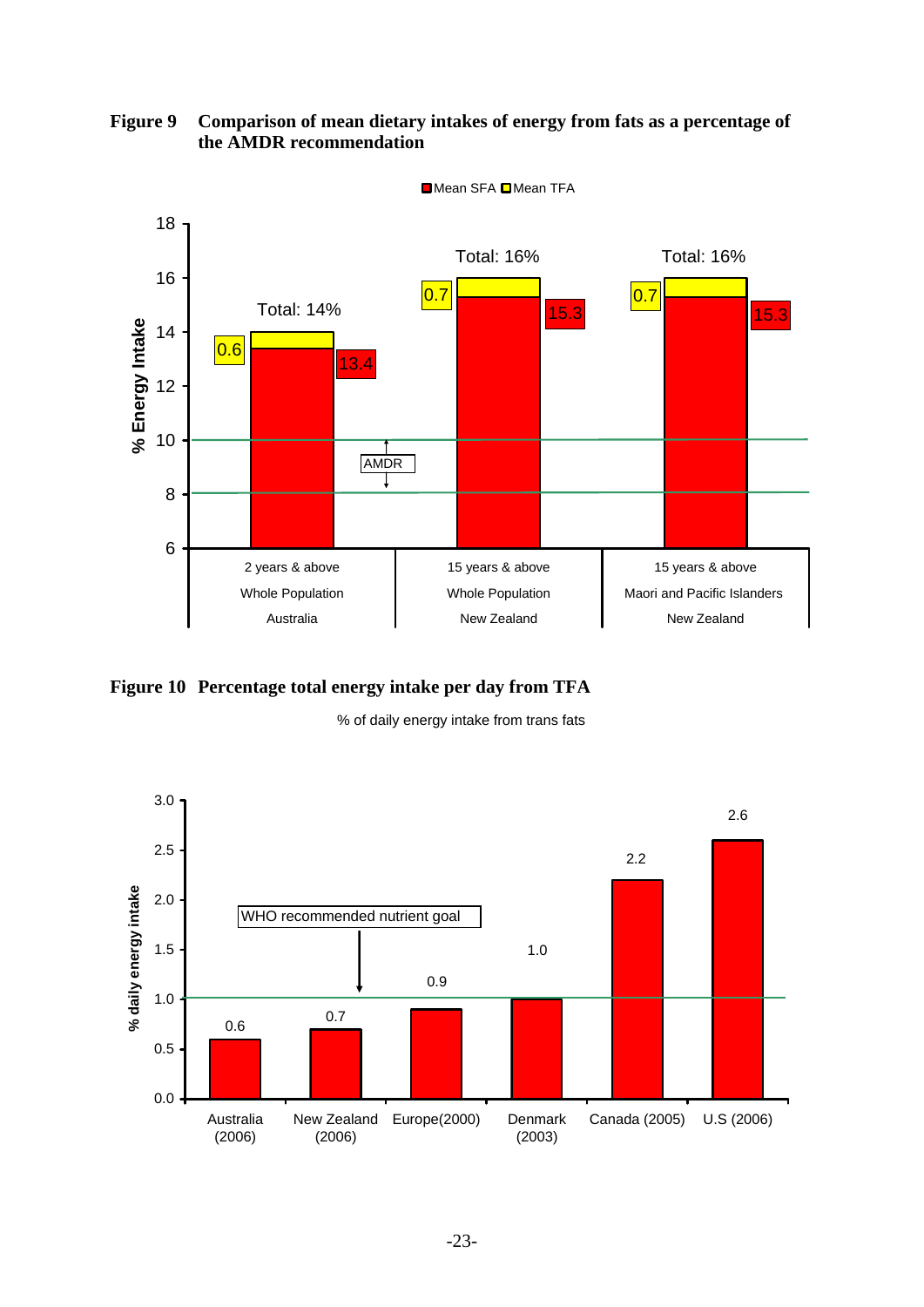|                                     | <b>Australia</b><br>(FSANZ) | <b>NZ</b><br>(FSANZ) |      | <b>NZ</b> Denmark |               | <b>USA</b> Europe | Canada        |
|-------------------------------------|-----------------------------|----------------------|------|-------------------|---------------|-------------------|---------------|
|                                     | 2006                        | 2006                 | 1996 | 2003              | 1997-<br>2006 | 2000              | 1995-<br>2005 |
| Number of<br>studies                |                             |                      |      |                   | 3             | $\mathcal{D}$     | 4             |
| Mean TFA<br>intake range<br>(g/day) | $1 - 2$                     | $\overline{2}$       | 4    | 3                 | $1 - 13$      | $1 - 3$           | $1 - 25$      |
| % total energy<br>intake per day    | 0.6                         | 0.7                  | 1.5  |                   | 2.6           | $1 - 2$           | 2.2           |

**Table 2a Estimated intakes of TFA in Australia, New Zealand and Australia: Summary of estimated dietary intakes of TFA**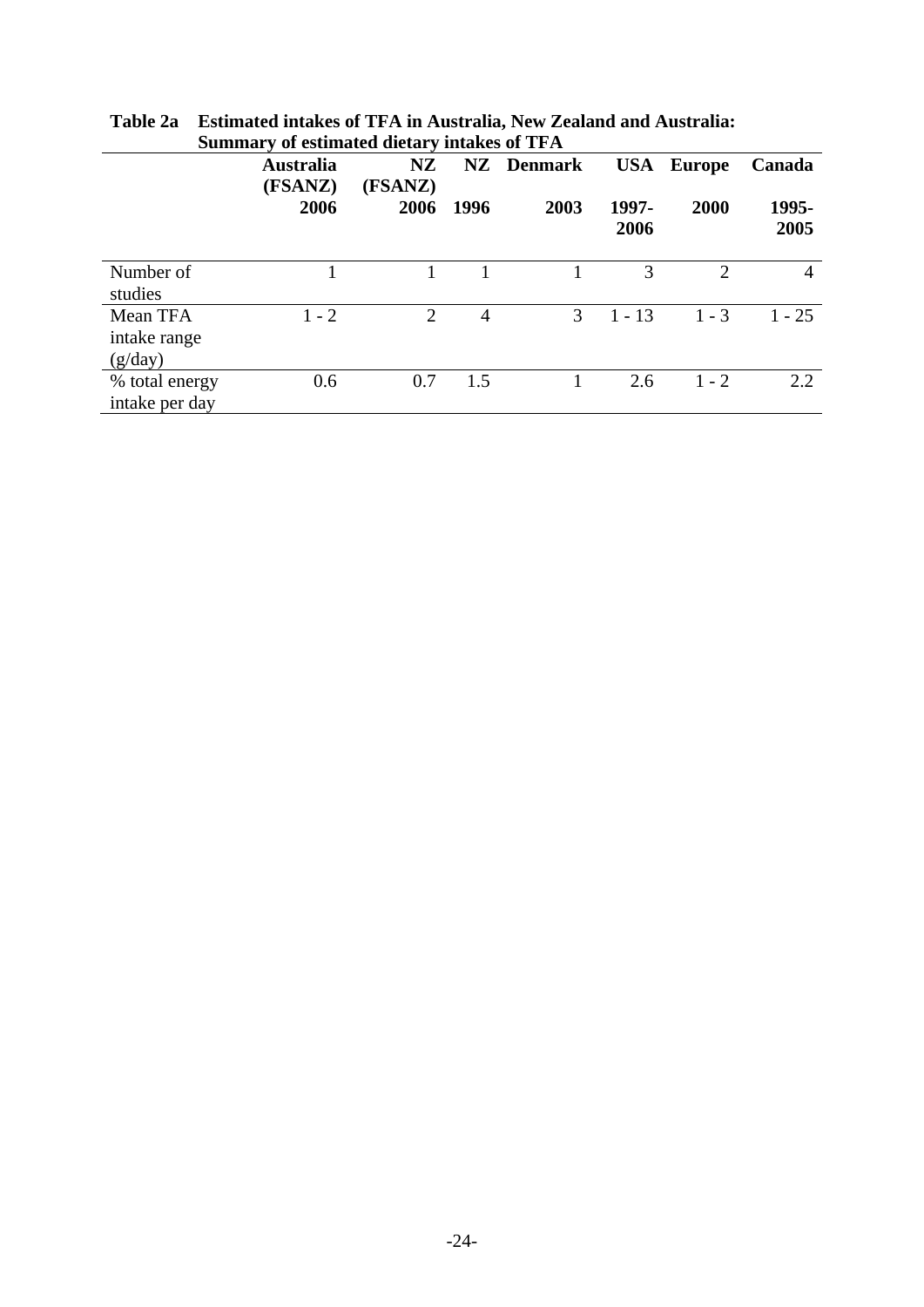| Country        | <b>Mean dietary intake</b> | % of energy/fat                    | <b>Comments</b>                                                                                                                                                                                                                                                                                                                    | Reference                                            |
|----------------|----------------------------|------------------------------------|------------------------------------------------------------------------------------------------------------------------------------------------------------------------------------------------------------------------------------------------------------------------------------------------------------------------------------|------------------------------------------------------|
| Australia      | 1.2 to 1.6 $g/day$         | 0.6% of total energy<br>intake*    |                                                                                                                                                                                                                                                                                                                                    | (Food Standards<br>Australia New<br>Zealand, 2006b)  |
| Canada         | $8.4$ g/day                |                                    | Estimates were determined on the<br>basis of fat and calories intakes<br>reported in the 1990 Nova Scotia<br>Dietary Survey along with the<br>assumption that trans fatty acids were<br>10.4% of the total dietary fat.<br>Estimates ranged from 5.2 g/day for<br>elderly women to 12.5 g/d for young<br>men                       | (Ratnayake and<br>Chen 1995)                         |
|                | 1.4 to $25.4$ g/day        |                                    |                                                                                                                                                                                                                                                                                                                                    | (Innis et al 1999)                                   |
|                | 3.8 to 3.4 $g/day$         |                                    | Cross-sectional prospective study of<br>healthy, pregnant women in<br>Vancouver, Canada, values for trans<br>fat intake that were somewhat less<br>than the previous estimates for the<br>Canadian diet. Values of 3.8 and 3.4<br>g/d person were reported for women in<br>the first semester and third semester,<br>respectively. | (Elias and Innis)<br>2002)                           |
|                | $4.9$ g/day                | 2.2% energy<br>intake/day*         | From dietary intake data from<br>nutrition surveys conducted in<br>Ontario, Manitoba, British Columbia<br>and Quebec. Values for various age<br>groups and sexes are given in the Task<br>Force Report                                                                                                                             | (Health Canada)<br>2005)                             |
| Denmark        | $2.6$ g/day                | 1.0% energy<br>intake/day*         | National food consumption data<br>matched with laboratory analysis of<br>major foods. Males and females, 19-<br>64 years (approximately half from<br>ruminant fat)                                                                                                                                                                 | (Stender and<br>Dyerberg, 2003a)                     |
| Europe         | $2.0$ to $2.4$ g/day       | 0.9% of total energy<br>intake*    | Cross-sectional study in eight<br>European countries, involving 327<br>men and 299 women aged 50-65<br>years, 2.4g/day males, 1.98g/day<br>females.                                                                                                                                                                                | (van de Vijver et<br>al., 2000)                      |
| New<br>Zealand | 2.5 to 41 $g/day$          | 1.4-1.5% of total<br>energy intake | Sources of fat in New Zealand diet<br>were identified from published Life in<br>New Zealand (LINZ) tables (Horwath,<br>1991) and from LINZ survey (Wilson<br>et al., 1995). 4.1 g/day males, 2.5<br>g/day females                                                                                                                  | (Lake and<br>Thomson, 1996)                          |
|                | 1.6 to 2.0 $g/day$         | 0.7% of total energy<br>intake*    |                                                                                                                                                                                                                                                                                                                                    | (Food Standards)<br>Australia New<br>Zealand, 2006a) |
| <b>USA</b>     | 5.8 $g/day$                | 2.6% energy<br>intake/day*         | All population $20 \text{ yrs}+$                                                                                                                                                                                                                                                                                                   | (American Heart)<br>Association, 2006)               |
|                | 2.6 g/day to 12.8 g/day    |                                    | High intake estimates based on food<br>disappearance statistics and therefore<br>less robust than other estimates                                                                                                                                                                                                                  | (Lichtenstein,<br>1997)                              |
|                | 1.8-2.2 $g/day$ males      | 5% of total fat intake             | A 1996 study involving 27 females<br>and 24 men aged 51-78 years,<br>determined using a food frequency<br>questionnaire                                                                                                                                                                                                            | (Lemaitre <i>et al.</i> ,<br>1998)                   |

### **Table 2b Estimated intakes of TFA in Australia, New Zealand and Australia: Data sources for estimates of TFA intakes**

\*% daily energy intake from TFA used to compare to WHO TFA goal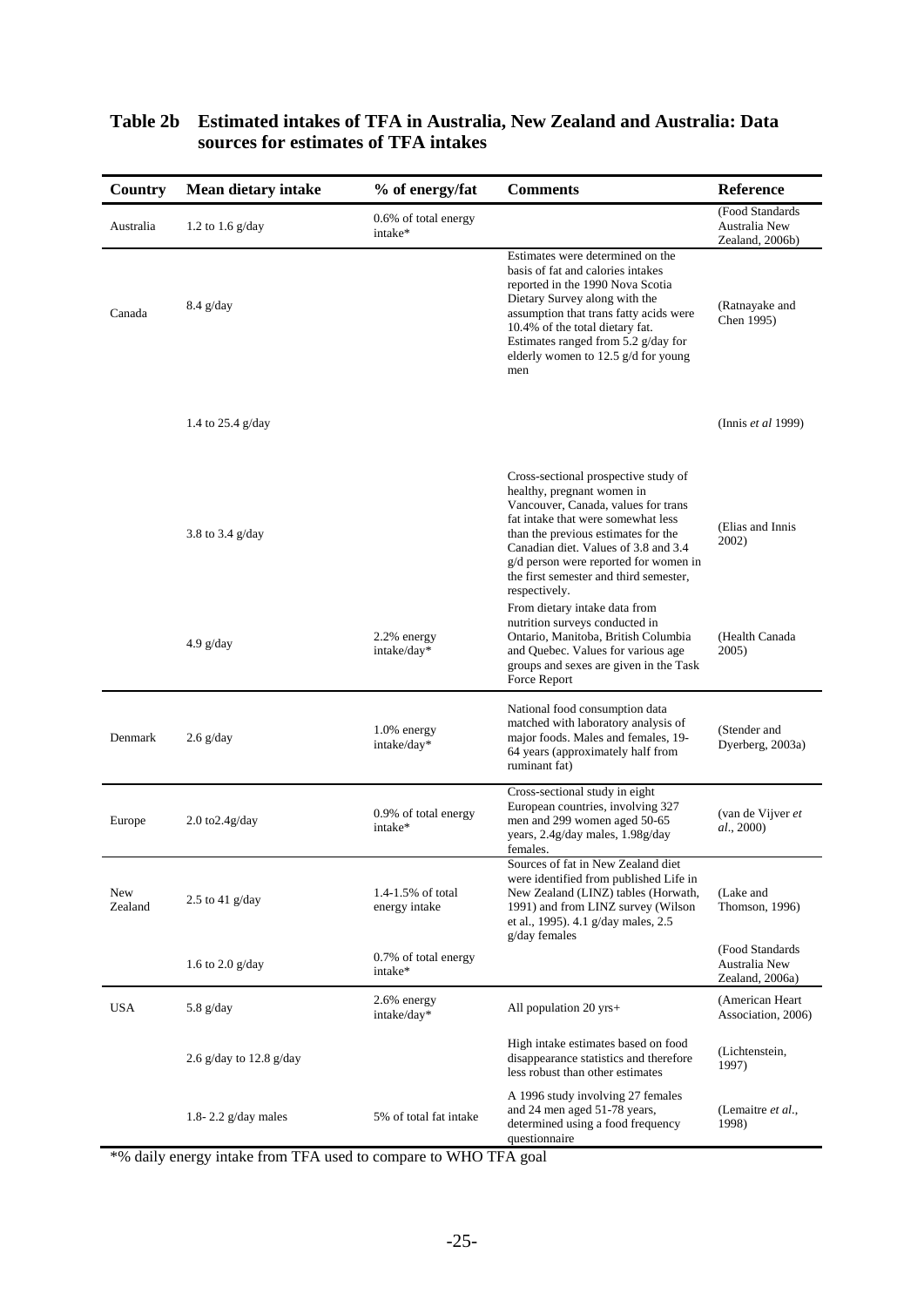## **7. Risk assessment**

A risk assessment of the dietary intake of TFA for the Australian and New Zealand populations was undertaken based on the estimated dietary intake outlined above. A more detailed report on the risk assessment can be found in Appendix 3.

### **7.1 TFA intake and health outcomes**

There has been much debate in the literature regarding the link between dietary intake of TFA and adverse health outcomes. The most consistent and robust evidence linking TFA intake with an adverse health outcome is its adverse effect on blood lipid profile, specifically TFA appear to raise LDL levels. A small number of cohort studies also show an association with TFA intake and risk of heart disease. A joint review was undertaken by the FAO/WHO of dietary factors associated with cardiovascular disease, a collective term for diseases of the heart and arteries that includes coronary heart disease (CHD). The evidence for an adverse effect of TFA intake on risk for cardiovascular disease led the authors of the report to recommend population nutrient intake goals of less than 1% energy from TFA (Anon, 2003). Mean TFA intakes in Australia and New Zealand are below 1% intake, but this does not preclude the possibility of health benefits from further reductions in intake, particularly in people with intakes above the mean.

### **7.2 Scientific reasons for regulatory action in Denmark, USA and Canada**

The effect of TFA on blood lipids was given as a primary scientific reason in Danish, Canadian and U.S. reviews to support reducing population TFA intakes, resulting in regulatory action in these countries. Pre-regulation TFA intakes in North America were considerably higher than current estimates in Australia and New Zealand, however, Denmark took action to reduce TFA in the Danish food supply with mean TFA intakes of 1% dietary energy (Stender and Dyerberg, 2003b), a level much closer to intakes in Australia and New Zealand (*Figure 8*).

### **7.3 Health effects of ruminant compared to manufactured TFA**

Arguments have been put forward to suggest that ruminant-derived TFA may have differential health effects compared with TFA formed during the manufacturing of partially hydrogenated edible oils. However, the profile of the TFA content of ruminant fat is related to the diet of the animals (see Appendix 1). Further, the TFA profile of partially hydrogenated vegetable oil is also likely to vary between countries owing to preference for different oils. Therefore, while it is reasonable to presume that studies showing differential effects of individual TFA are comparable between countries, the relevance of studies of fatty acid mixtures (e.g. butter versus margarine) between countries is less certain. In the absence of any definitive evidence for differential effects on heart disease risk factors, the recommendation to reduce saturated fat intake, and hence animal fats including ruminant-derived TFA, is still relevant.

The evidence base that could be used to compare the effect on biomarkers or health outcomes of consuming ruminant or manufactured TFA is inadequate to allow firm conclusions to be made. The North American Institute of Medicine cautioned against trying to eliminate TFA from diets by avoiding meat and dairy foods because this would have undesirable effects on other dietary components (2002).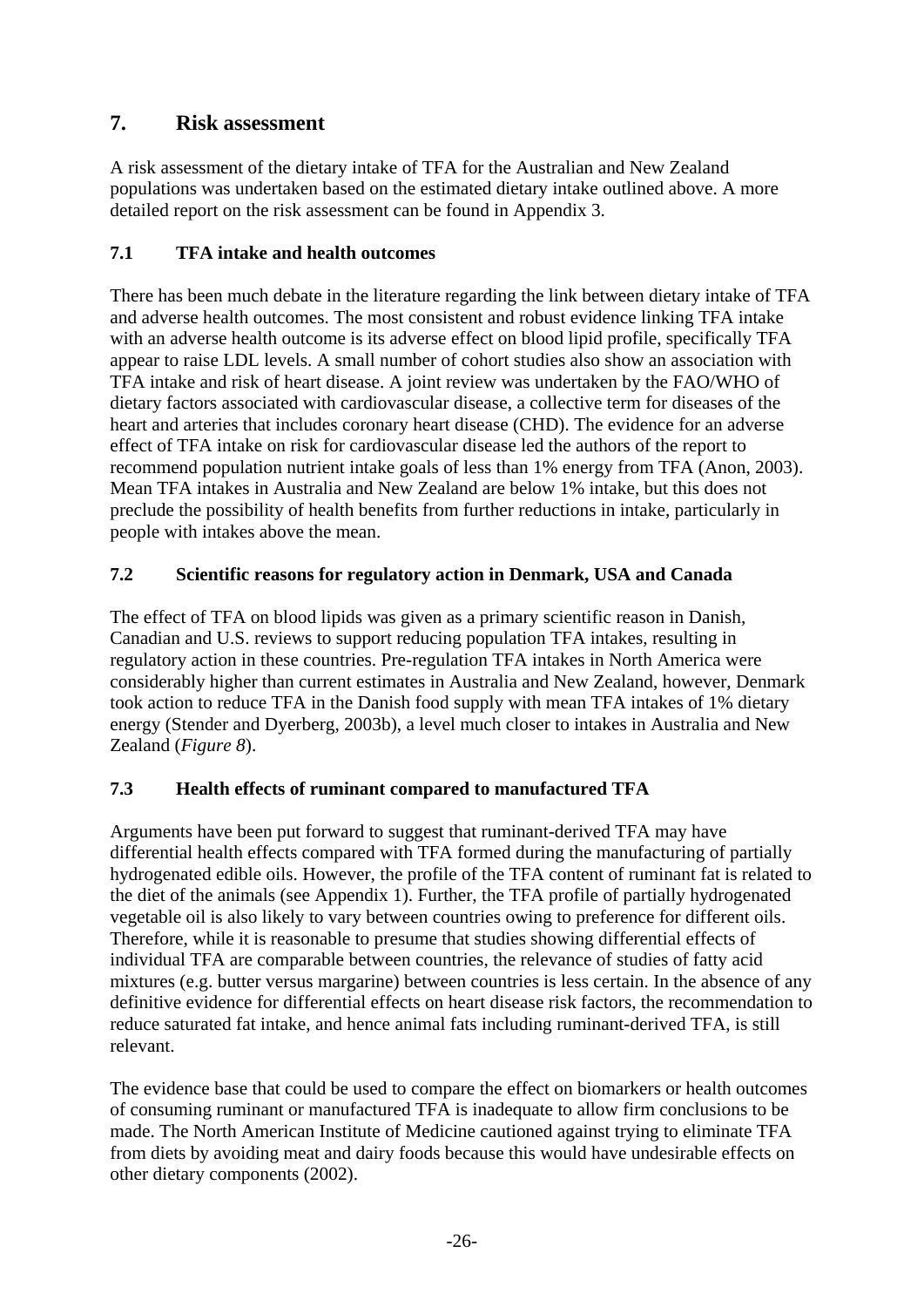### **7.4 Health effects of TFA compared to saturated fatty acids**

Evidence for TFA having a more adverse effect on blood lipids compared with SFA on an equal energy basis is compelling. This is consistent with data from a prospective cohort study showing that replacement of 2% energy from TFA with *cis*-unsaturated fatty acids was equivalent, in terms of CHD risk reduction, with replacement of 5% energy from SFA with *cis*-unsaturated fatty acids (Hu et al., 1997).

### **7.5 Potential for reducing TFA intakes in Australia and New Zealand**

Dietary intakes of TFA including ruminant and industrial sources are approximately 0.6% and 0.7% of dietary energy intake in Australia and New Zealand, respectively (*Figure 10)*. There is the potential for reducing TFA intakes from manufactured edible oils that account for approximately one-third and one-half of total TFA intakes in Australia and New Zealand, respectively (*Table 1*). Replacing high fat dairy foods with low fat alternatives would also reduce TFA intake as a consequence.

### **7.6 Estimates of CHD risk reduction at levels found in the New Zealand and Australian food supply**

Dietary intakes of TFA from both ruminant and manufactured sources combined are approximately 0.6% and 0.7% of dietary energy intake in Australia and New Zealand, respectively. Whether intakes of this magnitude are associated with excess risk of CHD are unknown because the Australian and New Zealand intakes occur at the lower end of the TFA intake distribution found to be associated with CHD events in prospective studies (Ascherio *et al*., 1996; Pietinen *et al*., 1997; Oomen *et al*., 2001; Oh *et al*., 2005; Xu *et al*., 2006). The Institute of Medicine took the view that there is a positive linear trend between TFA intake and total and LDL cholesterol concentration, and therefore an increased risk of CHD (Institute of Medicine, 2002). This seemed reasonable given that the mean TFA intakes in North America are around  $2 - 3%$  of dietary energy, a range over which changes in blood lipids have been found (Judd *et al*., 1994; Judd *et al*., 1998; Lichtenstein *et al*., 1999). However, there is a paucity of evidence to show that blood lipids change with reductions in TFA intakes of 0.3 – 0.4% energy, i.e. reductions in TFA intake potentially achievable in Australia and New Zealand.

Nevertheless, there may be a health benefit if TFA intakes in Australia and New Zealand were reduced. Although it has been suggested that TFA are adversely associated with some forms of cancer, and type 2 diabetes, the most comprehensive evidence in support of a health benefit is a possible reduction in CHD events. The benefit would be greatest if partially hydrogenated vegetable oils were largely replaced in the food supply using carbohydrate or *cis* unsaturated fatty acids as alternative energy sources.

Replacing carbohydrate in the diet with an isoenergetic amount of TFA adversely raises total and LDL-C concentrations. The evidence from dietary intervention trials, summarised in a systematic review, is consistent and compelling (Mensink *et al*., 2003). Replacement of *cis* fatty acids with isoenergetic amounts of TFA adversely raises the LDL:HDL cholesterol ratio. In a systematic review, a linear dose-response between percentage energy intake from TFA and change in LDL:HDL cholesterol was found with no evidence of a diminishing or threshold effect (Ascherio *et al*., 1999). The evidence for a dose-response effect is consistent, at least for TFA intakes in excess of 3% energy intake.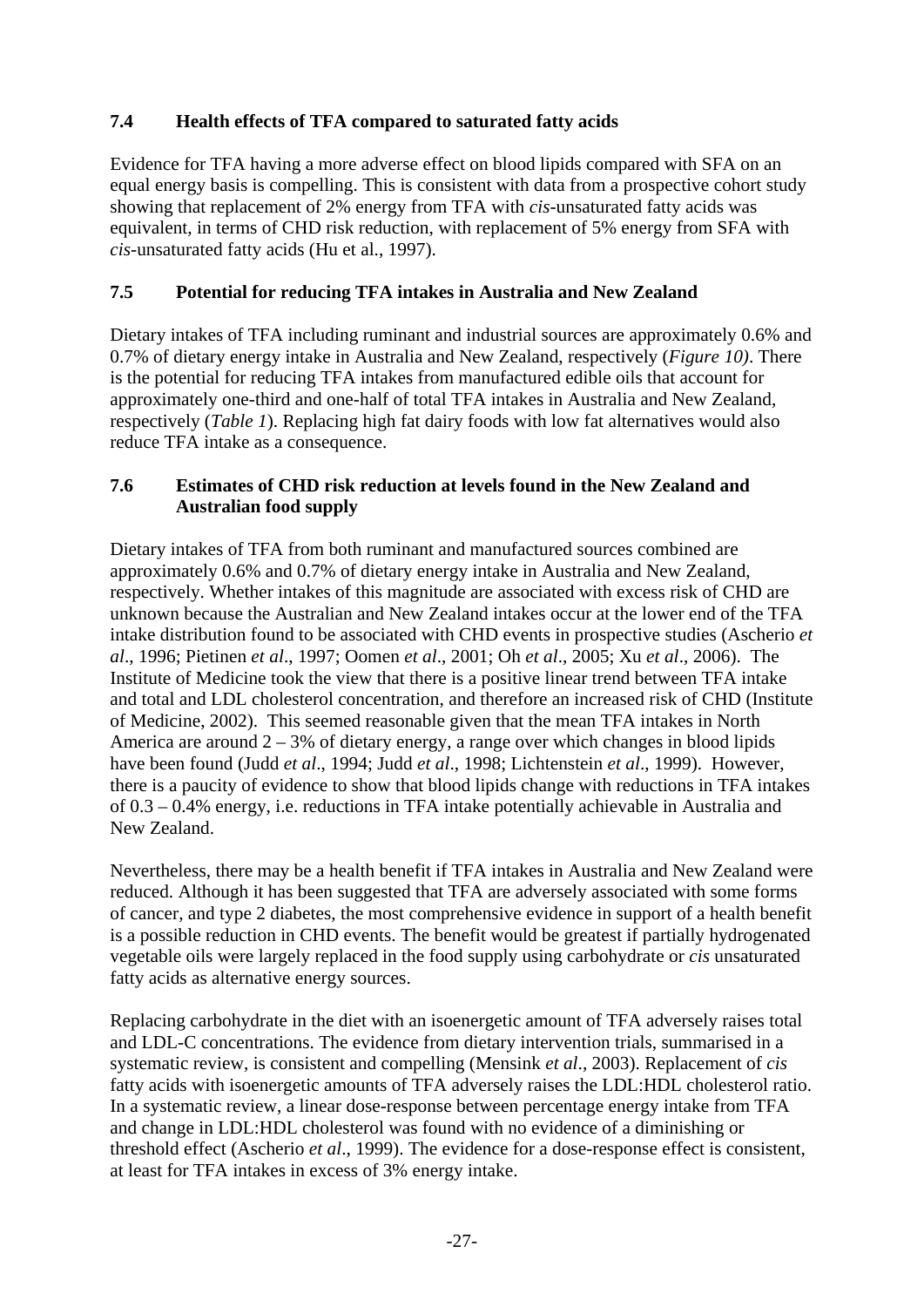Because of the uncertainty as to whether the blood lipid dose-response effect occurs at low levels of TFA intake, and because associations with CHD incidence are unknown at low intakes, it is not possible to estimate the true extent of disease risk reduction that would occur in Australia and New Zealand if the TFA ingestion in the populations was reduced below already low intakes.

### **8. Review of consumer research**

### **8.1 Review of consumer research**

1

Food purchasers and consumers are interested in the nutritive content of the food they purchase and/or consume. Empirical studies have consistently found that between 70 and 80 percent of those surveyed report the use of nutrition information on food labels occasionally or more frequently (eg. Cotunga & Vickery 1998; Neuhouser et al 1999; Derby & Levy 2001; Cowburn & Stockley 2003). Research commissioned by FSANZ confirms this general finding with 66 percent of respondents reporting use of the nutrition information panel<sup>16</sup> (NIP) element of the label (FSANZ 2003).

When referring to nutrition information about a food, purchasers and consumers do not attend all nutritive information equally, rather they focus upon the information of greatest relevance or salience to their situation (Kozup 2006). In general, consumers and purchasers report that they are most interested in nutritive information concerning fat, energy/calories and sugar (eg. Cotunga & Vickery 1998; Neuhouser et al 1999; Derby & Levy 2001; Cowburn & Stockley 2003). Research commissioned by FSANZ supports this finding (FSANZ 2003).

There are limited data on the level of awareness of TFA in food and the behavioural responses of consumers and purchasers in Australia and New Zealand. A global study conducted by ACNielson in 2005 found that 21 percent of purchasers in the Asia Pacific region reported they regularly check labels for TFA content (ACNielson 2005). A number of empirical studies carried out in the USA report on various aspects of consumer response to TFA in the lead-up to mandatory labelling provisions.

Hess et al. (2005) assessed TFA knowledge among a group of health-conscious adults in the US and found significant associations between TFA knowledge and formal education level and with marital status. No significant associations were found with other socio-demographic variables. TFA knowledge was also significantly related to use of label nutrition information. While the study sample was not representative of the general USA population, the findings do support the general finding in other studies that those with higher levels of formal education tend to have higher levels of use of label nutrition information (eg. Guthrie 1995; Cowburn & Stockley 2003).

Kozup et al. (2006) explored the impact of information about TFA on consumers' disease risk perceptions and on the perceived importance of TFA information. They found that TFA knowledge had a moderating influence on the perceived risk of heart disease, stroke and high blood pressure from a series of mock-up products with low and high TFA levels. TFA knowledge was simulated through the provision of a 317-word extract that discussed the potential harmful effects of consuming TFA.

<sup>&</sup>lt;sup>16</sup> In the Australia and New Zealand Food Standards Code, nutrition information requirements in relation to food that is required to be labelled are set out in Standard 1.2.8 – Nutrition Information Requirements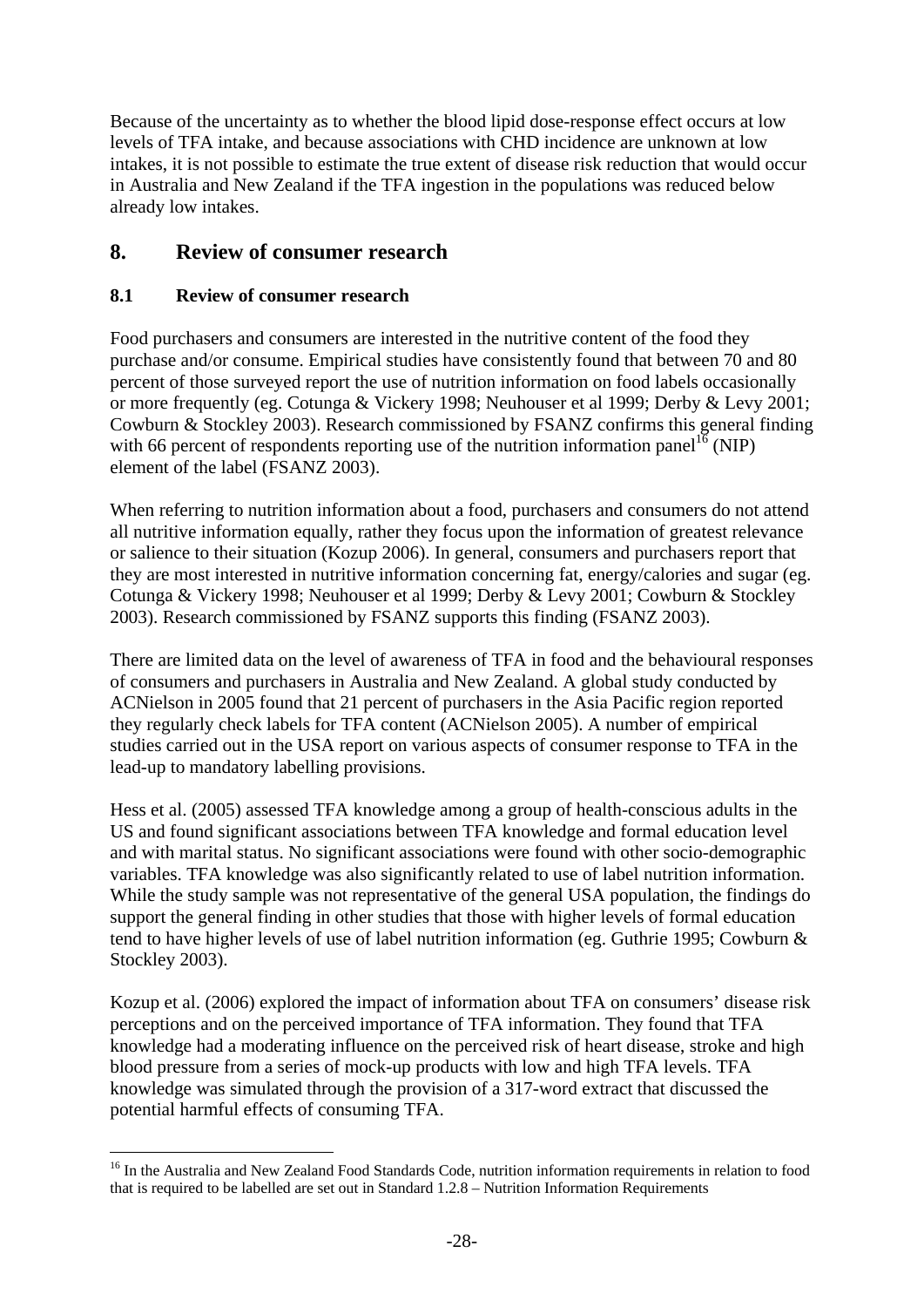Where respondents were provided with information, disclosure of TFA level had an effect on disease risk perceptions. Where no information was provided, the level of TFA did not affect perceptions of disease risk. A similar pattern was found with perceived importance of TFA: where information was provided the level of TFA had an effect on the perceived importance of TFA.

In a study for the International Food Information Council Foundation conducted by Cogent Research (2003), US consumers were surveyed about their use of TFA information in selecting healthier foods. Consumers were asked to identify the healthier choice between similar unbranded products with similar energy and total fat content, first with no information about TFA levels and then gradually being provided with additional information. The study found that as information was added about TFA consumers changed their selection. The addition of TFA content among nutrition information saw an increased number of people who based their choice on TFA content. When a footnote was added stating that the 'Intake of Trans fats should be as low as possible', TFA became the primary driver in selecting healthier products. This led to some products being considered healthier due to slightly lower levels of TFA even though they contain much higher levels of saturated fatty acids. The focus on TFA in the survey may also induce some learning effect from the survey itself, which may boost decisions based on TFA. None-the-less, the study highlights the negative impact that some approaches to labelling and advice regarding TFA can have on consumer selection of healthy products.

While these studies highlight various links between knowledge and selection of healthy products or disease risk perceptions, there are no reports of the impact on information regarding TFA on the consumption behaviour of consumers. However, a number of studies have explored the impact of providing information on saturated fat levels, and the level of saturated fat consumed, and these may provide a guide in the TFA context. Kim et al (2000) found that food label use decreased average daily intakes of energy from total fat by 6.9% and from saturated fat by 2.1%. Neuhouser et al (1999) found that label use was significantly associated with lower fat consumption. The US FDA estimated the reduction in TFA intake because of changed behaviour related to label reading (FDA 1999, 2003). Using changes in total fat consumption the FDA estimated that TFA intake would decrease somewhere in the range of a high of 5.5% and 0.5% of relative intake (FDA2003). However, given percentage total energy intakes from TFA of 0.6% and 0.7% for Australia and New Zealand respectively, the reduction due to consumers reading and changing behaviour in response to labels predicted from these figures would be minor if labelling was introduced. Using the FDA estimates, the Australian reduction in percentage total energy intake from TFA would range from 0.003% to 0.033%, and in New Zealand, the range is from 0.0035% and 0.0385%.

### **8.2 Key findings**

Research found in the literature suggests that consumers are very interested in the fat contents of foods, and about the type of fats found in the food. It is likely that Australians and New Zealanders are also interested in the TFA content of their food, and that this interest will increase as the awareness of the perceived health effects of TFA increases. The segments of consumers that are well-educated and avid label readers are more likely to be interested in TFA information, and are more likely to use this information.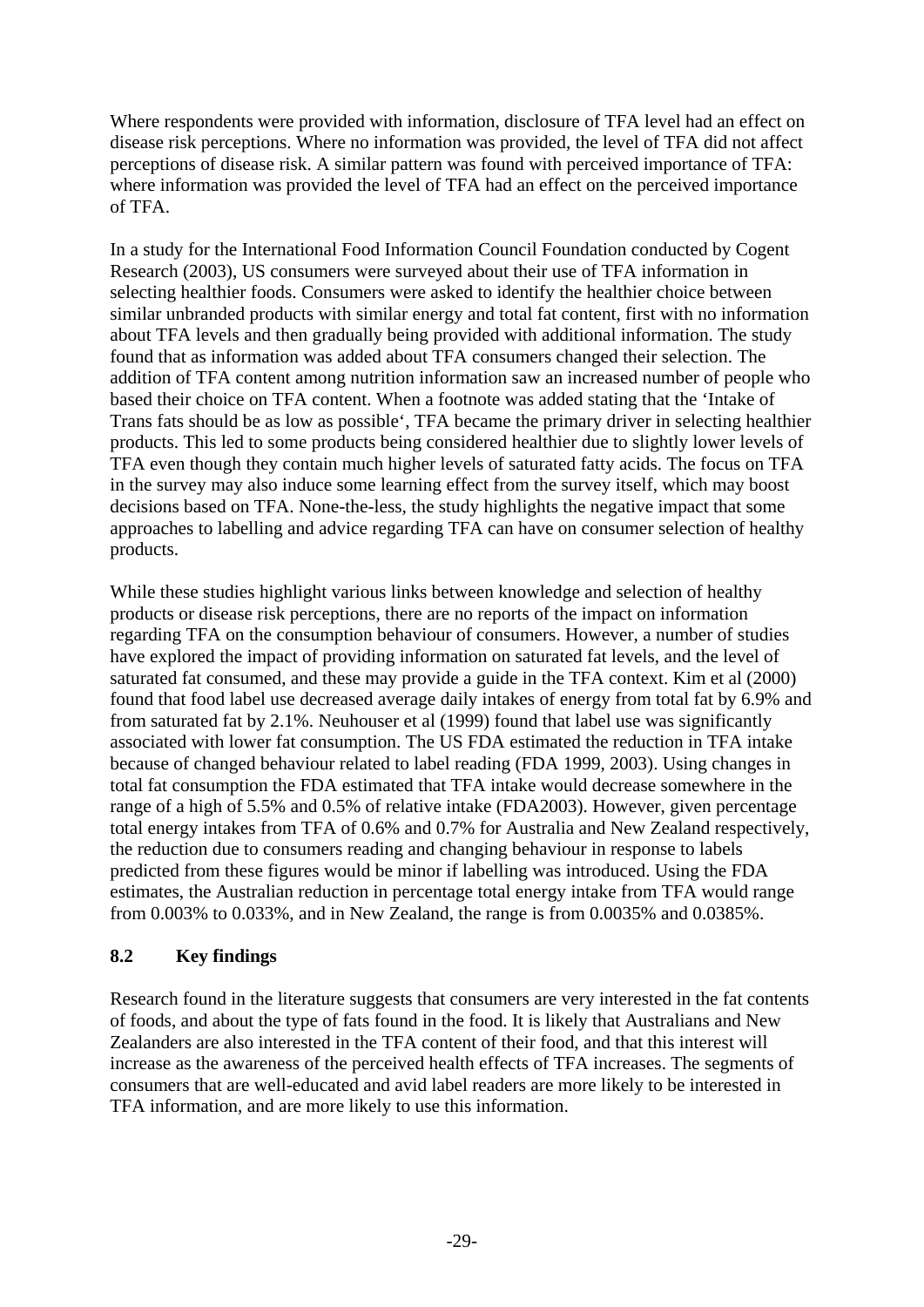Consumer research has shown that including TFA content among nutrition information may lead to some products being considered healthier due to slightly lower levels of TFA even though they contain much s higher levels of saturated fatty acids. This highlights the potential negative impact that some approaches to labelling TFA might have on consumer selection of healthy products. This effect may occur in the marketplace in the absence of mandatory labelling, as consumers become aware of the TFA content of foods making claims for other fatty acids that trigger the disclosure of TFA on the expanded NIP<sup>17</sup>. For example, processed fish making claims on omega-3 fatty acid contents may contain low levels of TFA that would be declared on the label. Consequently, some consumers may avoid some foods because of the perceived risk posed by TFA content.

There is very little published information regarding research on consumer understanding of TFA in Australia and New Zealand. In addition to this review, qualitative and quantitative data on the information requirements, perceptions and purchasing behaviour of Australian and New Zealand consumers regarding foods containing TFA would be required to develop a useful understanding of consumer information requirements and consumer behavioural responses to TFA labelling.

It has been demonstrated that the effects of mandatory labelling on consumer behaviour is uncertain. Similarly, there are little data on the information needs of Australian and New Zealand consumers regarding TFA or the consumer benefit of this information.

It is concluded that the limited data, in to the context of the low levels of TFA in the food supply (see above), available does not support an urgent need for additional mandatory labelling of TFA in Australia and New Zealand.

## **9. Current Approaches to Risk Management**

### **9.1 Risk management in Australia and New Zealand: Regulatory measures**

The Code permits voluntary labelling of TFA content. TFA labelling is mandatory only if claims are made in relation to the fatty acid or cholesterol content of a food.

Standard 1.2.8 – Nutrition Information Requirements of the Code prescribes when nutritional information must be provided, and the manner in which such information is provided. It defines that 'trans fatty acids means the total of unsaturated fatty acids where one or more of the double bonds are in the trans configuration acids and declared as trans fat'.

The prescribed declaration in a nutrition information panel does not include TFA, but TFA, PUFA and MUFA must be declared in the prescribed format of an expanded nutrient information panel where nutrition claims are made in relation to cholesterol, saturated, *trans*, polyunsaturated or monounsaturated, omega 3, omega 6 or omega 9 fatty acids. For example, if a claim such as 'Brand X is a monounsaturated margarine' is made, the label must declare the quantity per gram of saturated fatty acids, monounsaturated fatty acids, polyunsaturated fatty acids and TFA in the food.

<sup>&</sup>lt;u>.</u> <sup>17</sup> Under the Code, TFA labelling is mandatory if claims are made in relation to the fatty acid content of a food.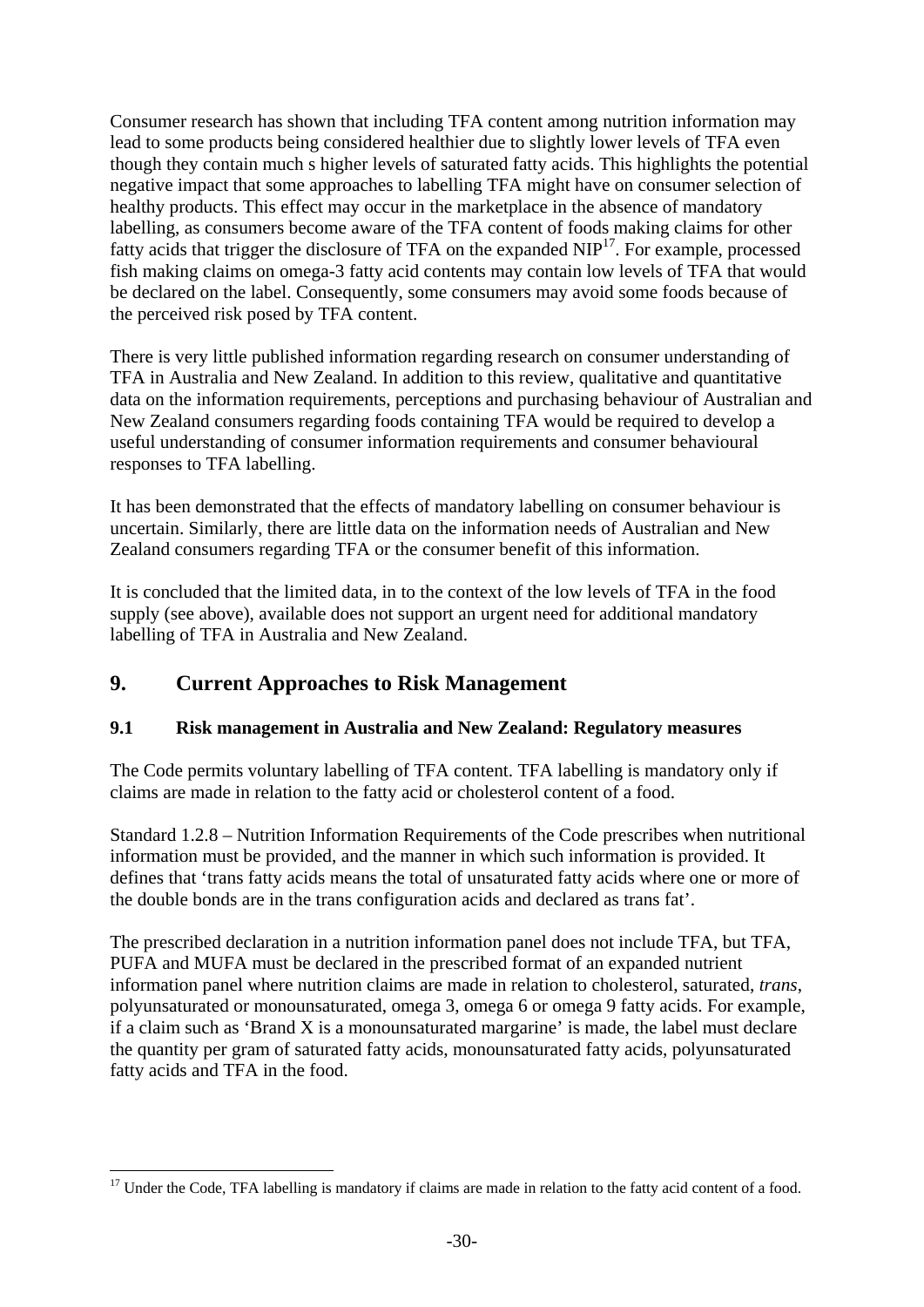Dietary recommendations in Australia and New Zealand refer to saturated fatty acids and TFA combined. This reflects the understanding that whilst chemically TFA are unsaturated fatty acids, physiologically they are more akin to saturated fatty acids. However, the Code uses a chemical definition of *trans* and saturated fatty acid for the purpose of regulating declaration. Saturated fatty acid declarations in NIPs therefore do not include TFA.

Standard 2.4.1 specifies that where a specific name of an oil is used (e.g. soybean oil), the food must be accompanied by a statement that describes the nature of any process that has altered the fatty acid composition of the oil. This includes hydrogenation of the oil (e.g. hydrogenated soybean oil).

### **9.2 FSANZ label monitoring**

### *9.2.1 Label monitoring: the Nutrient Information Panel*

FSANZ undertakes an ongoing label monitoring survey; the results of Phase 1 for labels collected in 2002-2003 were reported in December 2005 (FSANZ 2005a). Food labels have been collected for 2005 and 2006 and the assessment nutrition and health claims component of the survey has been completed. The report for the nutrition and health claims 2005 survey is expected to be published in early 2007 followed by the report on other label elements in 2007.

In the 2002 survey, of the 359 products assessed that were manufactured according to the new Code and which had a Nutrition Information Panel (NIP), 135 labels or 38% had an expanded NIP. In the 2003 survey, of the 1078 products assessed that had a NIP, 300 labels or 28% had an expanded NIP. Of the labels with expanded NIP sections, in the 2002 survey 48% of the 135 labels included information on fat content<sup>18</sup>, and in the 2003 survey 26% of the 300 labels included information on fat content.

The information presented in the expanded NIP was assessed for consistency with requirements in the Code. The main reasons the expanded NIP sections were inconsistent when they included information on fat content were incorrect listing of nutrients, values or units. Commonly the information on TFA was the most likely nutrient to be missing when the nutrient were listed incorrectly (see *Table 3*).

### *9.2.2 Claims on food 2003 labels*

1

As part of the 2003 survey, labels were assessed against relevant provisions in the Code and the Code of Practice on Nutrient Claims (CoPoNC) for Australian purchased foods only (FSANZ 2005b). Results indicated that there were no claims about TFA content of the food, except for listing of TFA in the NIP.

Forty labels had claims for poly- and mono-unsaturated fatty acids (22 claims) or omega fatty acids (18 claims) out of a total of 82 nutrition claims assessed against provisions in Standard 1.2.8 and would have been expected to also declare the TFA content in an expanded NIP.

<sup>&</sup>lt;sup>18</sup> Standard 1.2.8 of the Code requires that any claims relating to fatty acid composition and cholesterol must declare total fat, saturated fat, *trans* fatty acids, polyunsaturated fatty acid and monounsaturated fatty acids. Therefore, any label that declares a fatty acid must declare *trans* fatty acids.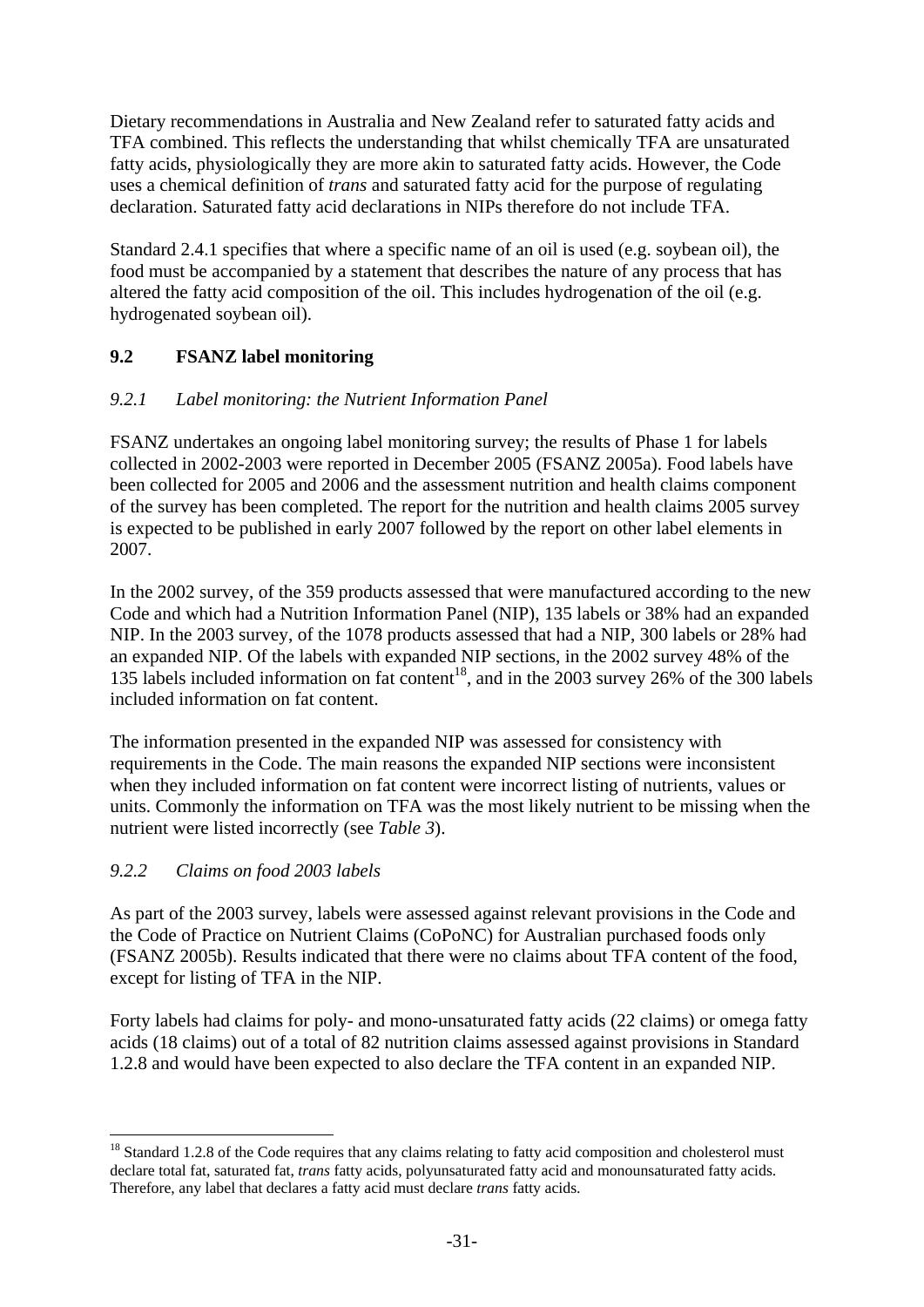The main categories of foods carrying these claims were emulsions and oils, breads and bakery items, and mixed foods (mono- or poly-unsaturated fat claims) and fish and fish products (omega fatty acid claims).

Assessment of foods purchased in Australia against the CoPoNC indicated that out of a total of 220 CoPoNC claims on 153 labels a further 93 claims related to the fat content of the food (6 for reduced fat, 19 for low fat, 66 for x% fat free and 2 for low in saturated fat) and 32 related to the cholesterol content (3 for low cholesterol and 29 for cholesterol free).

### *9.2.3 Claims on food 2005 labels*

As for the 2003 survey, the nutrition and health claims on the food products collected in 2005 were assessed against relevant provisions. There were no claims about TFA content of the food, except for listing of TFA in the NIP.

Twenty one labels had claims for poly- and mono-unsaturated fatty acids (6 claims) or omega fatty acids (15 claims) out of a total of 61 nutrition claims assessed against provisions in Standard 1.2.8 and would have been expected to also declare the TFA content in an expanded NIP. The main categories of foods carrying these claims were the same as for the 2003 survey.

Assessment of foods purchased in Australia against the CoPoNC indicated that out of a total of 369 CoPoNC claims on 244 labels a further 120 claims related to the fat content of the food (10 for reduced fat, 19 for low fat, 84 for x% fat free, 5 for fat free and 2 for low in saturated fat) and 50 related to the cholesterol content (6 for low cholesterol and 44 for cholesterol free).

### *9.2.4 Conclusions from the label monitoring survey data*

The data from the labelling monitoring surveys for 2003 and 2005 show that here is very little uptake of TFA content claims on packaged foods. This can be seen as an indication that there has been no strong demand for foods carrying such claims in the market place and that TFA claims have had very little market penetration. There was also no evidence of an increase in uptake between 2003 and 2005.

By requiring the declaration of all fatty acids when a claim is made, the Code takes account of the importance of disclosure of nutrition information required by the consumer to make informed decision. Where TFA has been declared on the NIP this appears to be because of other claims, such as mono- or polyunsaturated fatty acid claims, or claims on omega fatty acids or cholesterol. There is some evidence that where fatty acids claims were made on foods, consumers are not always provided with adequate information to make informed purchasing decision. There is therefore some opportunity to improve consumer access to information on TFA content of food without widening labelling requirements.

Further targeted surveys of food groups that are likely to carry TFA labels (e.g. edible oils, edible oil spreads, and fish products) would be desirable to develop an understanding of the prevalence of TFA labelling in the Australian and New Zealand market place.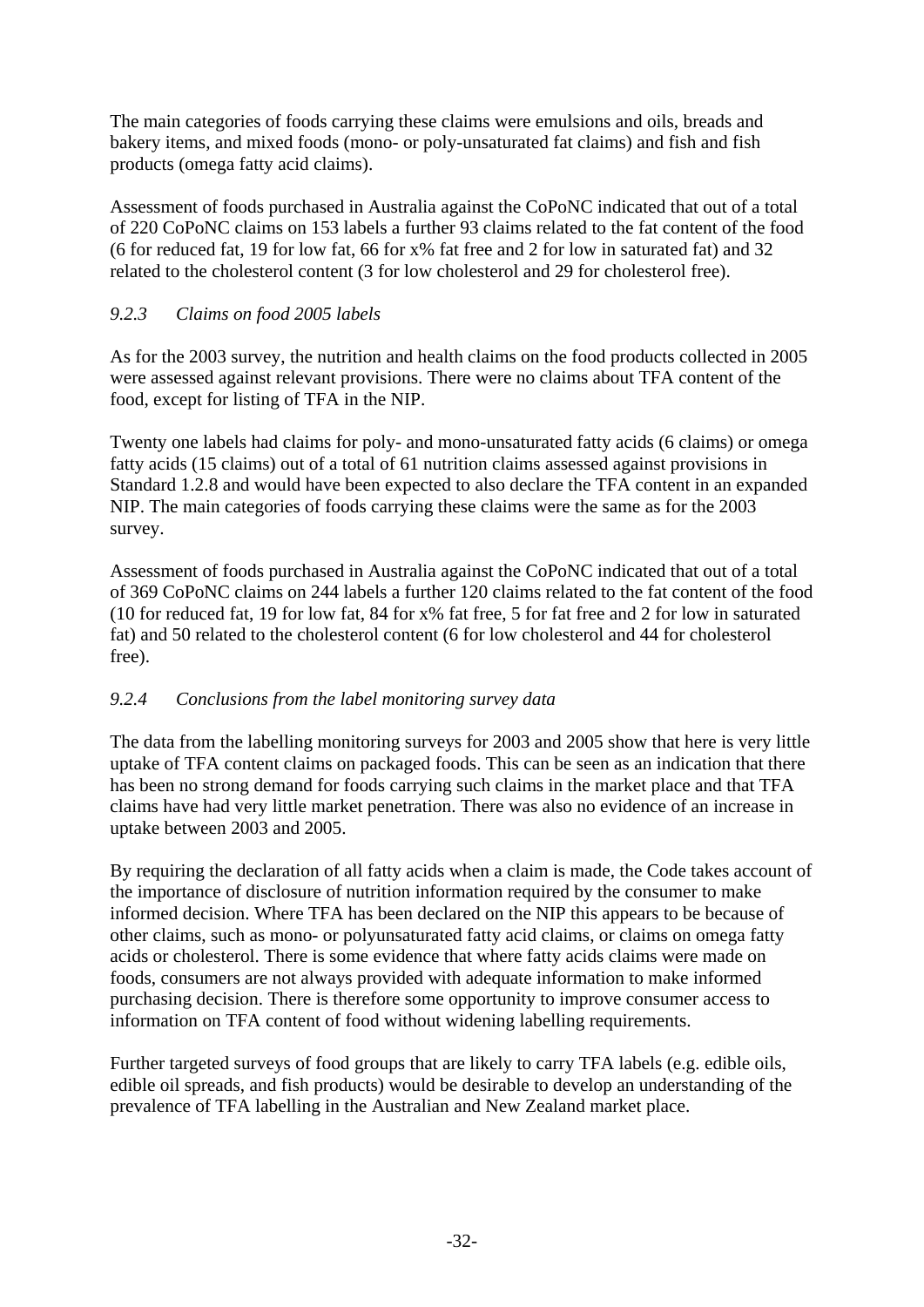#### **Table 3 Results from ongoing label monitoring survey for 2002-2003**

|                                   | 2002                          | 2003                          |
|-----------------------------------|-------------------------------|-------------------------------|
| <b>Labels with NIP</b>            | 359                           | 1078                          |
| Labels with expanded NIP (fat,    | 135 (38%)                     | 300 (28%)                     |
| carbohydrate or salt)             |                               |                               |
| (a) Proportion expanded NIPs      | 64 (48%)                      | 78 (26%)                      |
| with section on fat               |                               |                               |
| (b) Proportion expanded NIPs      | 56 (88%)                      | 66 (85%)                      |
| with fat information inconsistent |                               |                               |
| with Code $(b/a)^*$               | Nutrients (46 labels or 72%)  | Nutrients (63 labels or 81%)  |
|                                   | Values (21 labels or 33%)     | Values (21 labels or 27%)     |
|                                   | Units $(11$ labels or $17\%)$ | Units $(16$ labels or $21\%)$ |
|                                   |                               |                               |
| (c) Proportion expanded NIPs      | 16(25%)                       | 22 (28%)                      |
| with fat information where        |                               |                               |
| nutrients were                    |                               |                               |
| inconsistent with Code because    |                               |                               |
| they were missing $(c/a)$ **      |                               |                               |
| (e) Proportion expanded NIPs      | 16(25%)                       | 18 (23%)                      |
| with fat information with TFA     |                               |                               |
| information missing $(d/a)$       |                               |                               |

\* Reasons for inconsistencies were related to nutrients, values or units, note labels can be inconsistent for more than one reason

\*\* Other reasons for inconsistencies with nutrients were related to case used, position, wording or punctuation, note labels can be inconsistent for more than one reason

#### **9.3 Risk reduction measures**

Currently, there a number of ongoing risk reduction measures address the issue of TFA in the food supply. Nutritional education provided by governments and non-government organisations, the National Heart Foundation 'Pick the Tick' program, and a number of initiatives by industry are important measures for managing the risk of TFA in the food supply.

#### *9.3.1 Government initiatives*

The Australian and New Zealand governments address public health issues, such as fat intake, through a number of education initiatives and nutritional recommendations. The Australian Guide to Healthy Eating provides information about the amounts and types of food that need to be eaten each day to consume a balanced diet<sup>19</sup>. The Guide recommends people avoid foods that contain too much fat. The Dietary Guidelines for Australian Adults<sup>20</sup> recommend limiting saturated fat and moderate total fat intake.

In New Zealand, the Food and Nutrition Guidelines for Healthy Adults<sup>21</sup> included a set of guideline statements. The background paper to the Guidelines states that excessive dietary fat intake, and particularly saturated fat intake, is a major health concern for adults in western countries. FSANZ has released a fact sheet on  $TFA^{22}$ .

http://www.nhmrc.gov.au/publications/\_files/n33.pdf

<sup>1</sup> <sup>19</sup> http://www.healthyactive.gov.au/internet/healthyactive/publishing.nsf/Content/eating  $^{20}$  NHMRC 2003, Dietary Guidelines for Australian Adults,

<sup>21</sup> Ministry of Health, http://www.moh.govt.nz/moh.nsf/

<sup>&</sup>lt;sup>22</sup> FSANZ, http://www.foodstandards.gov.au/newsroom/factsheets/factsheets2006/transfattyacids24oct3388.cfm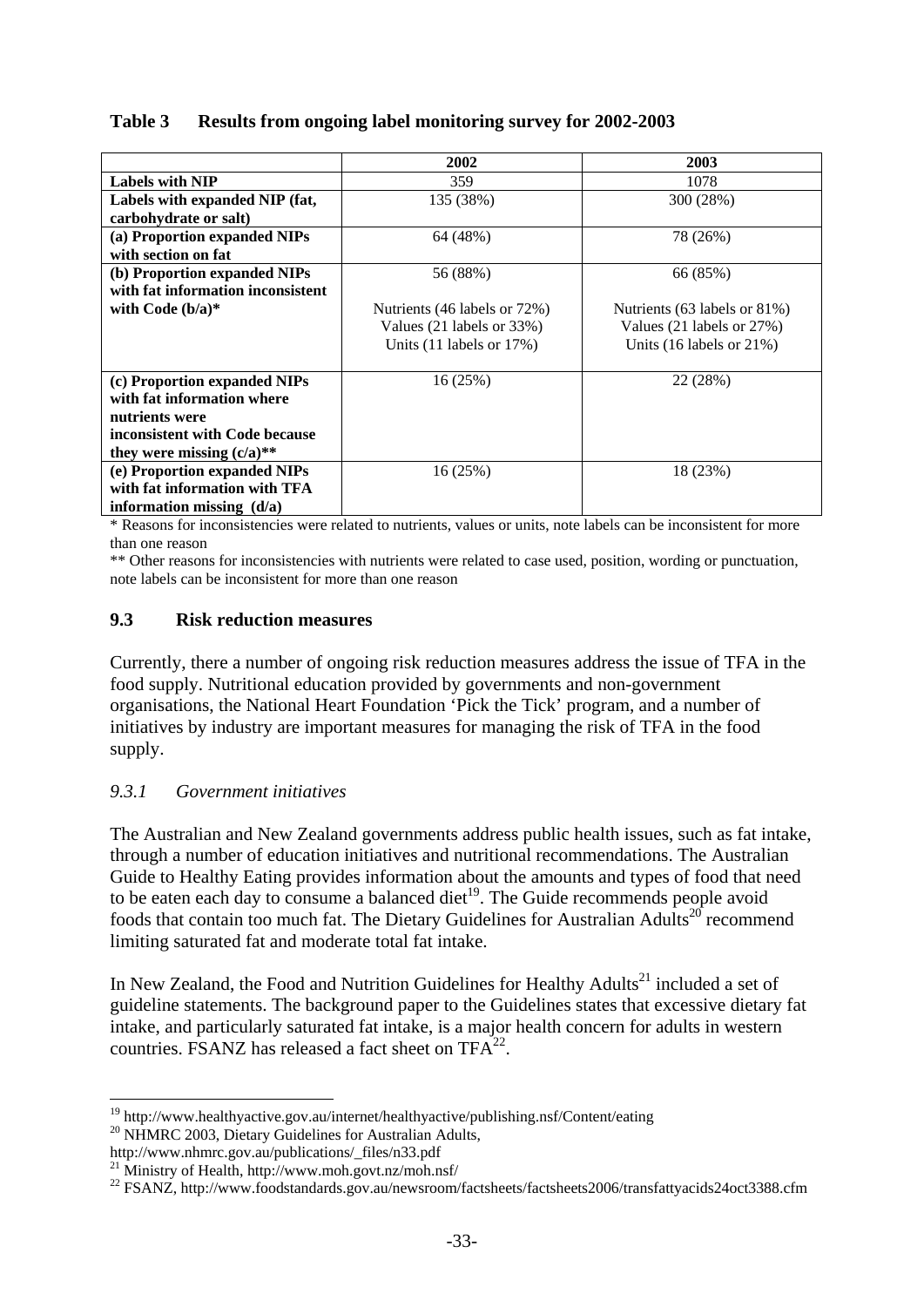This information provides consumers in Australia and New Zealand with information that may assist them in taking action for themselves and their families by following dietary guidelines that recommend limiting *trans* fat and saturated fat intakes

On the 24th of October, the Parliamentary Secretary to the Minister for Health and Ageing, Christopher Pyne, announced the establishment of a *National Collaboration on* Trans *Fats* (the Collaboration). Participants in the Collaboration would include the National Heart Foundation of Australia, the Dietitians Association of Australia, the Australian Food and Grocery Council, and FSANZ. New Zealand participation is under consideration.

It is expected that the aim of the Collaboration would be to reduce the intake and presence in the food supply of TFA, while not raising the level of risk arising from other nutrients and food components. The Collaboration may review current actions relating to reduction of TFA in the food supply and overall diet considering the broader food industry and public health sectors. It may promote wide implementation of related industry and public health initiatives and consumer awareness and understanding. It also could propose new initiatives and provide information and advice to other initiatives and agencies with respect to TFA.

New Zealand has built up a significant amount of data on the TFA content of New Zealand foods. It is intended that these data will be used in the monitoring of TFA in the food supply and extended to consumption of TFA.

There are a number of initiatives being investigated by both Government and industry in New Zealand that are looking at opportunities to reduce the fat content of foods, particularly deep fried foods. The NZFSA is undertaking work in this area and will be considering the TFA content of foods in efforts to reduce saturated fat content.

#### *9.3.2 Industry initiatives*

### i. The Tick Food Information Program

The National Heart Foundation organisations of Australia and New Zealand consider that TFA intake need to be minimised. However, they note that because Australians and New Zealanders consume far more saturated fat than TFA, it is important that reduction of saturated fat remains a priority.

The Tick program has recently introduced a TFA criterion of less than 1% of total fat into the oil based spreads and oils category. In New Zealand there are currently more than 20 Tick approved margarines / oil based spreads available on supermarket shelves. Criteria that limit TFA in 18 other Tick food categories has also been introduced, including cereal bars, crackers, savoury pies, sweet biscuits and breakfast cereals.

In Australia the Tick program currently includes 25 food categories incorporating 'no partially hydrogenated fat' or a 'trans fat' criteria, with more food categories to follow. The TFA criterion is for foods that could possibly contain manufactured TFA such as meat pies, cereal bars, pasta and noodles. Food companies also still have to meet the Tick criteria for saturated fat, salt, fibre and kilojoules.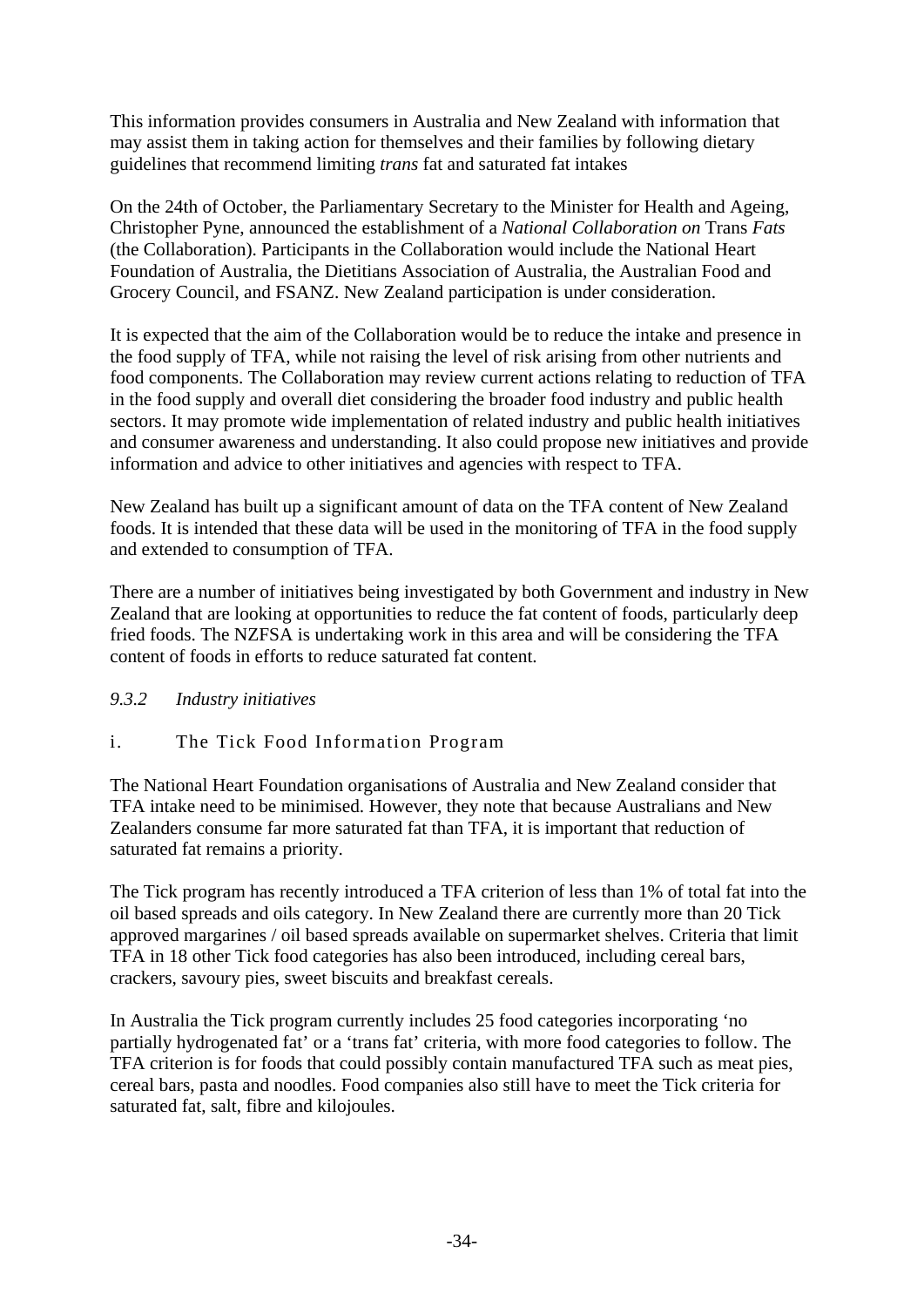Australian Pick the Tick categories that now have a TFA criteria are cereals; cereal bars; cakes; sweet and savoury biscuits; grains (processed); pasta and noodles (plain and processed); frozen potato products; processed vegetables; fruit pies; fruit bars; processed meat and poultry; luncheon meats; processed plant alternatives; nuts and seeds; edible oil spreads; vegetable oils; salad dressings; ready meals (general and canned meat) and savoury pies.

To highlight healthier choices among foods eaten out, the Heart Foundation introduced its Tick to the away from home market in August 2006. To be eligible for the Tick, food outlets are independently tested to ensure they meet stringent TFA standards as well as saturated fat, sodium, serve size and fibre/vegetable content.

### ii. Initiatives to reduce TFA content of foods

A range of measures to reduce TFA in the food supply is currently being actively pursued by industry. These measures have the potential to substantially reduce the level of TFA in the food supply, and are an indicator of the capacity of industry to respond to international and national regulatory measures.

FSANZ has had initial discussions with a sample of companies within the food industry in Australia and NZ to gain a view of programs, currently in place or planned for the future, to reduce TFA in the food supply. Industries consulted included manufacturers and suppliers of commercial fats and oils in New Zealand and Australia, producers of retail products and products for the catering or food service industry and the fast food industry. Further quantitative data would provide an assessment of product reach and the impact of industry programs currently in place.

Both the New Zealand and the Australian Food and Grocery Councils are aware there are industry activities underway to reduce TFA. The Australian Food and Grocery Council  $(AFGC)$  encourages member companies to develop action plans<sup>23</sup>, some of which include a target to reduce TFA in their food products.

There appears to be a high degree of awareness amongst the companies contacted. Many companies are aware of regulatory requirements recently implemented in Denmark, Canada and the United States (see below), and some expressed the view that some form of amendment to the Code is likely to be considered.

All companies contacted have a policy, strategy or research and development programme to reduce the TFA content in their food products. Most companies appear to be taking a proactive approach to the reduction of TFA. Some companies have been addressing the TFA content of food products for more than 10 years; other programs are more recent. The major commercial suppliers of edible fats and oils already have current programs to reduce TFA levels in certain products supplied to the food industry. The retail and food service producers and the fast food company contacted also have strategies underway.

<u>.</u>

<sup>&</sup>lt;sup>23</sup>The Australian Food and Grocery Council encourages member companies to develop Nutrition and Health Action Plans that show how they intend to promote healthy choices through the content of their food, how they will market their products responsibly, what nutrition information they will provide to customers and how they will encourage healthier lifestyles. Refer to www.afgc.org.au for the Company Action Plans.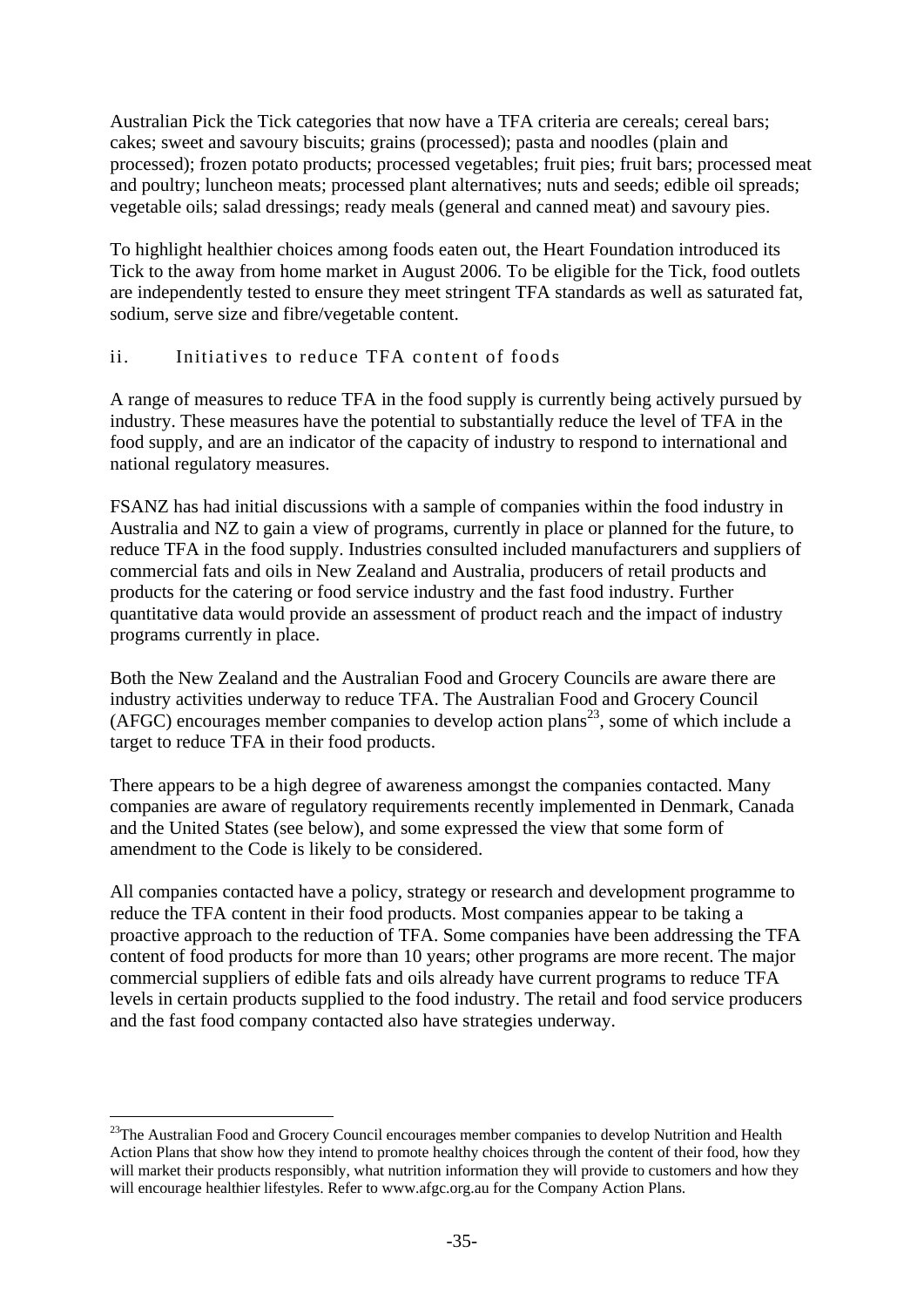Industry appears to target products with the greatest potential impact to reduce TFA (e.g. table spreads, edible fats and oils for baking, and frying oils) with a focus on products with manufactured rather than ruminant TFA, although one company is targeting TFA from both sources. Targets for a reduced TFA content in products vary including less than 1 g per 100 g of product, less than 1 % of total fat, less than 3% of total fat and less than 1% of daily energy. Both the National Heart Foundation criterion and the WHO guidelines were referred to by industry.

Some suppliers of edible fats and oils to food producers provide reduced TFA products on a supply and demand basis only as requested by customers. One supplier estimates that approximately 30% of their margarines sold for baking and frying now have reduced TFA, and notes this demand is growing. Another supplier for the food service and catering market also notes a strong interest from food producers in products with reduced TFA and supplies these products as requested.

One supplier of commercial edible oils has initially targeted baking fats and has developed a new range of low TFA baking fats for use in cakes, biscuits and pastries. This is being supplied to manufacturers including key biscuit and pie manufacturers and a promotional campaign is planned to raise awareness of the product. Future aspects of the program will target frying oil used by the donut industry.

Another supplier has worked with industry to develop and supply edible oils for pastries and cake margarines with a target level of TFA <0.5% of total fat. Some pastry and cake margarines with reduced TFA content are currently produced, and consideration is being given to extending this. A frying shortening containing no partially hydrogenated oils is also available, although some ruminant TFA are present.

Another edible oil manufacturer now supplies reduced TFA baking shortening and is beginning to provide margarines with reduced TFA to the food industry. Future expansion of the program is being considered aiming to reduce TFA to less than 1% of total fat.

Companies responsible for a significant market share of retail margarines and spreads in Australia reported that since 1996 all their branded retail spreads have contained less than 1% TFA per 100g. Table spreads have been a priority for TFA reduction due to the volumes sold and their regular daily use.

House brand retail spreads and margarines manufactured for other distributors may use partially hydrogenated oil unless the customer has requested reduced levels of TFA, for example, customers may include a requirement that their product(s) meets the Heart Foundation's Tick criteria. Testing for TFA in these products may occur but reduction appears to be undertaken on request.

Major biscuit manufacturers contacted have described programs to reduce TFA in their products. One manufacturer reports their range of most popular biscuits now have a TFA content of <1% of energy. A specific brand of crisp and chip products has also been developed with the same reduced TFA content. Analysis is continuing on other products for future development. Another company reports it is at the final stage of replacing edible oils in biscuits and crackers to obtain a TFA content of below 1% total fat.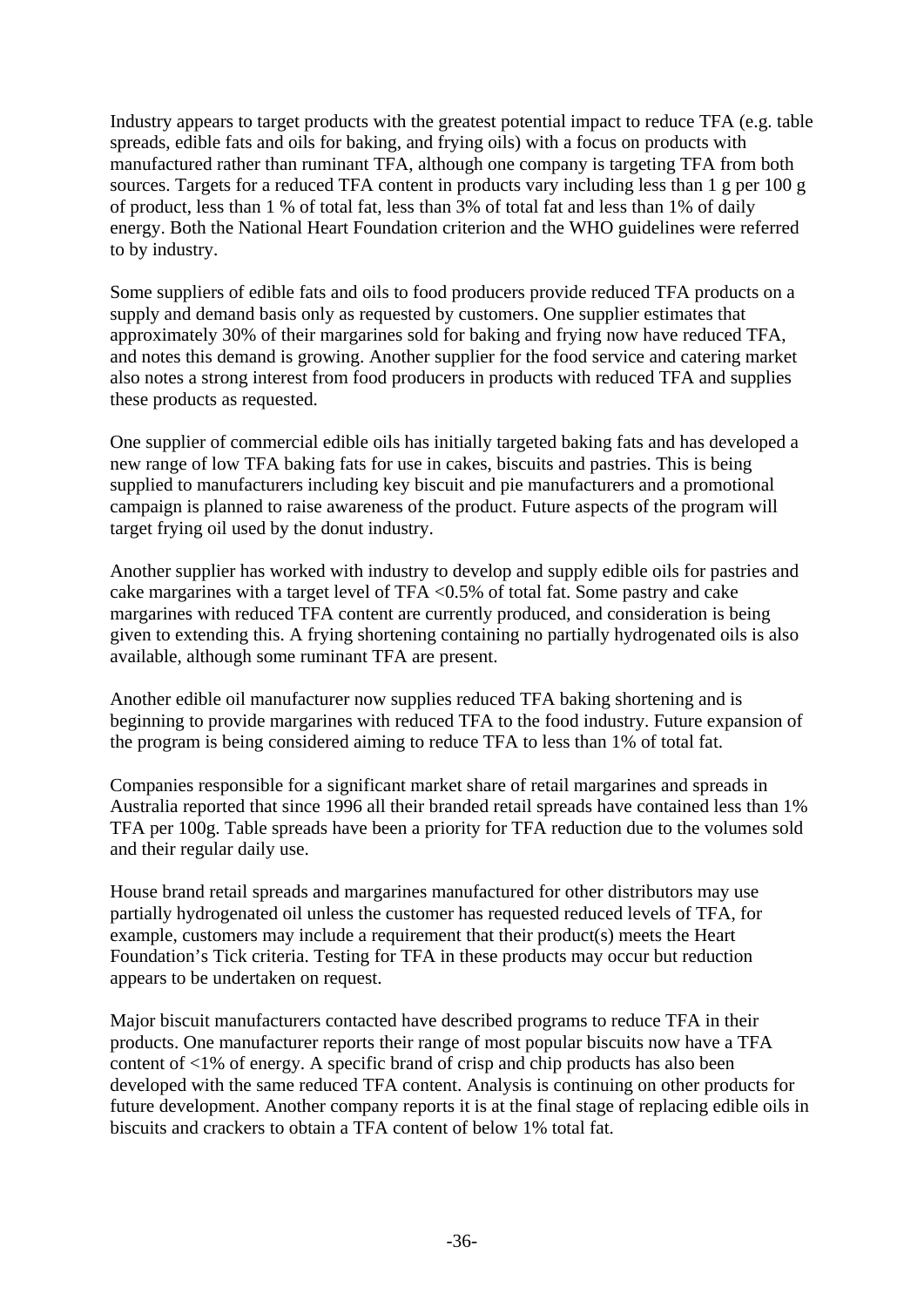A shortening that results in 0.5 g TFA per 100 g is used for production of some biscuits; sunflower or canola oil is used for others. Biscuits produced using naturally occurring TFA (milk powder or butter) result in a finished product with less than 1g TFA per 100 g.

The fast food company consulted is currently targeting frying oils. The company considers that such an initiative would have a great potential impact on reducing TFA. In late 2006 frying oils used in its restaurants and by the suppliers of par-fried foods will be upgraded to oils with a reduced TFA content of below 1%. Suppliers of par-fried foods will be required to comply.

Progress on other retail products was noted by some companies including reduced TFA levels in low fat milks, yoghurt, deserts, dressings, mayonnaise and some frozen meals. One company was currently developing a proposal for further work including TFA reduction in cakes, pastries and cake mixes.

Industry noted the most common barriers to TFA reduction are cost, flavour, functionality of ingredients, stability of products, and other technical reformulation issues. One noted a need to clarify the science between different effects of naturally occurring TFA versus TFA contributed by partially hydrogenated oils.

One company noted the potential to increase saturated fat for technical reasons when reducing TFA. This issue is of some concern because in countries that have introduced mandatory TFA labelling or compositional requirements, there has been a trend to reduce TFA content of foods by the increased use of oils rich in saturated fatty acids in place of oils rich in PUFA. If this is the case, given the low TFA intakes in Australia and New Zealand, the choices consumers make are increasingly important for health outcomes. Further work is required by FSANZ to assess if this is a concern for the profile of fatty acid intakes in Australia and New Zealand.

#### iii. Drivers for change

FSANZ preliminary research indicates that there is an increased demand within the food industry for reduced levels of TFA in fats and oils supplied for food production. The major edible oil manufacturers and suppliers are also driving work on reducing TFA in edible oils and smaller suppliers would need to follow the existing trends in the longer term. It appears that large retail companies can also have a strong influence over what products are manufactured. Awareness of the regulatory requirements recently implemented overseas may also be a factor driving change.

The Heart Foundation Tick programme appears to be a key driver for some sections of the industry. According to the Australian Heart Foundation, this process began in the 1990s when the Tick program introduced TFA criteria for spreads. Australia now has more than 50 spreads available with the Heart Foundation Tick. In New Zealand, there are currently more than 20 Tick-approved margarines/oil based spreads on supermarket shelves that contain a maximum of one per cent of total fat as TFA, with several manufacturers updating their formulation and packaging shortly. Because of the criterion for TFA, spread manufacturers have reduced TFA by an average of 92% to keep the Tick, removing over 250 tonnes of TFA from the New Zealand food supply in one year. The TFA standard for margarines/oil based spreads to achieve the Tick is half the maximum level allowed in Denmark.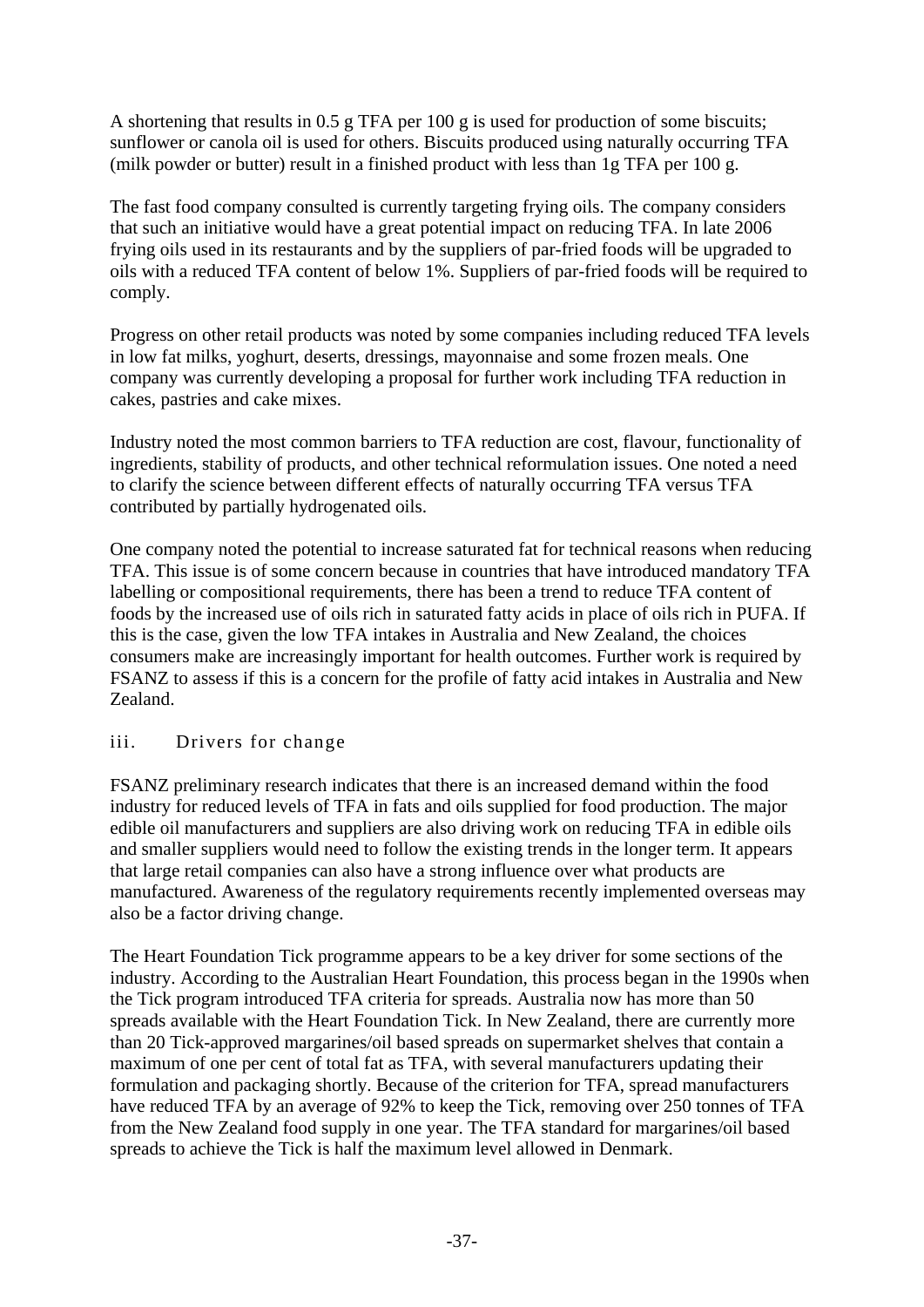### iv. Summary and conclusions

In summary, industry has a variety of programs and initiatives in place to reduce TFA in the food supply. In some food categories, such as margarines/oil based spreads, a broad variety of low TFA choices have been available to consumers since the mid 1990s. Preliminary discussions with industry indicate that issues surrounding TFA content of food are already having an impact on the food industry. Some edible oil suppliers note the increased demand from within the food industry for reduced levels of TFA in fats and oils used for food production. This trend appears to have grown, and has been an important driver for reducing TFA in the food supply.

In conclusion, based on the limited data available, industry appears to be ready to and capable of responding to market demand for lower TFA contents of food. There is anecdotal evidence that the TFA content of foods (e.g. margarines) can be lowered considerably without the need for regulatory measures in addition to existing labelling requirements.

In addition to this preliminary information, quantitative data would be useful, such as the uptake by industry of commercial fats and oils with reduced TFA e.g. baking margarines, and the percentage of various food items produced for consumers that now have a reduced TFA content.

### **9.4 Current international risk management strategies**

### *9.4.1 Codex*

The *Codex Alimentarius Commission* (Codex) was created in 1963 to develop food standards, guidelines and related texts such as codes of practice under the Joint Food and Agriculture Organization / World Health Organisation Food Standards Programme. Under the *Guidelines for Nutrition Labelling* of Codex, TFA must be declared where the amount and/or type of fatty acids or the amount of cholesterol is declared on a label.

The WHO has recommended that governments around the world phase out partially hydrogenated oils if TFA labelling does not effect a marked reduction in the global availability of foods containing manufactured TFA. In its draft action plan for implementation of the global strategy on diet, physical activity and health WHO has requested Codex to consider setting limits on the content of manufactured trans-fatty acids in foods. The means of implementation have been referred to the *Codex Committee on Nutrition and Foods for Special Dietary Uses* and the *Codex Committee on Food Labelling*. Since these are the initial stages of consideration, it is likely to be a matter of years before the outcomes are finalised as Codex standards.

#### *9.4.2 European Union (EU)*

In the EU, TFA levels are required on labels only if a TFA claim is made. Declarations of the amount of TFA in a food are subject to the rules on nutrition labelling, which are harmonized at EU level. Nutrition labelling is voluntary unless a nutrition claim is made. Separate identification of the amount of TFA, as a component of the total fat content of the food, is only required if a TFA nutrition claim is made. The Commission has announced that the Directive on nutrition labelling will soon be amended.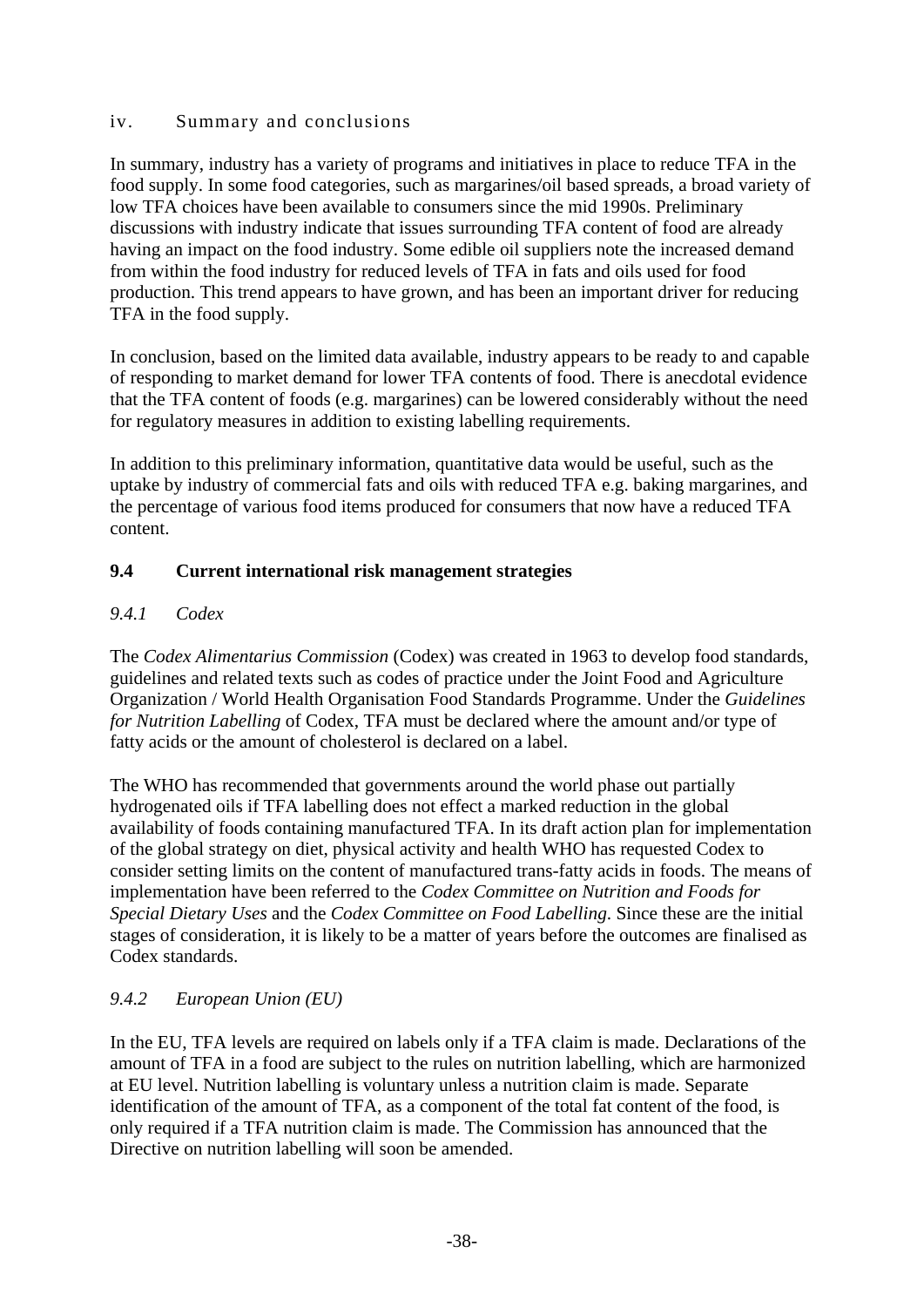In the UK, the Food Labelling Regulations require hydrogenated fat to be identified as such in the ingredient list on the label when it has been used as an ingredient in food. However, if hydrogenated fat is part of a compound ingredient that makes up less than 25% of the finished product it is not required to be mentioned in the ingredient list. In the UK, it appears there are no plans at this stage to undertake regulatory action over and above current promotion of a balanced diet within which edible oils of all types should be consumed sparingly.

In 2003, the Danish Nutrition Council recommended restrictions on, and phasing out of, the use of manufactured TFA in foods. By 1 June 2003, edible oils were limited to less than 2% TFA content, and from 1 June to 31 December 2003, less than 5% TFA were permitted in edible oils used in processed foods. From 1 January 2004, less than 2% TFA are permitted in edible oils used in both local and imported processed foods. If the TFA content in the finished product is less than 1 gram per 100 grams of the individual oil or fat, the food is considered free of TFA. The requirements do not apply to ruminant TFA.

Whilst Denmark can mandate the composition of products sold, it cannot change the rules for nutrition labelling on its own initiative; this includes introducing compulsory declaration of TFA. Consequently, there is no mandatory declaration of TFA in Denmark.

### *9.4.3 Canada*

In Canada, the Food and Drug Regulations (FDR) specifically prescribe what information must be displayed on a food label. The TFA content of a food is considered core nutrition information and must be declared in a Nutrition Facts table. Nutrition information changes were made in January 2003, requiring compliance by 12 December 2005 for large manufacturers, and by 12 December 2007 for small manufacturers. If health claims are made immediate compliance is required.

Both the TFA content and the saturated fatty acid content are expressed in grams, immediately following the words 'saturated' and 'trans'. The sum of 'saturated' and 'trans' fatty acid expressed as a percentage of the Daily Value (i.e. the daily intake) must also be displayed on the label.

Three nutrient content claims can be made on a label or in an advertisement for a food with respect to its trans fatty acid content: 'free' of TFA (less than 0.2g TFA per serve), 'reduced in' TFA and 'lower in' TFA (both at least 25% less TFA than reference food). The wording for these claims and the conditions that the food must meet in order to make them are prescribed.

One diet-related health claim is permitted with respect to the *trans* and saturated fatty acid content of foods that comply with a set of criteria. The prescribed wording of the two variations is as follows:

- *A healthy diet low in saturated and trans fats may reduce the risk of heart disease. (Naming the food) is free of saturated and trans fats.*
- *A healthy diet low in saturated and trans fats may reduce the risk of heart disease. (Naming the food) is low in saturated and trans fats.*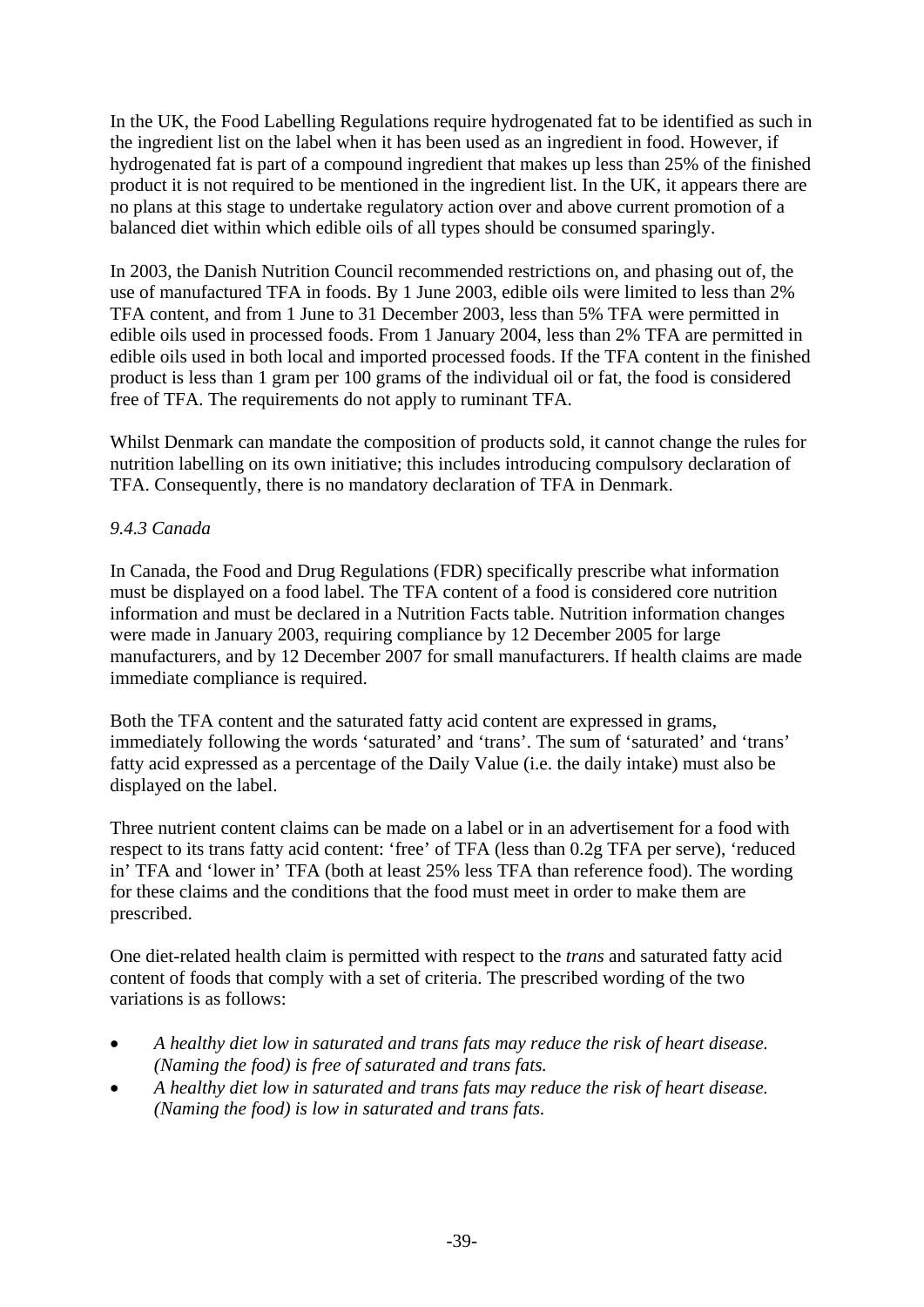For the purpose of labelling, TFA are defined as 'unsaturated fatty acids that contain one or more isolated or non-conjugated double bonds in a *trans*-configuration'. Most naturally present TFA fall within the definition and must be declared on the label. CLA isomers are not included in the label declaration because they fall outside the definition.

In June 2006, a report was released by the *Trans Fat Task Force* formed by the Canadian Minister of Health. The task force had a mandate to develop recommendations and strategies 'to effectively eliminate or reduce processed trans fats in Canadian foods to the lowest level possible.' It recommended the following:

- Foods purchased by retailers or food service establishments from a manufacturer for direct sale to consumers be regulated on a finished product or output basis and foods prepared on site by retailers or food service establishments be regulated on an ingredient or input basis.
- For all vegetable oils and soft, spreadable (tub-type) margarines sold to consumers or for use as an ingredient in the preparation of foods on site by retailers or food service establishments, the total trans fat content be limited by regulation to 2% of total fat content.
- For all other foods purchased by a retail or food service establishment for sale to consumers or for use as an ingredient in the preparation of foods on site, the total trans fat content be limited by regulation to 5% of total fat content. This limit does not apply to food products for which the fat originates exclusively from ruminant meat or dairy products.
- The Government of Canada and all concerned food industry associations urge companies affected to use the most healthful oils for their food applications.
- Facilitate the reformulation of food products with healthier trans fat alternatives.
- Help the food industry communicate the healthier nature of its products to consumers.
- Help small and medium-sized enterprises prepare for compliance.
- Enhance the capacity of the Canadian agri-food industry to take a leadership role in this area.

The task force further recommended that these regulations be finalized by June 2008, with appropriate transition periods to allow industry to comply with the new requirements.

### *9.4.4 USA*

Since 1993, the labelling laws in the USA require saturated fat and cholesterol levels to be included in the Nutrition Facts panel on all labels. Following the recommendation from the FDA Advisory Committee to reduce TFA intake to less than 1% of energy intake, the FDA now requires TFA levels to be disclosed on most food labels. The FDA final rule on TFA labelling requires that the amount of 'trans fat' in a serving be listed on a separate line under 'saturated fat' on the Nutrition Facts panel. However, 'trans fat' does not have to be listed if the total fat in a food is less than 0.5 g per serving, and no claims are made about fat, fatty acids or cholesterol content. If it is not listed, a footnote must be added stating that the food is 'not a significant source of trans fat'.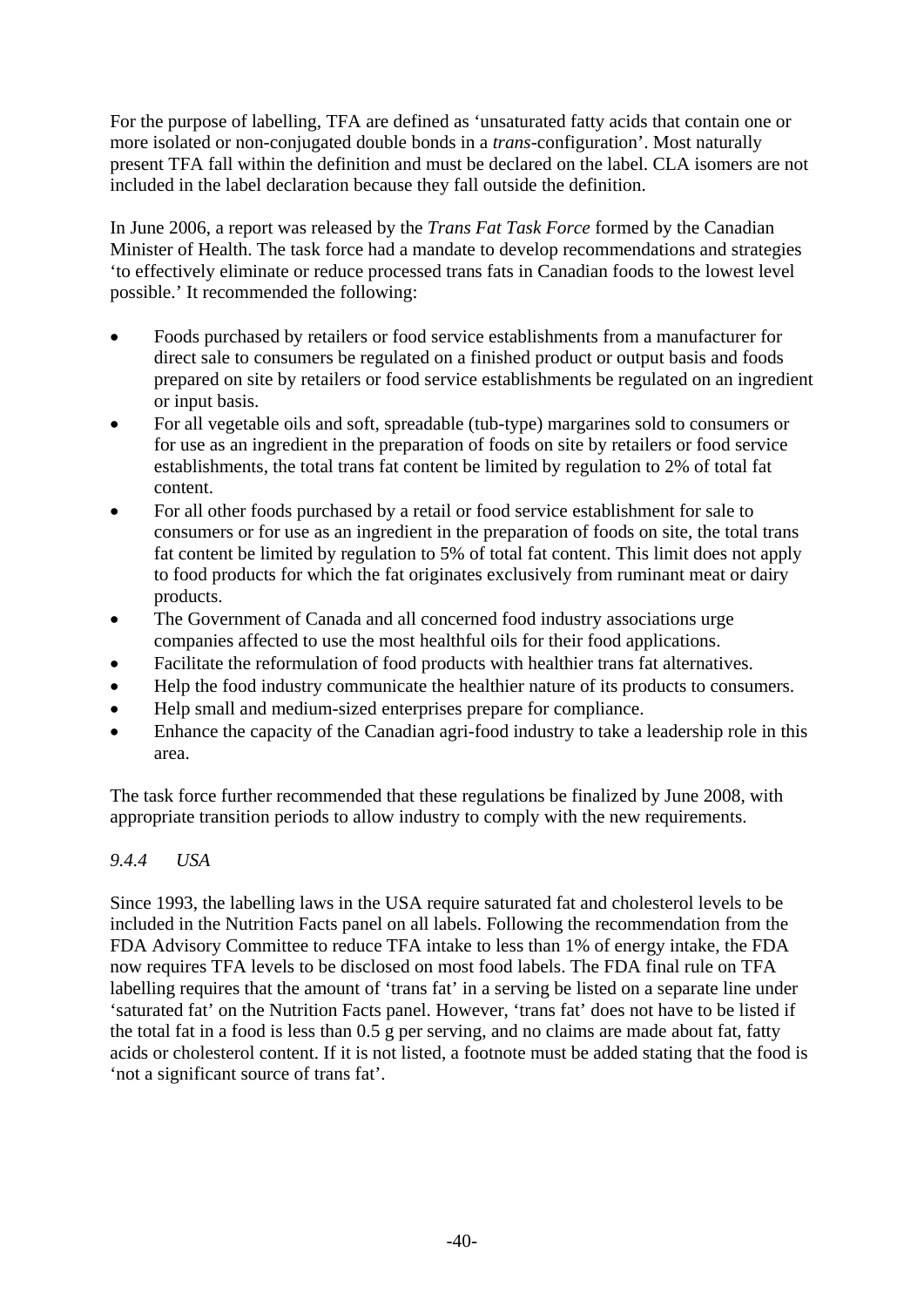The US regulatory authorities decided not to exclude TFA derived from rumen hydrogenation from labelling requirements; consequently, dairy products must be appropriately labelled. However, TFA with conjugated bonds are not included because they do not meet the US regulatory definition of TFA, which is 'all unsaturated fatty acids that contain one or more isolated double bonds in a *trans* configuration.'

### **10. New approaches to risk management in Australia and New Zealand**

### **10.1 Approaches and options**

Several approaches are currently used to manage the risk of TFA in the food supply. These are comprised of voluntary labelling and claims, mandatory labelling, compositional restrictions or combinations of the above (*Table 4*). Additional approaches, such as industry initiatives, codes of practice, education and recommendations and policy initiatives are also valuable tools in managing the risks surrounding TFA intake. In Australia and New Zealand, additional measures are being introduced at the company level.

|  | Table 4 |  |  |  | Approaches for risk management |
|--|---------|--|--|--|--------------------------------|
|--|---------|--|--|--|--------------------------------|

|                                             | Australia<br>and NZ | EU | <b>USA</b> | Canada              | Denmark |
|---------------------------------------------|---------------------|----|------------|---------------------|---------|
| Voluntary labelling and/or health<br>claims |                     |    |            |                     |         |
| Mandatory labelling                         | ×                   | ×  |            |                     |         |
| Mandatory compositional<br>restrictions     | ×                   | x  | ×          | $(\checkmark)^{\#}$ |         |

#currently under consideration

The following risk management approaches, including consideration of priority areas for risk management (e.g. packaged food, take-away foods), could be considered by FSANZ as part of an assessment process:

#### **i. Maintain the s***tatus quo***: manufacturers may voluntarily declare the TFA content of their products. TFA content must be declared when a claim in relation to cholesterol content or fatty acid profile of a food is made.**

*Advantages*: No additional costs to industry, no risk of consumer confusion

*Disadvantages*: Manufactured TFA may remain in the food supply at current levels; consumers are not informed on TFA content of some foods

#### **ii. Maintain the regulatory** *status quo***, but develop a strategy of non-regulatory risk management measures.**

*Advantages*: Costs to industry are carefully managed; emphasis on consumer education.

*Disadvantages*: Rate of change may be low, some sections of industry may not get involved, and consumers are not informed on TFA content of some foods.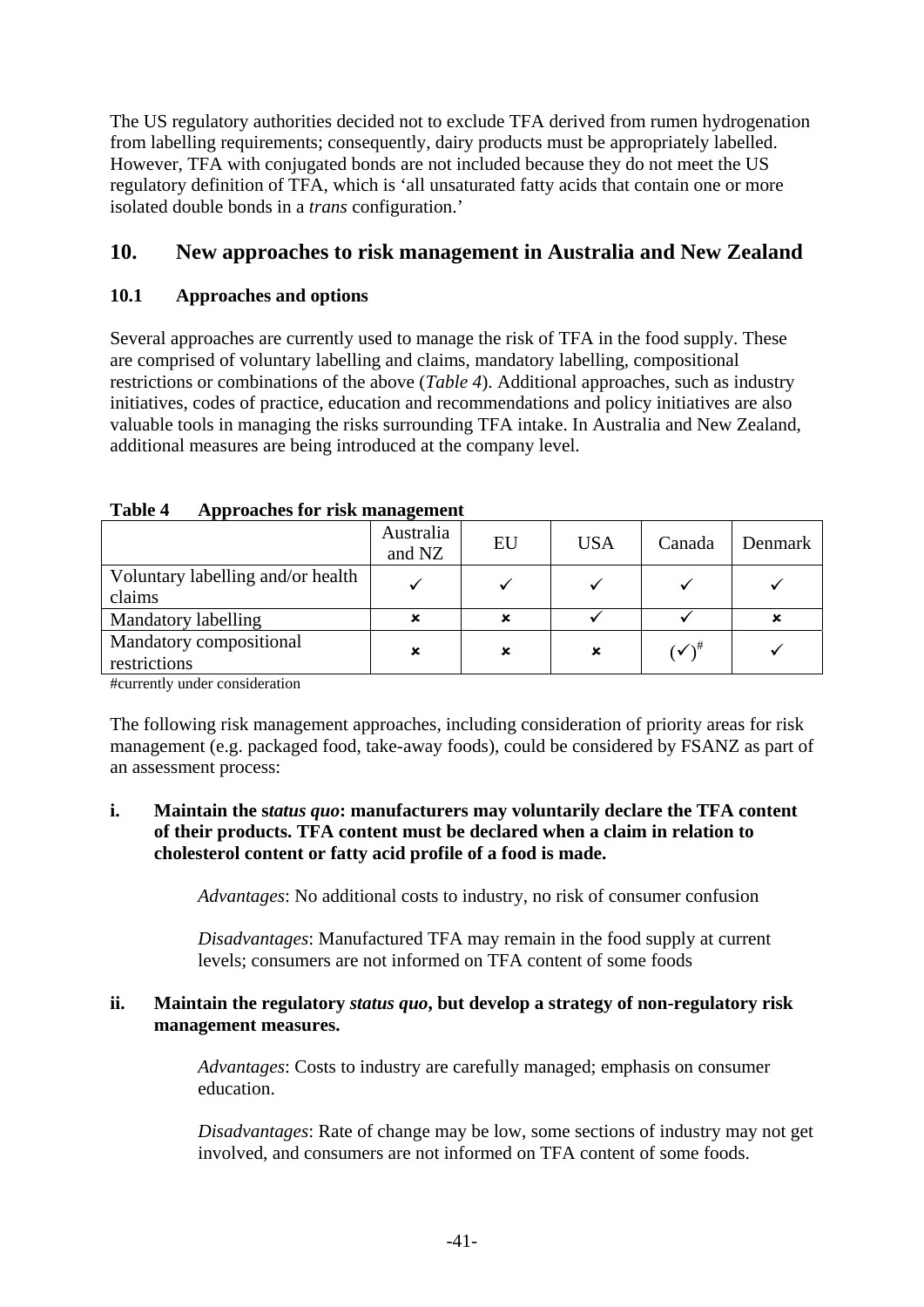#### **iii. Expand mandatory labelling requirements for TFA.**

*Advantages*: Consumers have access to increased information on TFA content of food; consumers are provided with information with may result in healthier food choices; industry is encouraged to innovate and reduce TFA in food.

*Disadvantages*: Cost to industry; consumers may be confused by TFA labels to concentrate on TFA levels rather than the overall nutrient profile of the food, may lead to replacement of PUFA with SFA in some foods.

#### **iv. Place limits on the permitted TFA content of food.**

*Advantages*: Industry must innovate and reduce TFA in food; TFA in the food supply is reduced; captures the whole food supply.

*Disadvantages*: Cost to industry; some foods may no longer be available to consumers, impact on quality attributed conferred by hydrogenated oils, may lead to replacement of PUFA with SFA in some foods.

#### **v. Design regulatory measure that combines mandatory labelling requirements with compositional requirements.**

*Advantages*: as for iii. and iv.

*Disadvantages*: as for iii. and iv.

#### **10.2 Stakeholders that may be affected by changes to the regulatory approach to TFA**

The parties who are likely to be affected by any changes to the regulatory approach concerning TFA have been listed below:

- 1. **Food manufacturing industry** involved in the purchase and use of edible oils. Major impacts may come from labelling requirements, reformulation, and availability of edible oils suitable for manufacture.
- 2. **Manufacturers and suppliers of edible oils** would be heavily affected by any potential compositional requirements. This section of industry could also be affected by any changes in demand for particular types of edible oils that may result from new labelling requirements
- 3. **Hospitality Industry would be affected** if compositional requirements were introduced. This may lead to the need to switch to different kinds of oils used for frying or other food preparation. Labelling and raised awareness of TFA in take-away food may also affect this section of industry.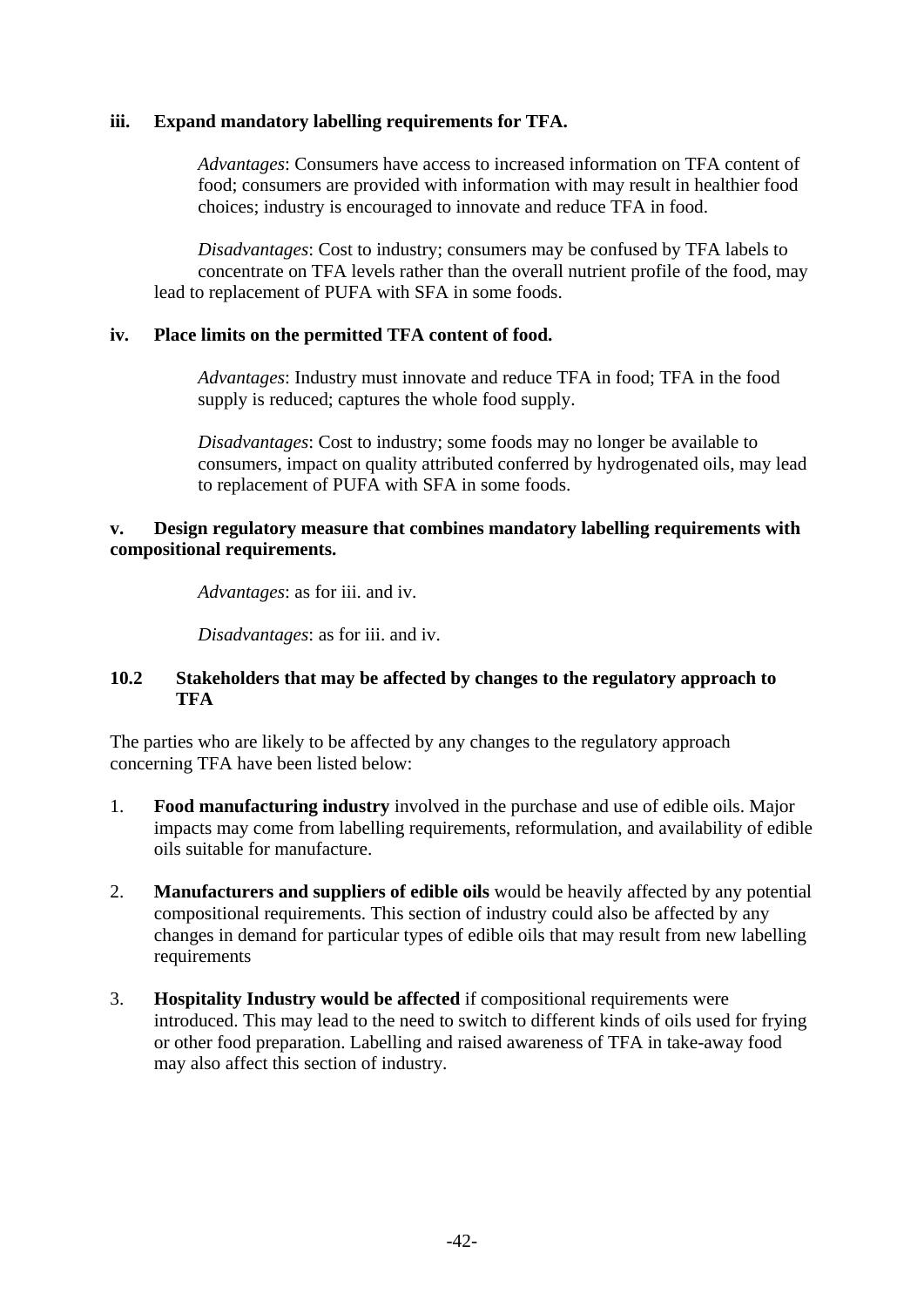- 4. **Consumers** might benefit from a more comprehensive labelling regime because they could have more information when purchasing food. Heightened awareness of TFA and saturated fat may lead to healthier food choices by consumers. However, consumers may be exposed to higher intakes of saturated fat as a consequence of substitution of PUFA, or restrict the intake of other desirable nutrients due to TFA labelling. Increased costs may be passed onto consumers.
- 5. **Enforcement agencies** would need to enforce any additional requirements regarding **TFA**

### **11. Conclusion and Future Actions**

### **11.1 Summary of findings**

*11.1.1 Estimation of dietary intake of TFA for the Australia and New Zealand populations* 

FSANZ has estimated the dietary intake of TFA for the Australian and New Zealand populations based on recently available concentration data for TFA in foods.

On average, estimated dietary intakes of TFA for Australians were 1.2-1.6 g/day. Average estimated dietary intakes of TFA for New Zealanders were 1.6-2.0 g/day. Major contributors to the intake of TFA for both countries were dairy products, pastry, pastry based mixed foods, fats, and oils, meat and poultry, cereal and cereal products and cereal based mixed foods. There was a higher contribution to total TFA intake from fats and oils for New Zealanders compared to Australians. The differences between Australian and New Zealand may in part reflect that some New Zealand values may pre-date moves by New Zealand manufacturers to reduce TFA levels in spreads and that New Zealand spread samples appeared to be primarily from products less likely to have reduced TFA levels.

For Australians, the percentage contributions from naturally occurring, manufactured and mixed sources of TFA were 60%, 24%, and 16% respectively. For the New Zealand population the percentage contributions from naturally occurring, manufactured and mixed sources were 41%, 46% and 13%, reflecting higher TFA levels in New Zealand edible oil spreads.

In Australia, between 8-24% of TFA intake is estimated to come from take away foods. In New Zealand, take away foods were estimated to be the source of 3-16% of TFA intake, between 4-18% for the New Zealand Maori and Pacific Islanders.

For the Australian population between 46-84% of TFA intake is estimated to come from foods that with a food label. In New Zealand, the figures were 63-90% for the whole population and between 61-86% for the Maori and Pacific Islanders population.

The contributions of TFA to energy intakes of Australians and New Zealanders were 0.6% and 0.7% of total energy intake respectively and therefore below the goal of 1% proposed by the WHO. These estimates were comparable to, or lower than, reported TFA contribution to total energy intakes estimates from other countries.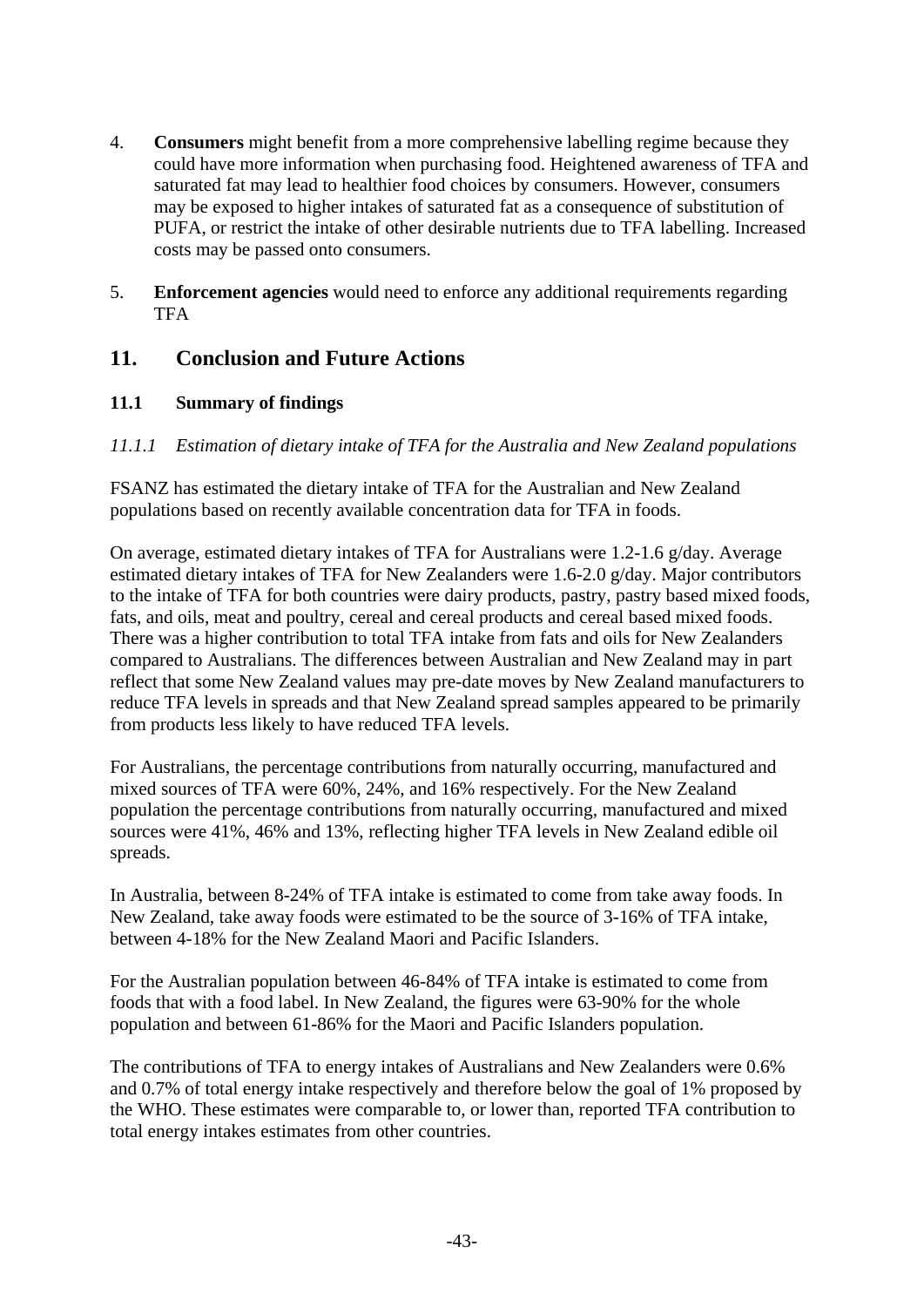According to current recommendations, total fats should contribute no more than 20-35% of total daily energy intake. Saturated fatty acids and TFA combined should comprise no more than 10% of total daily energy intake. The percentage of total energy intakes from saturated fatty acids and TFA combined was estimated to be approximately 13-17% of total daily energy intake, one and a half times the recommended level. Even if all TFA were removed from the diets, intake of saturated fats would still exceed the recommended upper daily intake.

### *11.1.2 Assessment of risk posed by TFA intakes*

Based on FSANZ estimated dietary intakes, a risk assessment of the dietary intake of TFA for the Australian and New Zealand populations was undertaken.

A review of the literature found that there is consistent and robust evidence linking TFA intake with coronary heart disease. The strength of this association was one of the principle reasons put forward to support the regulatory measures regarding TFA taken by some countries.

FSANZ also concluded that there is compelling evidence that the adverse effect on blood lipid profiles caused by TFA are greater than the adverse effects posed by saturated fatty acids when compared on an equal energy basis. However, this finding has to be considered in the context of the risk posed by high saturated fat intakes in Australia and New Zealand and the actual levels of TFA intake in Australia and New Zealand.

FSANZ also concluded that although arguments have been put forward to suggest that ruminant-derived TFA may have different health effects than manufactured TFA, there is a lack of definitive evidence to support this view.

The best evidence for health benefits associated with reducing TFA intake is for a reduction in coronary heart disease events and death. A reduction in coronary heart disease events might occur if manufactured TFA were largely removed from the food supply.

However, TFA intakes in Australia and New Zealand are substantially lower than the TFA intakes prevalent in studies that indicated potential health benefits arising from reducing TFA intake. Therefore, the overall magnitude of reduction in heart disease that might be achieved if manufactured TFA were reduced in Australia and New Zealand is uncertain.

#### *11.1.3 Consumer research*

FSANZ reviewed the literature on consumer information requirements and behaviour in regards to labels on products providing information on TFA contents.

Studies have consistently found that most consumers use nutrition information on food labels, and that some do so more frequently than others do. In general, consumers are most interested in nutritive information concerning fat, energy ('calories') and sugar.

International studies highlight various links between nutrition related knowledge and selection of healthy products or disease risk perceptions, but there were no reports of the impact on information regarding TFA on the consumption behaviour of consumers available in the literature.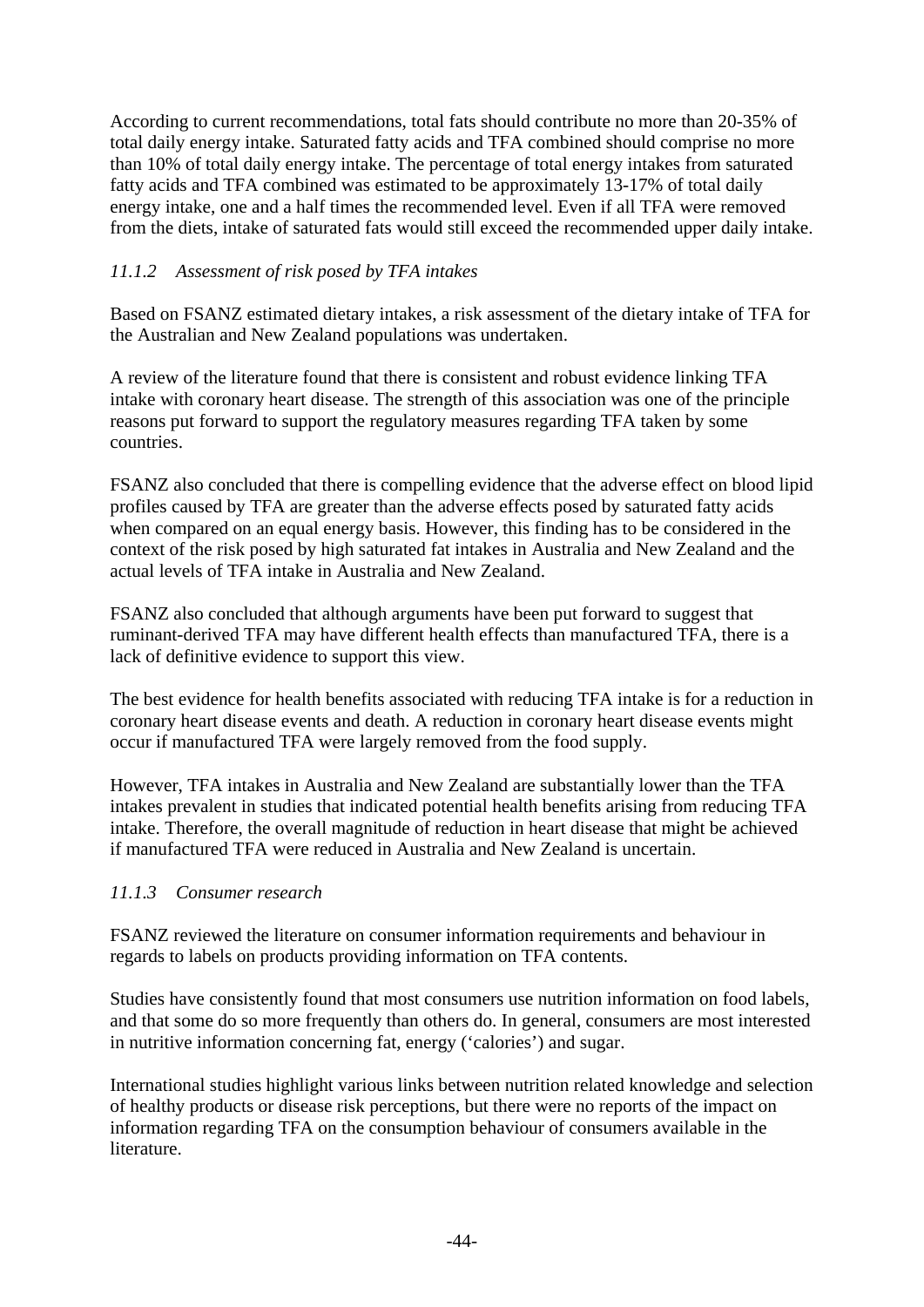There are limited data on the level of awareness of TFA in food and the behavioural responses of consumers and purchasers in Australia and New Zealand. Research has shown that consumers will reduce their total fat intake in response to labelling, but there is no available data on reduction of TFA intake resulting from labelling of TFA.

Consumer research has shown that including TFA content among nutrition information may lead to some products being considered healthier due to slightly lower levels of TFA, while containing much higher levels of saturated fatty acids. This highlights the potential negative impact that some approaches to labelling TFA might have on consumer selection of healthy products.

### *11.1.4 Regulatory risk management in Australia and New Zealand*

In Australia and New Zealand, the Code permits voluntary labelling of TFA, but does not mandate disclosure of TFA content. TFA must be declared in an expanded nutrition information panel where nutrition claims are made in relation to cholesterol or fatty acids. The FSANZ label monitoring survey has found that where mandated nutrients were listed as missing from the expanded nutrition information panel, commonly the information on TFA was the most likely nutrient to be missing. In this context, it is important to note that many foods that contain TFA are not required to bear a label (e.g. take away foods) and therefore would not be affected by any expanded labelling requirements, and are not included in the label monitoring survey.

### *11.1.5 Strategies for non-regulatory risk management in Australia and New Zealand*

Currently, several non-regulatory risk management measures address TFA in the food supply. Nutritional education provided by governments and non-government organisations, the National Heart Foundation 'Pick the Tick' program, and a number of initiatives by industry directed at reducing TFA content of some foods are important measures for managing the risk of TFA in the food supply.

In some food categories, such as margarines/oil based spreads, there is a broad variety of low TFA choices available to consumers. Preliminary discussions with industry indicate increased demand from within the food industry for reduced levels of TFA edible oils used for food production. This trend appears to have grown, and has been an important driver for reducing TFA in the food supply. Based on the limited data available, industry appears to be ready to and capable of responding to market demand for lower TFA contents of food.

### *11.1.6 International risk management strategies*

Broadly, labelling requirements in Australia are similar to those in the European Union and the Codex. The USA and Canada mandate labelling of TFA content of food.

Denmark is currently the only country that has set regulatory limits on the TFA content of most foods. However, labelling is not mandated. Canada is likely to introduce regulatory limits on TFA content of most foods in the near future.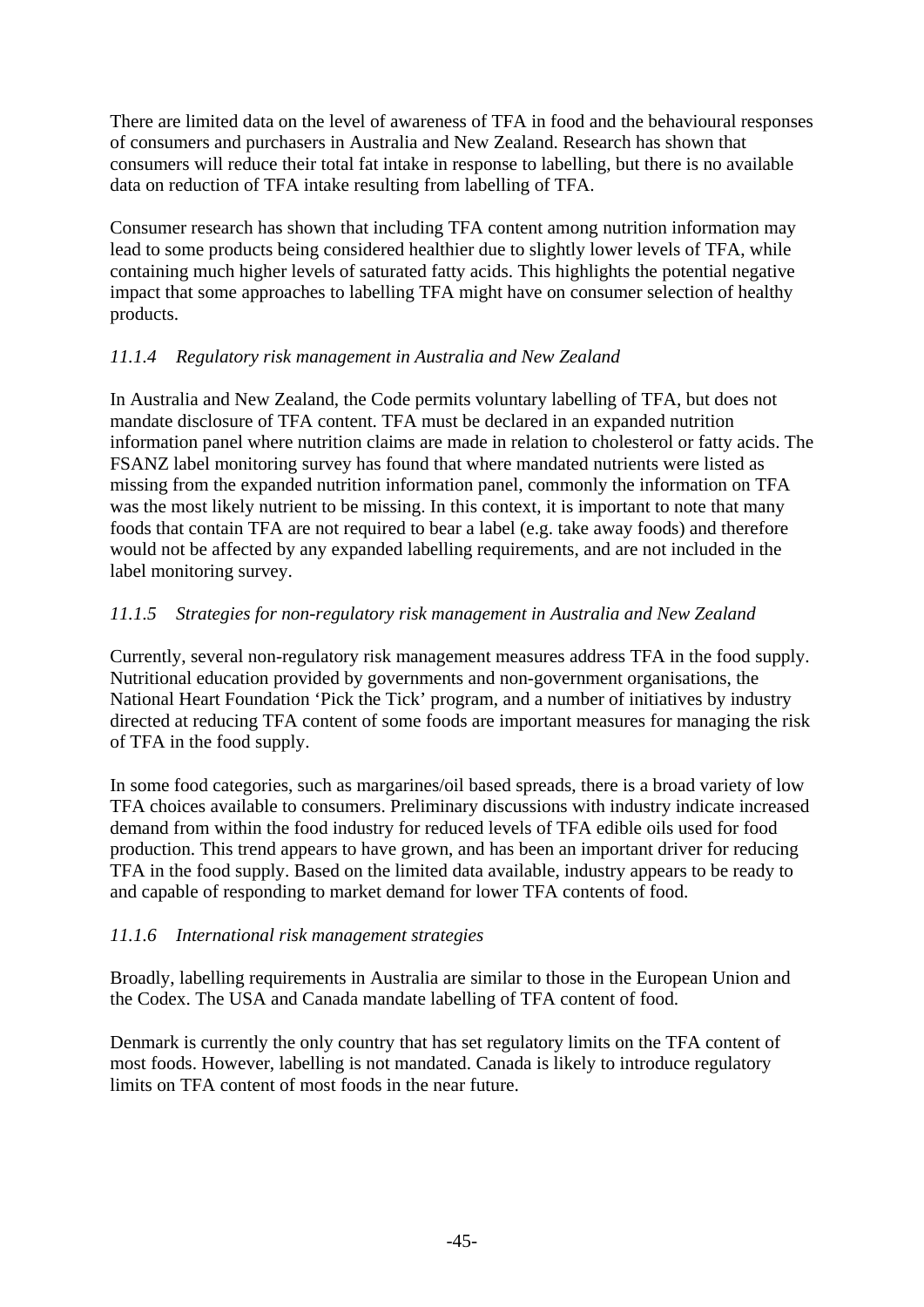### *11.1.7 Stakeholders that may be affected by changes to the regulatory approach*

Stakeholders that would be impacted by increased regulation of TFA would include the food manufacturing industry involved in the purchase and use of edible oils, manufacturers and suppliers of edible oils and the hospitality industry if compositional requirements were introduced.

Enforcement agencies would need to enforce any additional requirements regarding TFA.

Heightened awareness of TFA and saturated fat may lead to healthier food choices by consumers. However, consumers may be exposed to higher intakes of saturated fat, or restrict the intake of other desirable nutrients due to TFA labelling. Increased costs may be passed onto consumers.

### *11.1.8 Options for risk management*

Options to manage the risk of TFA in the food supply are:

- voluntary labelling and claims;
- mandatory labelling;
- voluntary measures that reduce TFA content of foods;
- compositional restrictions; or
- combinations of the above.

Strategies, such as industry initiatives, codes of practice, education and policy initiatives are also valuable tools in managing the risks surrounding TFA intake.

#### **11.2 Conclusion**

FSANZ concludes that national non-regulatory approaches to further reducing the levels of TFA in the Australia and New Zealand food supply would be the most appropriate action for risk management. At this time, changes to the regulatory *status quo* are not appropriate.

This conclusion is based on:

- the comparatively low intakes of TFA in Australia and New Zealand;
- the uncertainty as to the overall magnitude of reduction in disease risk that might be achieved by increased regulation;
- uncertainty on the potential of labelling to affect consumer behaviour;
- the potential to improve implementation of existing labelling requirements;
- the effectiveness of current initiatives in reducing TFA in the food supply;
- consistency with Codex and regulation applied in countries with similar TFA intakes to Australia and New Zealand;
- potential impact on stakeholders.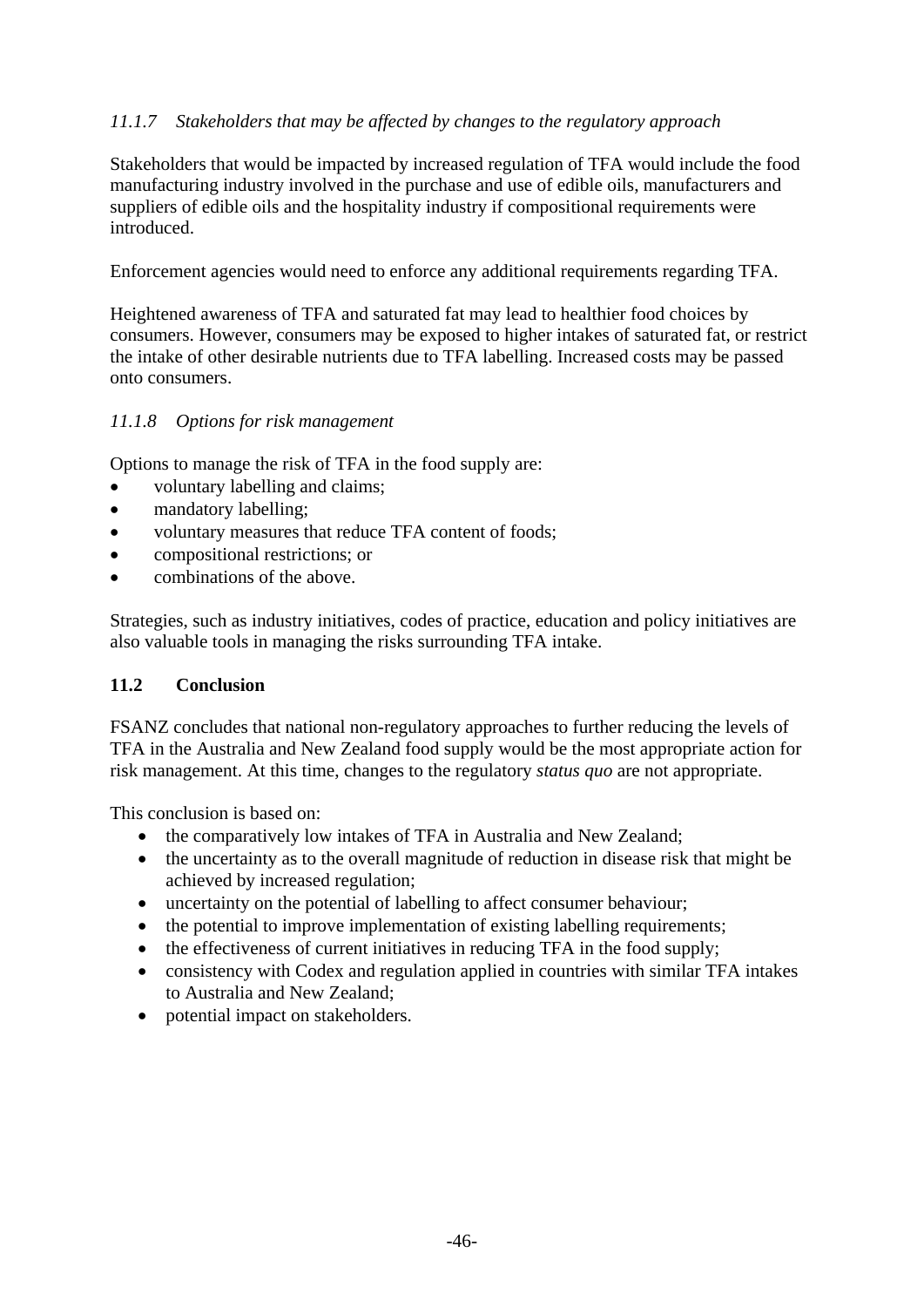### **11.3 Future Actions**

Following the review of this matter, FSANZ recommends the following future actions, that FSANZ:

*1. Support the Australian National Collaboration on Trans Fats in its initiative directed at expanding and strengthening existing non-regulatory risk management approaches that can further reduce the presence of manufactured trans fatty acids in the food supply and reduce dietary intakes of TFA* 

#### Reasons for Action

Regulatory approaches, such as compulsory declaration of TFA, were not found to be the most effective or practical risk management strategies. However, the uncertainty surrounding the risk of even very low intakes of TFA provides a rationale for reducing the presence of TFA in the food supply as much as practically possible. The most prudent, effective and fastest approach to achieve this is to encourage industry to reduce or remove manufactured TFA from the food supply.

FSANZ concluded that no immediate regulatory action is required to reduce the levels of TFA in the Australia and New Zealand food supply further. This conclusion is predominantly based on the comparatively low intakes of TFA in Australia and New Zealand, the effectiveness of current non-regulatory approaches, and the uncertainty as to the overall magnitude of reduction in disease risk that might be achieved by increased regulation.

### *2. Support related initiatives aimed at reducing the presence or intakes of trans fatty acids in the food supply in New Zealand.*

#### Reasons for Action

To allow non-regulatory risk management to be effective, a structured and national approach is required in New Zealand. Industry, government and non-government organisations must work together to ensure that appropriate risk management strategies are developed and successfully implemented and monitored. There already are many encouraging programs initiated by individual companies and industries. These should be expanded and strengthened.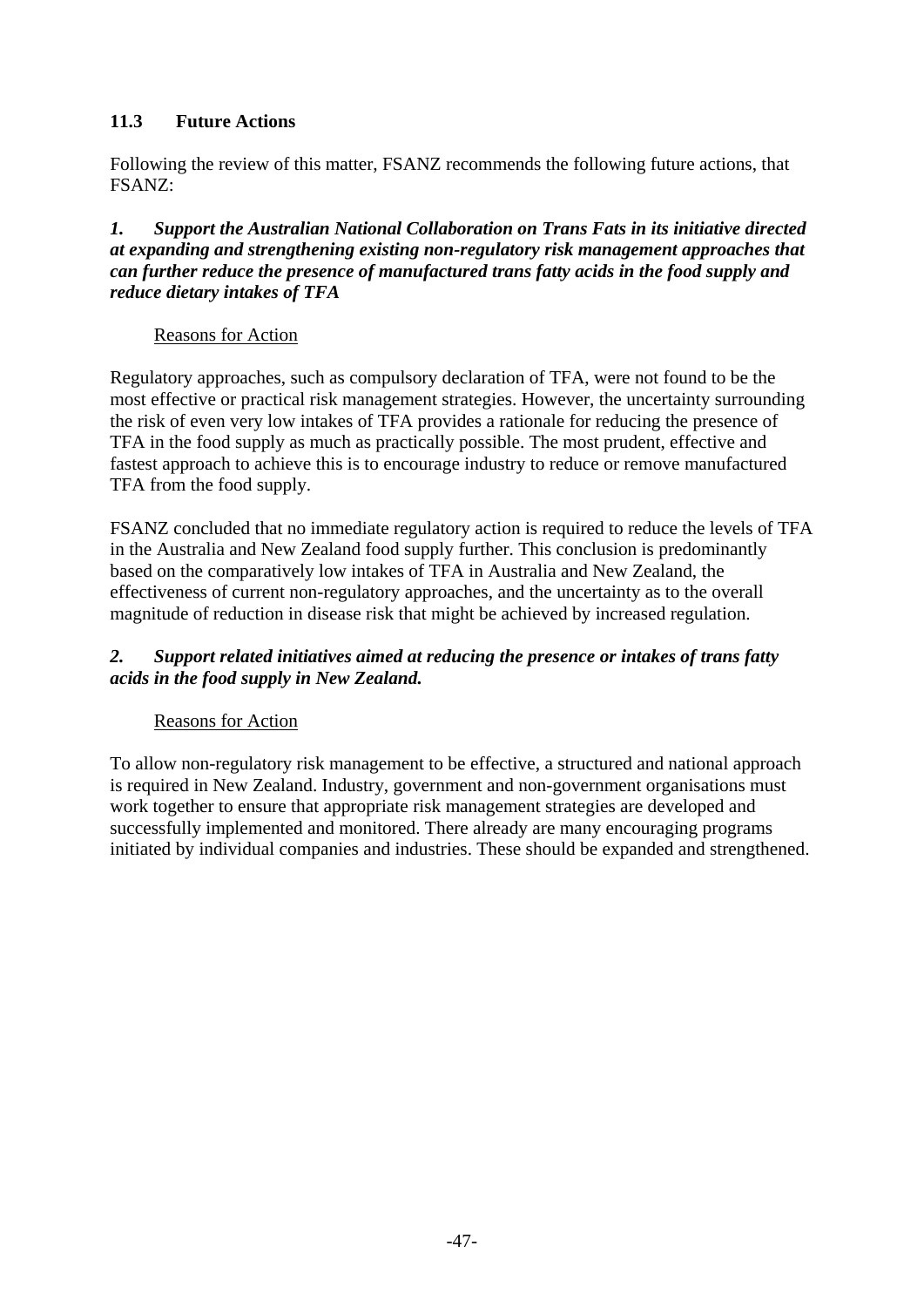*3. Monitor the effectiveness of non-regulatory measures in reducing the level of TFA in the Australia and New Zealand food supply.* 

*4. In early 2009, commence a review of the outcome of non-regulatory measures to reduce TFA in the food supply and assess the need to consider regulatory action commensurate with the ongoing risk posed by TFA intakes, such as additional labelling or compositional requirements.* 

#### Reasons for Actions

A major reduction in TFA content of food is achievable through non-regulatory risk management strategies. Evidence of the effectiveness and implementation of the initiatives introduced by the national collaborations should be available to stakeholders. On this basis, FSANZ will be able to review if the non-regulatory approach has produced the desired results or if further action by FSANZ is required.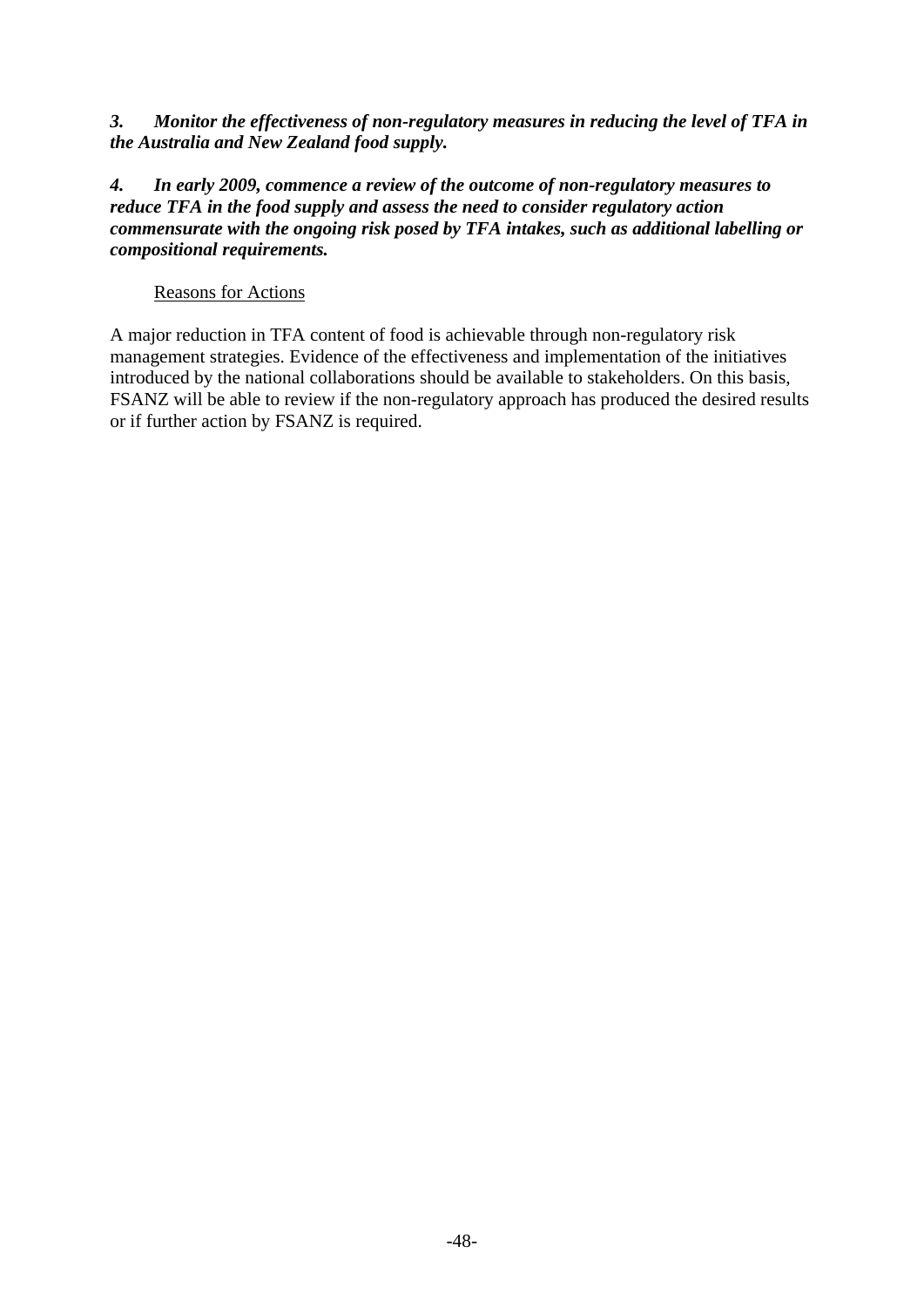### **12. References**

- ACNielson 2005. *The nutrition-conscious global shopper. Consumer attitudes towards nutrition label on food packing in Europe*. ACNielson: Australia.
- Cogent Research 2003. *Impact of trans fat label information on consumer food choices, summary findings*. Conducted for International Food information Council Foundation. IFICF: Cambridge.
- Cotunga, N. & Vickery C.E. 1998. A food-label awareness and usage pattern survey, *American Journal of Health Behavior*, Vol. 22 (1), pp. 3-7.
- Couvreur, S., Hurtaud, C., Lopez, C., Delaby, L. and Peyraud, J.L. (2006) The linear relationship between the proportion of fresh grass in the cow diet, milk fatty acid composition, and butter properties. J.Dairy Sci. 89:1956-1969.
- Cowburn, G. & Stockley, L. 2003. *A systematic review of the research on consumer understanding of nutrition labelling.* European Heart Network: Brussels.
- Derby, B.M. & Levy, A.S. 2001. Do food labels work? Gauging the effectiveness of food labels pre- and post-NLEA, In P.N. Bloom & G.T. Gundlach (eds.) *Handbook of Marketing and Society*. Sage: Thousand Oaks, pp. 372-398.

Elias and Innis 2002 *J. Am. Diet Assoc.* 102:46-51

- FAO/WHO Food Standards (1999). CODEX Alimentarius; Principles and guidelines for the conduct of microbiological risk assessment. CAC/GL-30.
- Food and Drug Administration (2003) Food labeling; Trans fatty acids in nutrition labeling. Federal Register 21 CFR 101, 41433-41506.
- Food and Drug Administration 1999. Food labelling: Trans fatty acids in nutrition labelling, nutrient content claims and health claims; Proposed rule. Federal Register Vol. 64(221) (November 17), pp. 62746-62825.
- Food and Drug Administration 2003. Food labelling; Trans fatty acids in nutrition labelling; Consumer research to consider nutrient content and health claims and possible footnote or disclosure statements; Final rule and proposed rule. Federal Register Vol. 68(133) (July 11), pp. 41434-41506.
- Food Standards Australia New Zealand (FSANZ) 2003. *Food Labelling Issues: Quantitative Research with Consumers*. Evaluation Report Series No. 4. FSANZ: Canberra.
- Food Standards Australia New Zealand (FSANZ) 2005a. Food label monitoring survey, July 2002- December 2003, Phase 1 report (incorporating Stages 1 and 2), Evaluation Report Series no 10, FSANZ

http://www.foodstandards.gov.au/newsroom/publications/evaluationreportseries/foodlab elmonitoringsurvey/index.cfm

- Food Standards Australia New Zealand (FSANZ) 2005b. On going food label monitoring survey in Australia and New Zealand: report on the re-assessment of 2003 labels for nutrition, health and related claims (Phase 2), Evaluation Report Series no 14, FSANZ http://www.foodstandards.gov.au/newsroom/publications/evaluationreportseries/ongoin gfoodlabelmonitoringsurveyno14/index.cfm
- Guthrie, J.F., Fox, J.J. Cleveland, L.E. & Welsh S. 1995. Who uses nutritional labelling and what effect does label use have on diet quality? *Journal of Nutrition Education* Vol. 27(4), pp. 163-172.
- Health Canada *TRANSforming the Food Supply*, Report of the Trans Fat Task Force, Submitted to the Minister of Health June 2006. http://www.hc-sc.gc.ca/fnan/nutrition/gras-trans-fats/tf-ge/tf-gt\_rep-rap\_e.html
- Hess, S., Yanes, M., Jourdan, P. & Edelstein, S. 2005. Trans fat knowledge is related to education level and nutrition facts label use in health-conscious adults, *Topics in Clinical Nutrition*, Vol. 20(2), pp. 109-117.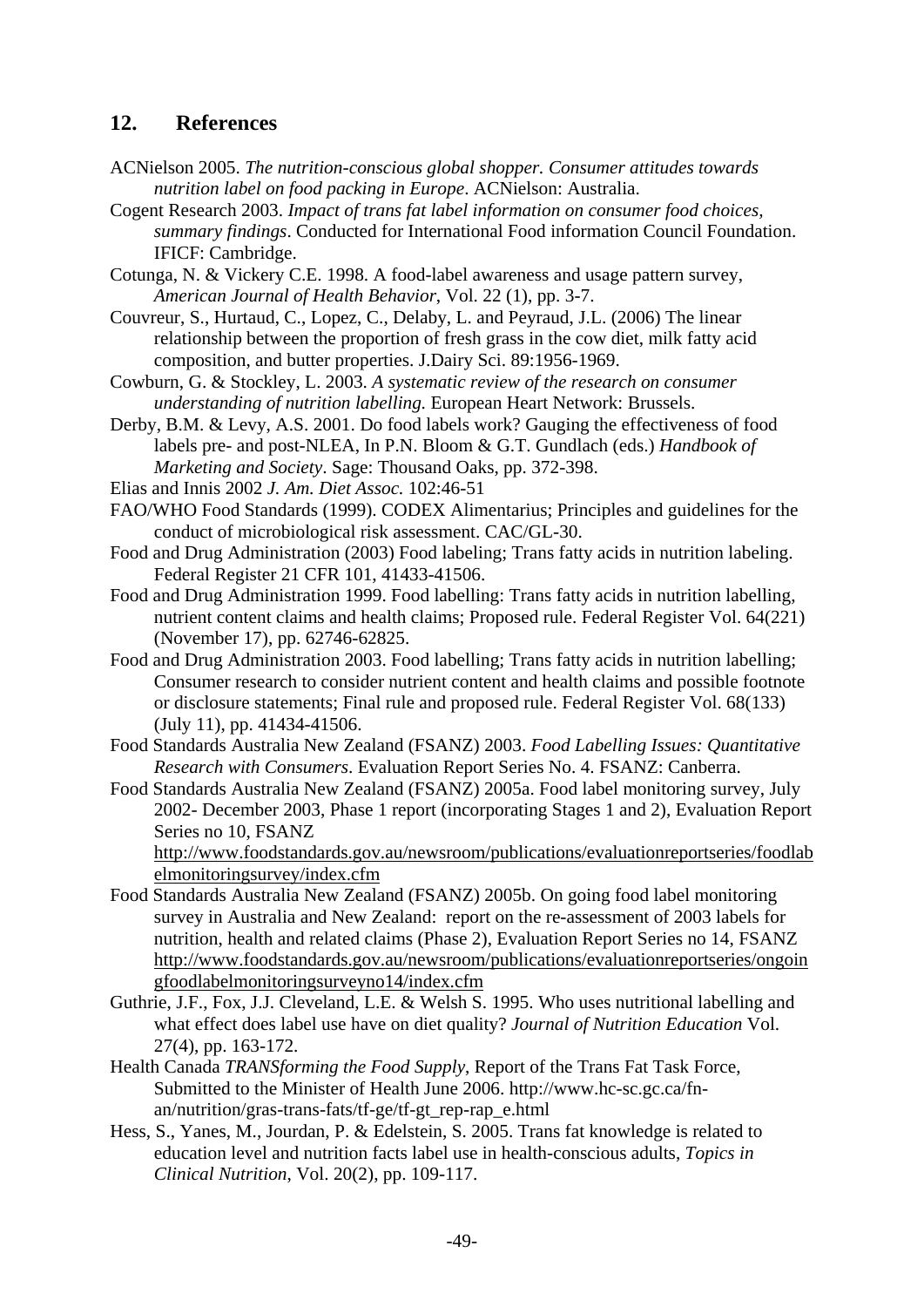Hulshof, K.F., van Erp-Baart, M.A., Anttolainen, M., Becker, W., Church, S.M., Couet, C., Hermann-Kunz, E., Kesteloot, H., Leth, T., Martins, I., Moreiras, O., Moschandreas, J., Pizzoferrato, L., Rimestad, A.H., Thorgeirsdottir, H., van Amelsvoort, J.M., Aro, A., Kafatos, A.G., Lanzmann-Petithory, D. and van, P.G. (1999) Intake of fatty acids in western Europe with emphasis on trans fatty acids: the TRANSFAIR Study. Eur.J.Clin.Nutr. 53(2):143-157.

Innis et al. 1999 J*. Am. Coll. Nutr*. 18:255-260

- Kim, S., Nayga, R.M. & Capps, O. 2000. The effect of food label use on nutrient intakes: An endogenous switching regression analysis, *Journal of Agricultural and Resource Economics*, Vol. 25(1), pp. 215-231.
- Kozup, J. Burton, S. & Creyer, E.H. 2006, The provision of trans fat information and its interaction with consumer knowledge, *Journal of Consumer Affairs*, Vol. 40(1), pp. 163-176.
- Neuhouser, M.L., Kristal, A.R. & Patterson, R.E. 1999. Use of food nutrition labels is associated with lower fat intake, *Journal of the American Dietetic Association*, Vol. 99(1), pp. 45-53.
- Ratnayake W.M.N, Chen Z.Y. 1995. *Trans* fatty acids in Canadian breast milk and diet. In: *Development and Processing of Vegetable Oils for Human Nutrition*, Eds. R. Przybylski and B.E. McDonald. AOCS Press, Champaign, IL, pp. 20-35.